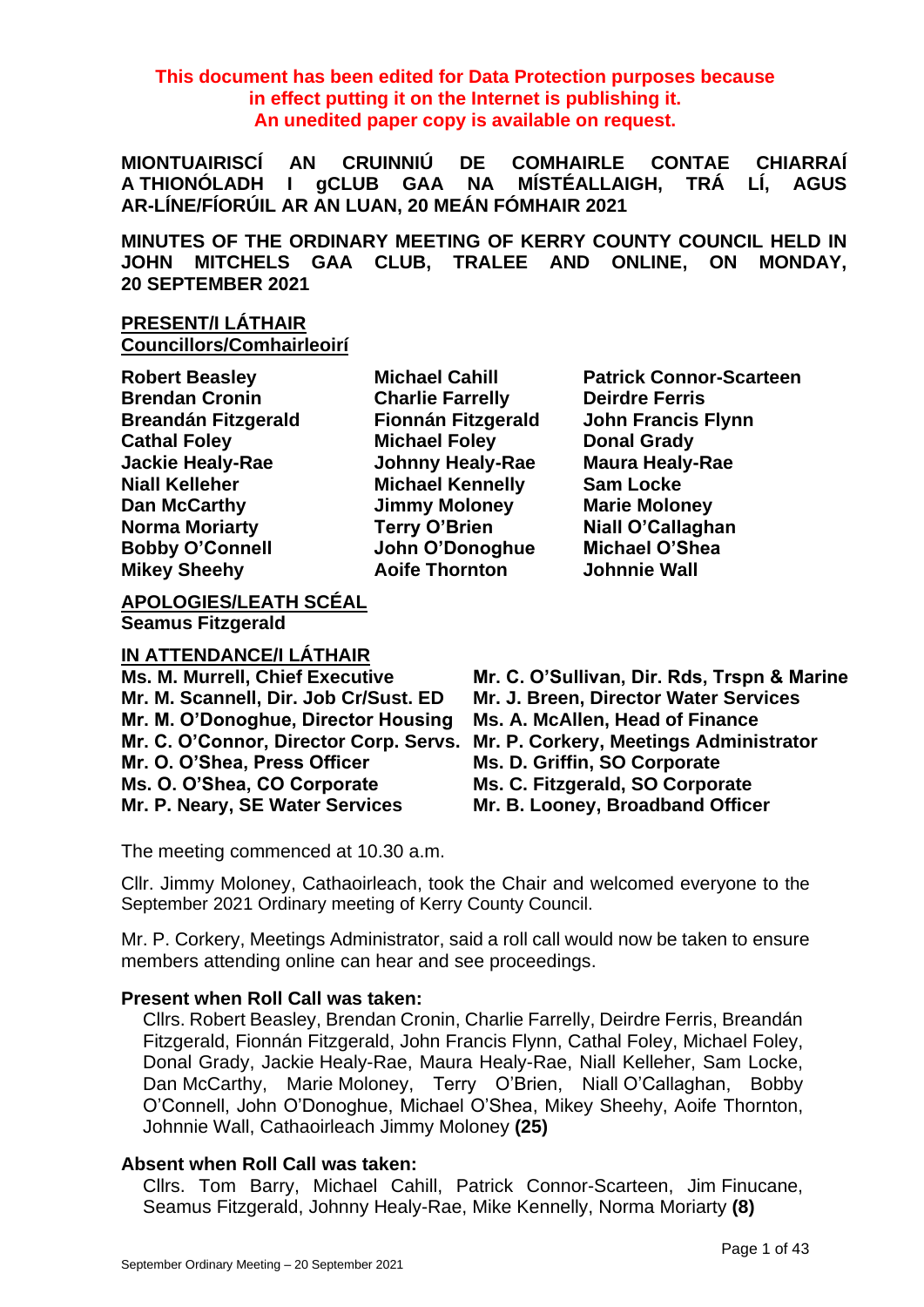# **Vote of Sympathy**

Cllr. Aoife Thornton expressed a Vote of Sympathy to the O'Sullivan family and the Lixnaw community on the passing of Eileen O'Sullivan, Jamie O'Sullivan and Morris O'Sullivan.

All Members wished to be associated with this vote of sympathy.

### **Vote of Sympathy**

Cllr. Charlie Farrelly expressed a Vote of Sympathy to the Blennerhassett family on the passing of former staff member Yvonne Blennerhassett.

All Members wished to be associated with this vote of sympathy.

### **Centenary of Partition of the Island**

Cllr. Robert Beasley expressed his disappointment on the comments expressed by former Taoiseach Mr. John Bruton following President Higgins' announcement that he would not be attending an event in Armagh next month, marking the centenary of partition of the Island.

Cllr. John Francis Flynn supported the comments expressed by Cllr. Beasley.

### **20.9.2021.01 Protocols/Induction**

Mr. P. Corkery, Meeting Administrator, referred Elected Members to the Protocols for Remote Meetings and Protocols for Physical Meetings of Kerry County Council.

In relation to attendees attending remotely he highlighted that attendees are to have their speakers muted until the Cathaoirleach invites them to speak, to use the 'raise hand' function to indicate that they wish to speak. As per Standing Orders recording/photographing the meeting is prohibited. If the Cathaoirleach indicates an Elected Member is to speak they are to turn on their camera. He welcomed members of the press to today's meeting.

In relation the physical meeting Mr. Corkery said we remain in the midst of a pandemic and it is essential public health guidance is adhered to. Public health guidance must be strictly followed by attendees during the physical meeting including; mask wearing throughout the meeting, strict social distancing, hand sanitising, non-congregation of persons and utilising the one-way entry and exit system that is in place.

# **20.9.2021.02 Cathaoirleach's Report on CPG Meeting**

The Cathaoirleach's report on the Corporate Policy Group meeting held on 14 September 2021, which had been circulated, was noted by the Members.

#### **20.9.2021.03 Confirmation of Minutes**

On the PROPOSAL of Cllr. Brendan Cronin, SECONDED by Cllr. Aoife Thornton, it was resolved that the minutes of the July Ordinary Meeting of Kerry County Council held on 19 July 2021 be confirmed.

# **20.9.2021.04 Chief Executive's Report to Council**

The Chief Executive outlined the Chief Executive's Report to Council for the month of September 2021, which had been circulated.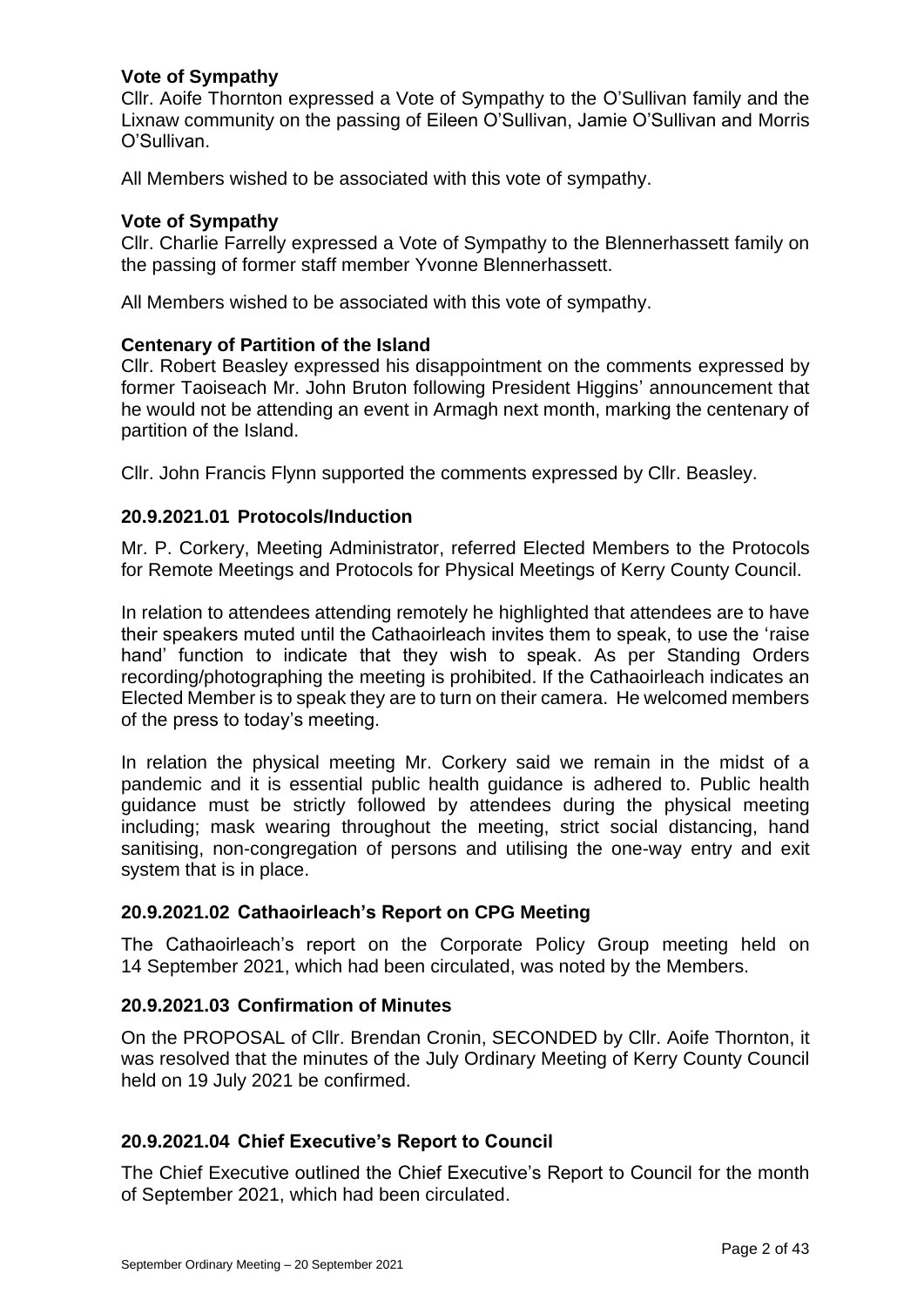Cathaoirleach Jimmy Moloney welcomed the Chief Executive's Report and the announcement of the extensive Housing Briefing on the Housing for All Plan.

Cllr. Aoife Thornton welcomed the appointment of the Zinc Consultants to support the Branding and Marketing of the North Kerry and Tralee-Fenit Greenways and asked that regular updates would be provided to the Elected Members. She expressed concerns regarding the CLÁR School projects and said as only one project is submitted from North Kerry each year, she requested that the Council would seek additional funding from the Department of Transport to address safety measures at schools. She congratulated all involved and acknowledged the work of the organisers of the Story Telling festival which took place in Listowel at the weekend.

Cllr. Johnnie Wall said the Housing For All Plan is one of the most important documents to be published in decades. The Full Council meeting on this plan should be held as a matter of urgency to ensure the plan is adopted by the end of 2021. He expressed concerns regarding the condition and stability of the walls at Rathass Church. He welcomed the reopening of the Library Services.

Cllr. John Francis Flynn referred to the number of vacant properties where refurbishment works had not commenced. The number of Notices to Quit have increased dramatically and he asked that this would be taken into consideration when the Housing for All Plan is being considered. He referred to the timeframe for the East Iveragh Local Area Plan and said the matter is ongoing for nearly two years. He asked for an update on the Housing landbank and if there are plans in place to purchase land in the Killorglin area. He thanked the Enforcement Officer and Area Engineer for the Hedge cutting in the Kenmare Municipal District.

Cllr. Mikey Sheehy welcomed the Housing for All document. He also welcomed the appointment of the Zinc Consultants to support the Branding and Marketing of the North Kerry and Tralee-Fenit Greenways. A detailed briefing was held on the matter and the consultants' ideas and enthusiasm are welcome. He requested an update on the protocols for Elected Members returning to Council buildings.

Cllr. Brendan Fitzgerald welcomed the appointment of Ms. Aedín Ní Bhriaín to Kerry County Council as Language Development Officer. He noted that the Outdoor Dining Infrastructure at the Dingle Boatyard site is currently out for public consultation. He welcomed the online voucher scheme where €734,232 has been allocated to businesses. He congratulated Kilmoyley GAA Club on winning the Senior Hurling County Championship. He also congratulated the three Olympians Ms. Monika Dukarska, Ms. Aileen Crowley and Mr. David Kenney who represented Ireland at the Olympic games. In addition, he congratulated Josephine Knight, a native of Kerry, who won a silver medal for Team Great Britain. He suggested that the €140,000 paid by Fáilte Ireland to promote tourism in the area should be instead used to fund amateur athletes.

Cllr. Maura Healy-Rae welcomed the Housing for All document and the information session be held with Full Council to review and discuss the document. She referred to the Fáilte Ireland Weatherproofing and Outdoor Dining Infrastructure Scheme in Killarney and asked if planning permission is required. She noted the significant level of funding being spent in one location in the town and expressed the concerns of other businesses in the town. She noted that the cost of renting in Killarney were of the levels seen in 2008.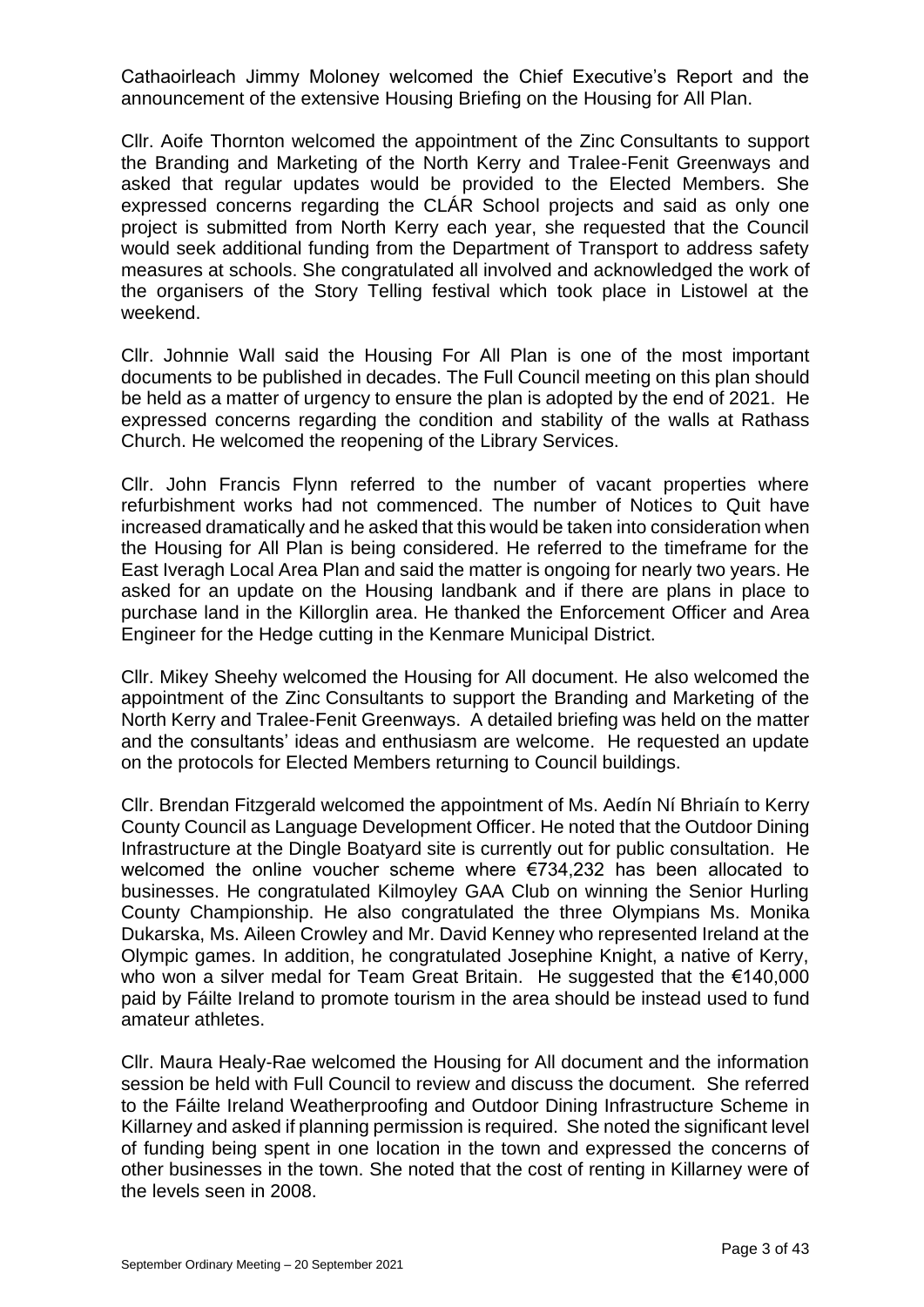Cllr. Deirdre Ferris asked for a timeframe on the County Development Plan process. The masterplan for the SAC in the county cannot be completed until the County Development plan is adopted. She supported the comments of Cllr. John Francis Flynn regarding the lack of repairs to vacant properties in the county and asked if the budget for Housing Repairs has been spent for the year. She said she is aware of two vacant properties where works had not yet commenced. The level of Notices to Quit is unacceptable and stressed that the Housing for All full Council Meeting should be held as a matter of urgency.

Cllr. Fionnán Fitzgerald welcomed the announcement that all plastic packaging waste, including soft plastics, can now be placed in household recycling bins and Ecosense bags at our Civic Amenity Sites. He asked that the Council investigate the possibility of re-opening the civic amenity site at Muingnaminnane. This is a fantastic service for the people of Castleisland and North Kerry. He welcomed the appointment of Ms. Aedín Ní Bhriaín as Language Development Officer and the recent works that have commenced on the compilation of a conservation plan for Castleisland Castle. He suggested that it be opened to schools in the future.

Cllr. Michael O'Shea welcomed the Housing for All Plan. He requested a meeting with the Minister for Housing, Local Government and Heritage, Mr. Darragh O'Brien to discuss amending the planning conditions for log Cabin housing designs to address the housing crisis in the country. With the lack of skilled labour and the substantial increase in cost of building materials, it is very difficult for individuals to build homes. He asked for clarification on the return of Elected Members to enter public offices.

Cllr. Robert Beasley referred to the Fáilte Ireland Outdoor Infrastructure Scheme and asked if consideration was given to other towns in the county. The level of funding allocated to one town is substantial while the rest of the county continues to play catch-up. He congratulated Kilmoyley GAA club on winning the Senior Hurling County Championship.

Cllr. Niall Kelleher said in relation to Housing, the programme of works to be delivered is a very daunting task and he commended the Local Authority on the delivery of the Housing Developments in both Rathmore and Tralee. He asked for reassurance that the date for the Community Support Fund scheme would revert to pre-Covid timeframes. He asked if both mobile libraries would be operational from 22<sup>nd</sup> October and asked for clarification on the life span of the second mobile library. He acknowledged the concerns of the Elected Members regarding the Fáilte Ireland Outdoor Infrastructure Scheme but stressed that this scheme is funded by Fáilte Ireland not Kerry County Council. The public consultation is underway, and the Killarney Municipal District Members will ensure that the project is completed to the satisfaction of the public.

Cllr. Marie Moloney said she has spent a lot of time explaining the details of the Fáilte Ireland Outdoor Scheme to the public. There is a public belief that the proposed infrastructure will belong to the establishments next to it and there has been a lot of negative comments on social media on the matter. She said she has explained to the public that this is Fáilte Ireland money and if it is not used in Killarney, it will be spent elsewhere. The Killarney Municipal District Members would have welcomed more distribution of this funding around the town. It must be clarified to the public that this is not going into private ownership. She welcomed the Housing for All plan and said she had discussed with the Minister for Housing, when he recently visited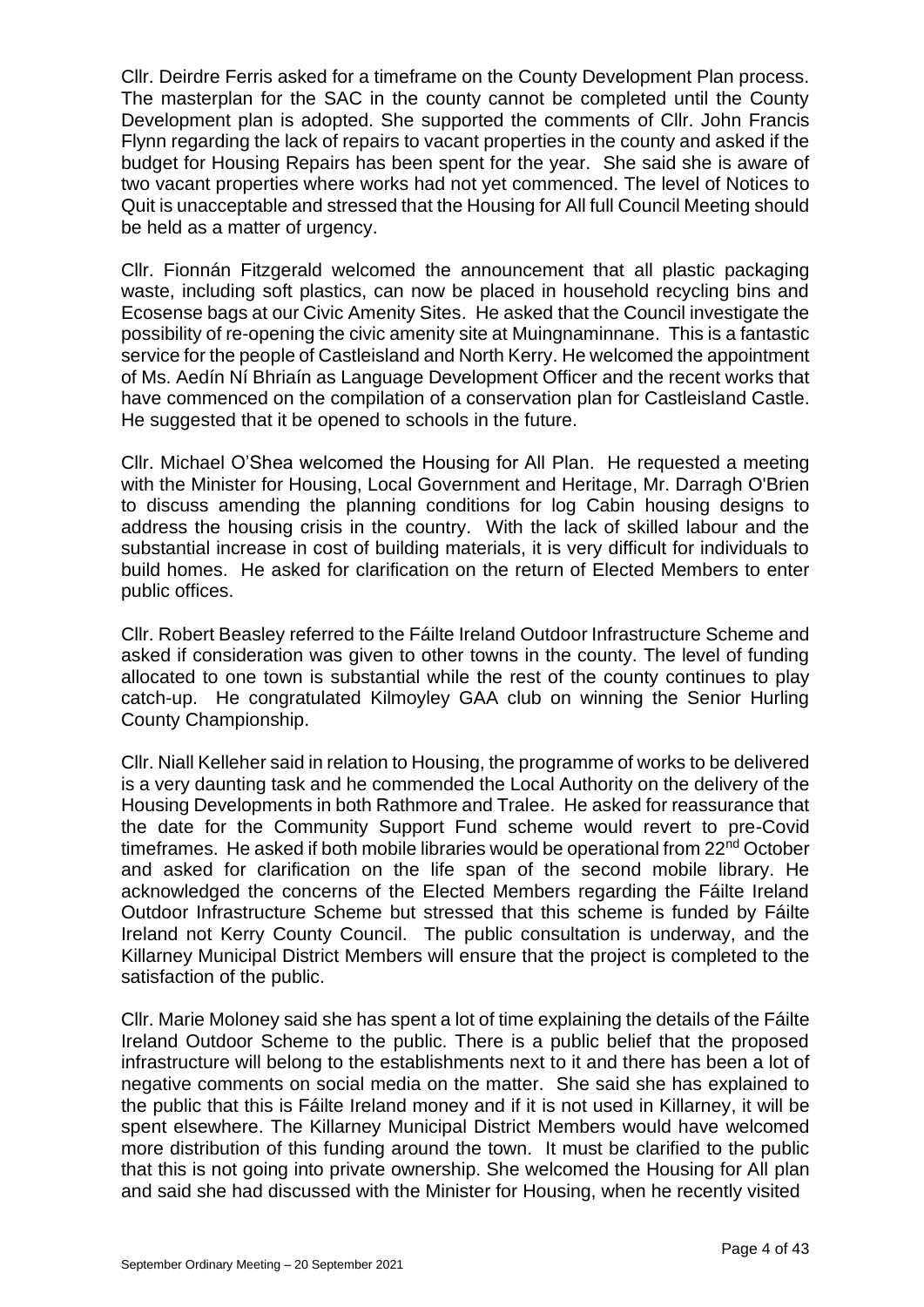Killarney, that there is prime property in St. Finians' land for housing and asked that it would not be allowed go into private ownership. She welcomed the introduction of recycling plastics and asked that the mattress amnesty would be reinstated.

Cllr. Charlie Farrelly said the funding for the Community Enhancement Scheme is much needed. In relation to the CLÁR funding he asked that an additional funding mechanism would be sourced to increase the allocation. He welcomed the re-opening of the full library services. He expressed disappointment that the Members were not advised of Minister O'Brien's visit to Farranfore on 6<sup>th</sup> September. He welcomed the appointment of the Municipal District Enforcement Officer to the Castleisland Corca Dhuibhne Municipal District.

Cllr. P. Connor-Scarteen welcomed the Housing for All plan. He asked for an update on the upgrade of the Kenmare Wastewater infrastructure. He welcomed the Digital Innovation Programme. He said concerns have been raised of a safety issue at Derrynane Beach. He said he wants to see the OPW getting more involved with this initiative and capitalising on the scheme. He asked that the Fáilte Ireland Outdoor Infrastructure Scheme would be rolled out to other towns in the county.

Cllr. Brendan Cronin said there is a misconception in the public domain regarding the Outdoor Infrastructure Scheme. Based on the criteria set out by Fáilte Ireland, no other location in the county would have been successful. The project must be welcomed; it is a Fáilte Ireland funded project and the infrastructure will be publicly owned. He referred to the Director of Services Mr. John Breen's comments on Radio Kerry regarding the provision of a dog park. Cllr. Cronin said he proposed this at the May Killarney Municipal District meeting and asked that the matter would be investigated.

Cllr. Sam Locke welcomed the Housing for All plan. He called on the Minister for Housing, Local Government and Heritage to increase the fee to a minimum of €1,000 for objections to a planning application. He asked for an update on the zoning of lands in the county. He thanked all involved in organising the Cultural evening and said he was looking forward to a full reopening of society.

Cllr. Norma Moriarty welcomed the works to Ballinskelligs Castle and the update on the N70 Brackaharagh Project. She supported the comments expressed by Cllr. Patrick Connor-Scarteen regarding the smart technology surrounding beaches and parking bays. This has the potential in high amenity areas to show where an upgrade to infrastructure is required. She welcomed the appointment of Ms. Aedín Ní Bhriaín as Language Development Officer.

The Chief Executive referred to the Fáilte Ireland Outdoor Infrastructure Scheme and said Kerry County Council could have opted not to make an application. An assessment was carried out for several possible locations; however, Kenmare Place was the only location that met the criteria. At a meeting of the Killarney Municipal District, two locations were identified, but the criteria of the scheme would not permit this proposal. Fáilte Ireland have very strict governance guidelines; the location had to be beneficial to businesses and have public access to cater for outdoor dining. The scheme has now gone out to Public consultation and she complimented everybody involved in the scheme.

With regard to the Housing Budget for the voids programme, the Chief Executive acknowledged the Members' concerns, accepted that funding is limited and the works are taking longer to complete. The Housing Department is currently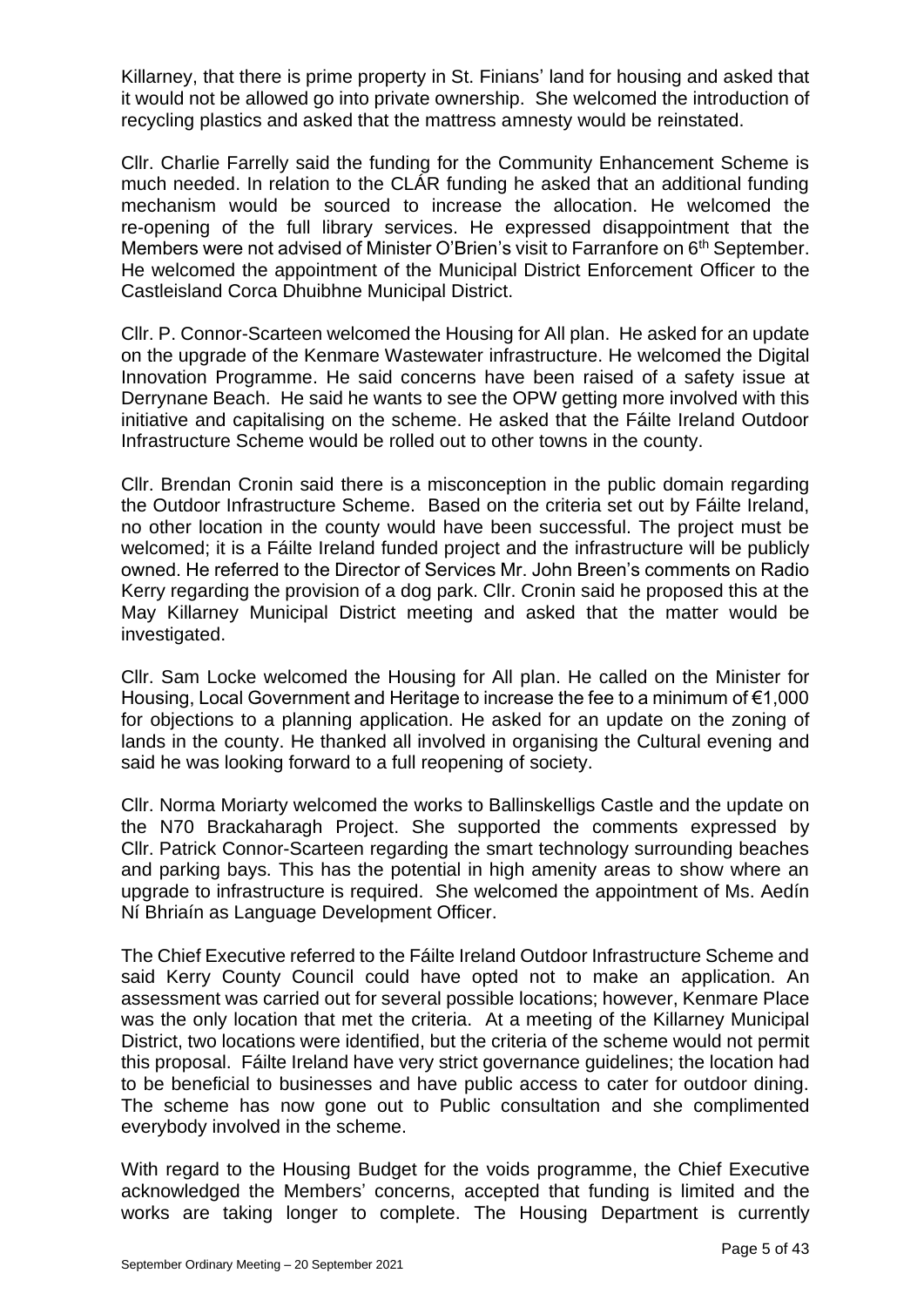completing works under the Department's Energy Efficiency Retrofitting Programme which will coincide with the voids programme.

It is anticipated that the Community Support Fund will be rolled out at normal dates for 2022.

In relation to the Mobile Library, an application for funding has been submitted for a second mobile library.

The Chief Executive undertook to investigate the amnesty on the Mattress scheme and revert to Elected Members.

In relation to access to council buildings, the Chief Executive advised the appointment-only system will stay in place. Corporate Services will issue correspondence to Members outlining the details. In relation to staff returning to the building, staff are currently working from home and in the buildings. Due to the nature of local authority business a Business Continuity Plan has been completed which has included the extended working hours for staff. The plan will be reviewed on ongoing basis.

Kerry County Council has commenced the process of preparing the County Development Plan 2022-2028. On completion of the County Development Plan, it is hoped to commence the East Iveragh Local Area Plan.

### **20.9.2021.08 Presentation from Irish Water**

Cathaoirleach Jimmy Moloney welcomed Mr. Sean Laffey, Head of Asset Management, Irish Water, and his team to the meeting. He invited Mr. Laffey to address the meeting.

Mr. Sean Laffey, Head of Asset Management, Irish Water, introduced his colleagues Ms. Aisling Buckley, Mr. Paul Cremin, Mr. Anthony Kavanagh and Mr. Adrian Mullins.

Mr. Paul Cremin made a presentation to the Elected Members on Kerry Water Projects which included the following:

- Water Treatment Plant Upgrades
- Treated Water Storage Programme (Reservoirs)
- Disinfection & Rationalisation Programmes
- Source Protection Programme (Ground Water)
- HSQE Programmes
- Other Programmes
	- o Capital Maintenance
	- o Reservoir Cleaning Programme
	- o Electrical Programme

Mr. Anthony Kavanagh made a presentation to the Elected Members on Kerry Wastewater Projects which included the following:

- Kenmare Wastewater Treatment Plant Upgrade
- Kilcummin Sewerage Scheme
- Lixnaw Integrated Constructed Wetland
- Small Towns & Villages Growth Programme
- Benefits Kerry Drainage Area Plans (DAPs)
- Kerry DAPs Progress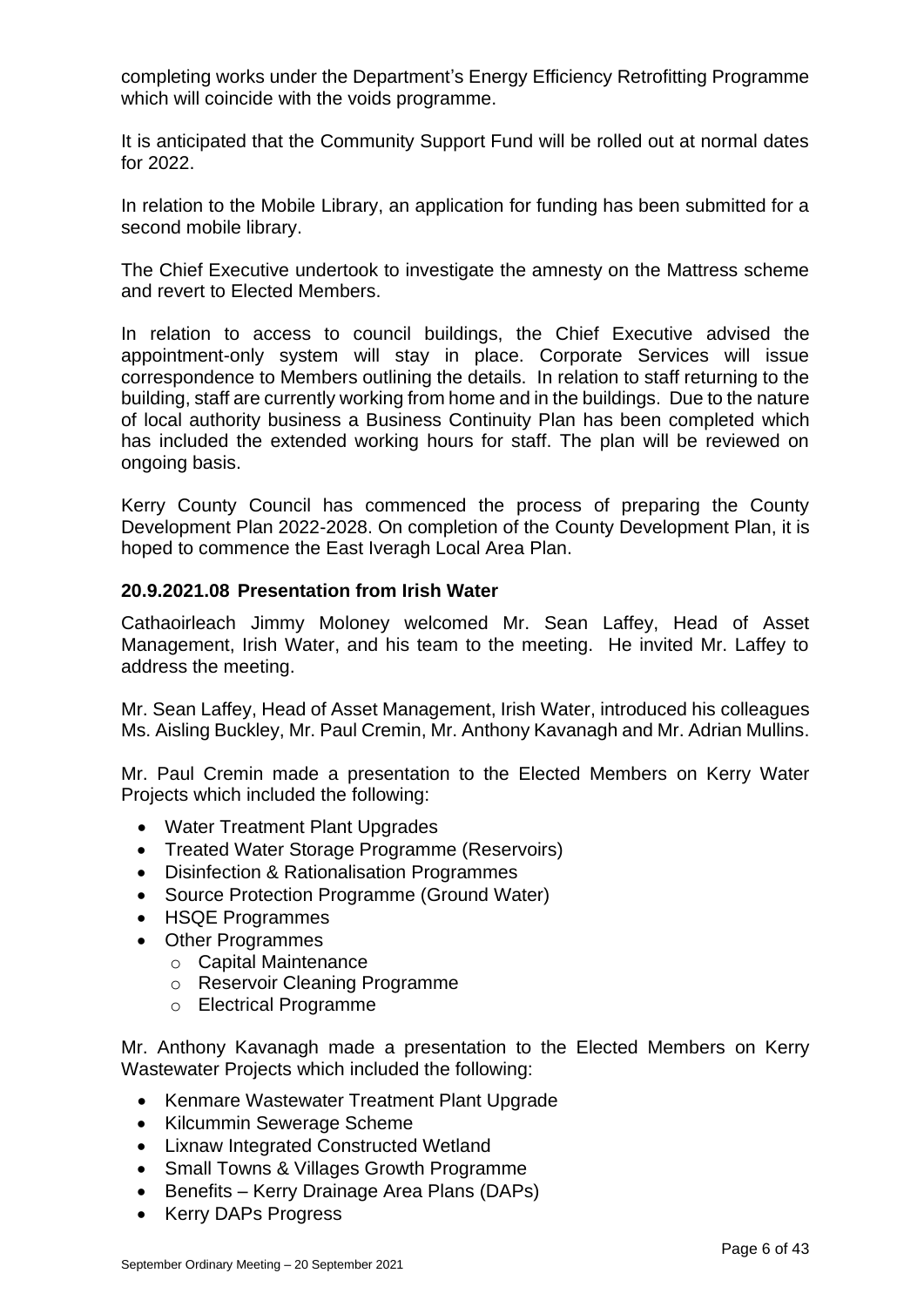Mr. Adrian Mullins made a presentation to the Elected Members on Kerry Watermains which included the following:

- Current Approved Mains Rehab
- Trunkmains Approvals

Cathaoirleach Jimmy Moloney thanked Irish Water representatives for their presentations.

Cllr. Michael Foley asked for clarification from Irish Water on why an application for a water connection is taking up to sixteen weeks; this is delaying planning applications.

Cllr. Charlie Farrelly welcomed Irish Water to the meeting and congratulated them on the upgrade to the Farranfore Scheme. He said nine families in Cragg, Castleisland, are looking to be connected to a scheme and asked that Irish Water would investigate the matter further. The quality of water to these households is unacceptable.

Cllr. Brendan Cronin welcomed the representatives from Irish Water to the meeting and thanked everyone for the update. He moved Notice of Motion No. 15.

#### **Pursuant to notice duly given Cllr. B. Cronin PROPOSED:**

Can Irish Water specify how much immediate funding is being allocated to address the crisis in the vast Mid Kerry Water Supply Scheme following the shocking confirmation of over 68 water mains burst in the last 12 months and that they identify the locations of all new replacement mains.

#### **The following reply issued:**

The following reply has been received from Irish Water:-

Irish Water have recently allocated a budget of approximately  $\epsilon$ 1.2m to complete construction of 2.7km of trunkmains on the Board of Works road and to start designs for approximately 1.2km of mains between Crohane PH and Barleymount and 2.9km of mains on the Listry to Faha road. It should be noted that Irish Water have in addition recently allocated c. €2.6m to complete works on the Central Regional Scheme. In all Irish Water have allocated an additional €3.7m to upgrade watermains in Kerry.

Cllr. Brendan Cronin asked that Irish Water would expedite the funding for the Mid Kerry Water Supply Scheme given that there has been 68 breaks to this scheme in the last 12 months. He asked for details on the Listry to Faha and the Crohane to Barleymount mains rehabilitation works. He welcomed the funding announced for the Board of Works road. He referred to the recent situation in Enniscorthy where a boil water notice should have been introduced and asked for clarification from Irish Water on the quality of drinking water in Kerry and asked if it is monitored on a continuous basis. He asked for clarification as to whether the land has been secured for the Kilcummin Sewerage Scheme.

Cllr. Niall O'Callaghan supported comments expressed by Cllr. Brendan Cronin regarding the Kilcummin Sewerage Scheme. He expressed frustration on the amendments to the scheme. He said the whole situation is embarrassing and asked for clarification on the timeline of the scheme and who made the decision to amend the scheme. In relation to water outages in Kerry during the summer months, he asked if Irish Water have a backup plan in place should this happen again. He asked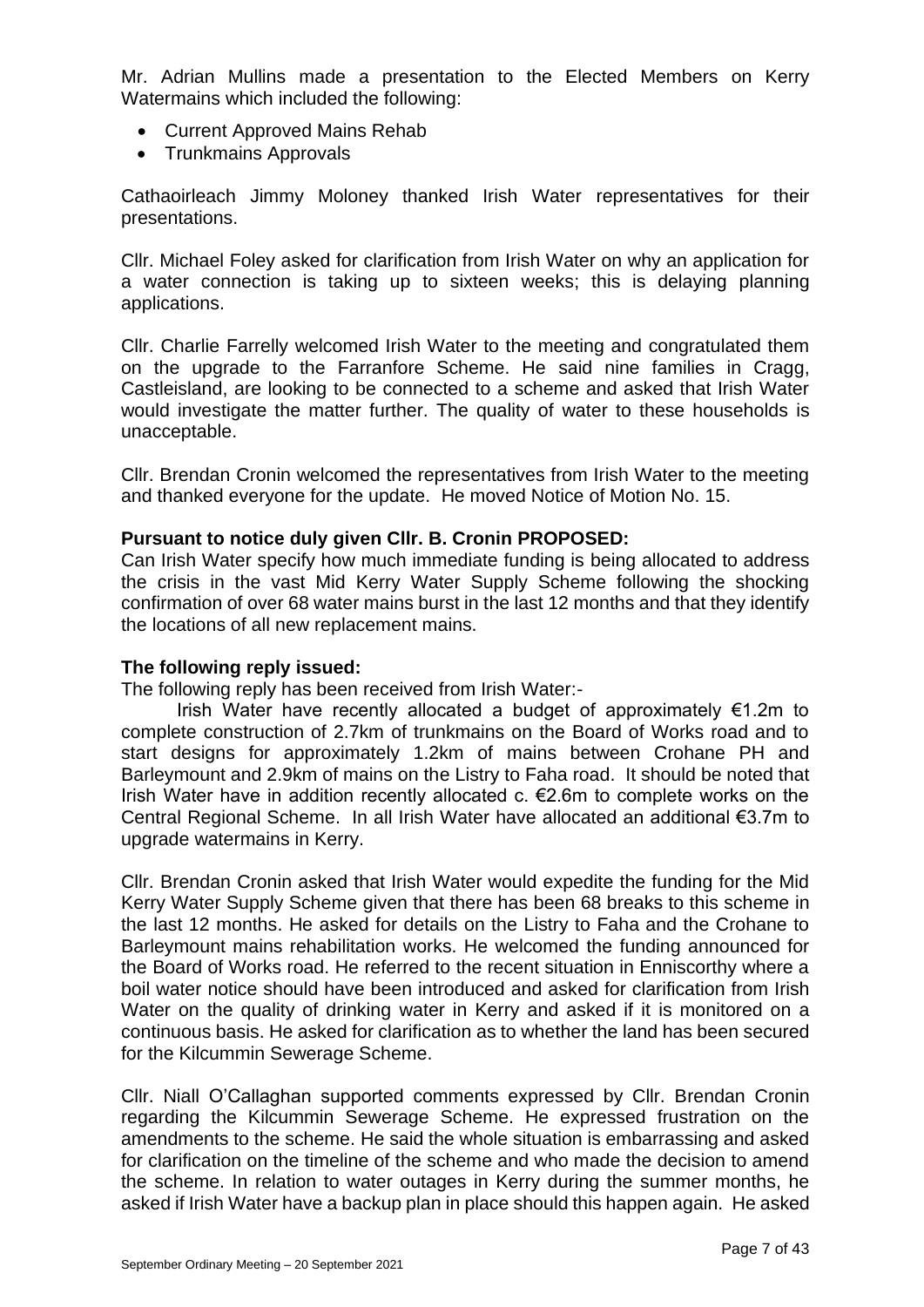that consideration be given to allow Water Services employees remain employed by Kerry County Council.

Cllr. Jackie Healy-Rae thanked Irish Water for the update. He asked for details on the Farranfore to Kilsarkan trunk main, including the closing date for the scheme. He asked what plans Irish Water has in place for areas where there is untreated water and no existing water treatment plants. These plans are required for the upcoming County Development Plan. He supported comments expressed by Cllr. Niall O'Callaghan regarding a backup plan for the recent water outages in the county. He requested that Irish Water attend a future meeting of the Full Council to update the Members.

Cllr. Deirdre Ferris referred to the connection of the Ardfert pipeline to the Kerry Central Regional WSS. It was due to be completed in Q1 of 2021 and now it has been delayed to Q3 2022.

Cllr. Aoife Thornton asked if consideration will be given to opening the walkway surrounding the Wetlands in Lixnaw in early 2022. She asked for an update on the timeframe for the Ballyduff Wastewater Scheme. She said there are significant issues in Market Street and asked if the responsibility is with Kerry County Council or Irish Water. She referred to the Ballinglanna Water Scheme, which was recently taken in charge, there are sections of the scheme where the water is of very poor quality and asked that this would be addressed.

Cllr. John Francis Flynn welcomed the recent funding for the Board of Works road. He referred to the water outages in the county in July 2021 and asked if Irish Water has provision in place should this outage occur again. It was very difficult for businesses that had to close. He asked that the Water Services staff remain employed with Kerry County Council as their knowledge of the county is irreplaceable.

Cllr. Patrick Connor-Scarteen expressed concern that Kenmare town is at a standstill and the upgrade to the Wastewater Treatment Plant is urgently required. People are trying to move to the Kenmare area and facing difficulty with planning applications and businesses are struggling to find suitable premises. He asked that the application to upgrade the Kenmare Sewerage Scheme be expedited. He welcomed the funding for the Board of Works road, but more works are required. He asked that today's presentation be circulated to the Elected Members.

Cllr. Johnny Healy-Rae thanked Irish Water for attending the meeting. He welcomed the funding for the Board of Works road and the fantastic work done. He said there is a section below Beaufort Village at Joy's Cross where there is no scheduled works planned and he asked that it be looked at. He welcomed the works at Lauragh Water Scheme and said it makes a huge difference. He expressed concerns that when there is a water outage in this area, it can take 2-3 days before it is repaired. He expressed concerns regarding the proposal to connect the Bonane Scheme to the Dawros Scheme over the coming weeks. He said there isn't adequate water supply to facilitate this connection and asked that the Bonane scheme be revisited. He expressed concerns regarding the timeframe to upgrade the wastewater treatment plant in Kenmare. A planning application will be out of date next March and one of the conditions of the application is the Wastewater Treatment plant is upgraded. He asked that the upgrade works be fast tracked.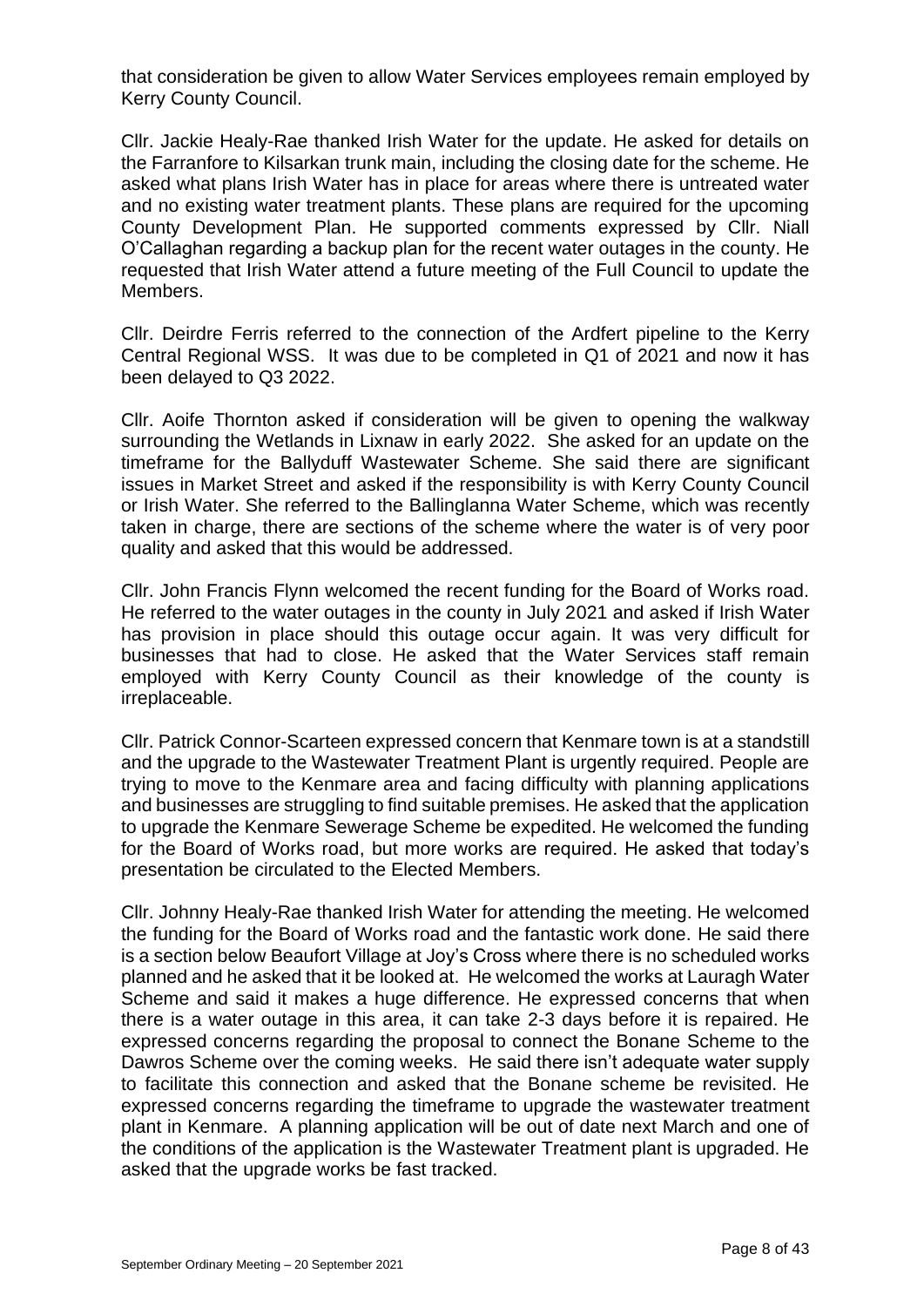Cllr. Mikey Sheehy asked for a timeline for the construction of the wastewater treatment plant in Fenit.

Cllr. Marie Moloney thanked Irish Water officials for attending the meeting. In relation to the Kilcummin Sewerage Scheme, she asked for clarification as to whether the land has been secured and what is delaying the scheme. The residents of Kilcummin who have been omitted from the scheme are very frustrated. She expressed disappointment that the scheme will not include the Kilcummin GAA Club. She referred to the Listry to Faha water supply scheme and said that residents are very frustrated with the recent water outages on this scheme and asked if Irish Water would replace the pipes.

Cllr. Maura Healy-Rae said proposals for the Kilcummin Sewerage Scheme are completely inadequate with three roads being left out of the amended scheme. Billions have been invested in Irish Water and if the scheme is not adequate, Irish Water will end up having to resolve the issues over the coming years.

Cllr. Robert Beasley thanked Irish Water for the presentation. He expressed concern regarding the timeframe to repair outages; works that previously took 48 hours to repair are now taking a month, one of which included a recent outage at a facility attended by people with disabilities.

Cllr. Donal Grady said he was very disappointed with Irish Water and didn't think it was fit for purpose.

Cllr Michael O'Shea commended Irish Water on their presentation and said that the call centre is always most helpful. He asked that Irish Water would investigate the reservoir at Laharn, Milltown; the line is very old, and the pipe is cracking.

# Cllr. M. Cahill moved Notice of Motion No. 1.

# **Pursuant to notice duly given Cllr. M. Cahill PROPOSED:**

That Kerry County Council demand that Irish Water provide a comprehensive and detailed roadmap of their plans to provide a competent and healthy, fresh water, wastewater and sewerage systems to all areas in this County, to include proposed timeframe, budget, areas to be serviced etc. The level of service in all these areas is well below an acceptable standard, as has been proven in recent times and further excuses cannot be contemplated by our citizens.

#### **The following reply issued:**

Irish Water is responsible for the public water and wastewater infrastructure and is committed to providing a safe and reliable water supply, protecting the environment and supporting the growth of homes and businesses. The building, repair and upgrading of Irish Water's water treatment plants, wastewater treatment plants, water and sewer network will require a multi-billion euro investment programme over many years. Investment in water services infrastructure is ongoing in Kerry with numerous water and wastewater projects in varying stages of development. A presentation that was given to County Kerry elected representatives in July of this year provides further detail.

Works have been prioritised to address the most critical issues in line with the Government's Water Services Policy Statement and Irish Water's Strategic Funding Plan. The current Capital Investment Programme (CIP) covers the period 2020 – 2024. In this period, Irish Water plans to invest €5.2 billion in drinking water and wastewater quality and capacity and new infrastructure. In developing the CIP, we have engaged extensively with Local Authorities to identify priority investment areas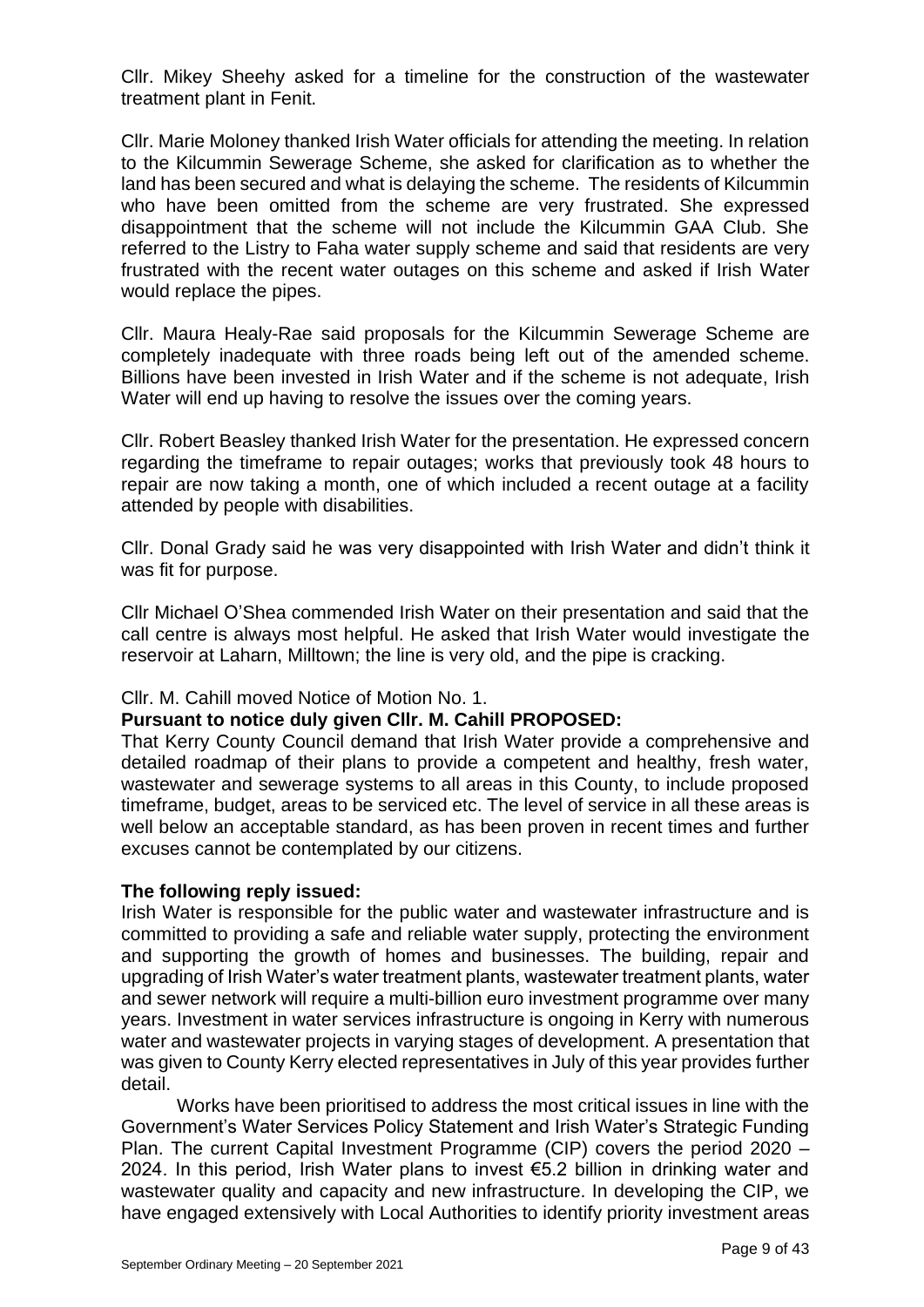and to support growth in the delivery of our strategic plan. Irish Water is proceeding with plans to update all stakeholders on our investment plans and programmes through to 2024. We will be sharing updates and organising meetings over the coming months to further support planning and engagement at local and national level.

Full details of projects currently underway in Kerry can be found at www.water.ie/projects-plans/

Cllr. Michael Cahill said there have been breaks in the Beaufort scheme almost every single day. A hotel has recently been refused planning permission due to the wastewater issues in Glenbeigh Village. The county is stripped of a basic necessity; it is a human right to have clean drinking water.

Cllr. Sam Locke asked for clarity on the ongoing installation of water meters and the cost involved to carry this out. He asked if cost savings could be made by ceasing this programme.

Mr. Sean Laffey, Head of Asset Management stated that the transition to Single Public Utility is Government policy, he is not involved in the discussions and cannot comment on it. This is matter between the Department of Housing, Local Government and Heritage and Irish Water.

In relation to water quality, Mr. Laffey confirmed that there is no issue with water quality in Kerry; it is tested and Irish Water will advise if they become aware of any problems.

Under the Water Rehabilitation Programme, Irish Water prioritises a scheme each year based on the number of bursts. Pipes laid in the 1970s are coming to end of life. He confirmed that Irish Water has no involvement in putting infrastructure into areas that do not currently have a public network. Irish Water will endeavour to fast track upgrades to existing networks but are under huge pressure to do so.

The domestic water metres are used to measure water pressure and monitor leaks.

In response to a query from Cllr. Deirdre Ferris regarding the Ardfert Water Supply Scheme, Mr. J. Breen, Director of Services, confirmed that the works will commence in Q1/Q2 2022. There is a delay with materials. The scheme will be done by direct labour with a completion date of Q3 2022.

Cathaoirleach Jimmy Moloney thanked Irish Water for the presentation and asked that more time would be allocated for the next meeting.

Cllr. John Francis Flynn requested a physical meeting with Irish Water before year end.

Cllr. Maura Healy-Rae supported this proposal.

Cllr. Deirdre Ferris asked that for future meetings with Irish Water questions would be submitted in advance of the meeting to allow Irish Water to provide answers.

# **20.9.2021.05 Disposal of Property**

On the PROPOSAL of Cllr. Patrick Connor Scarteen, SECONDED by Cllr. Jackie Healy-Rae, it was agreed to approve the disposal of a plot of ground consisting of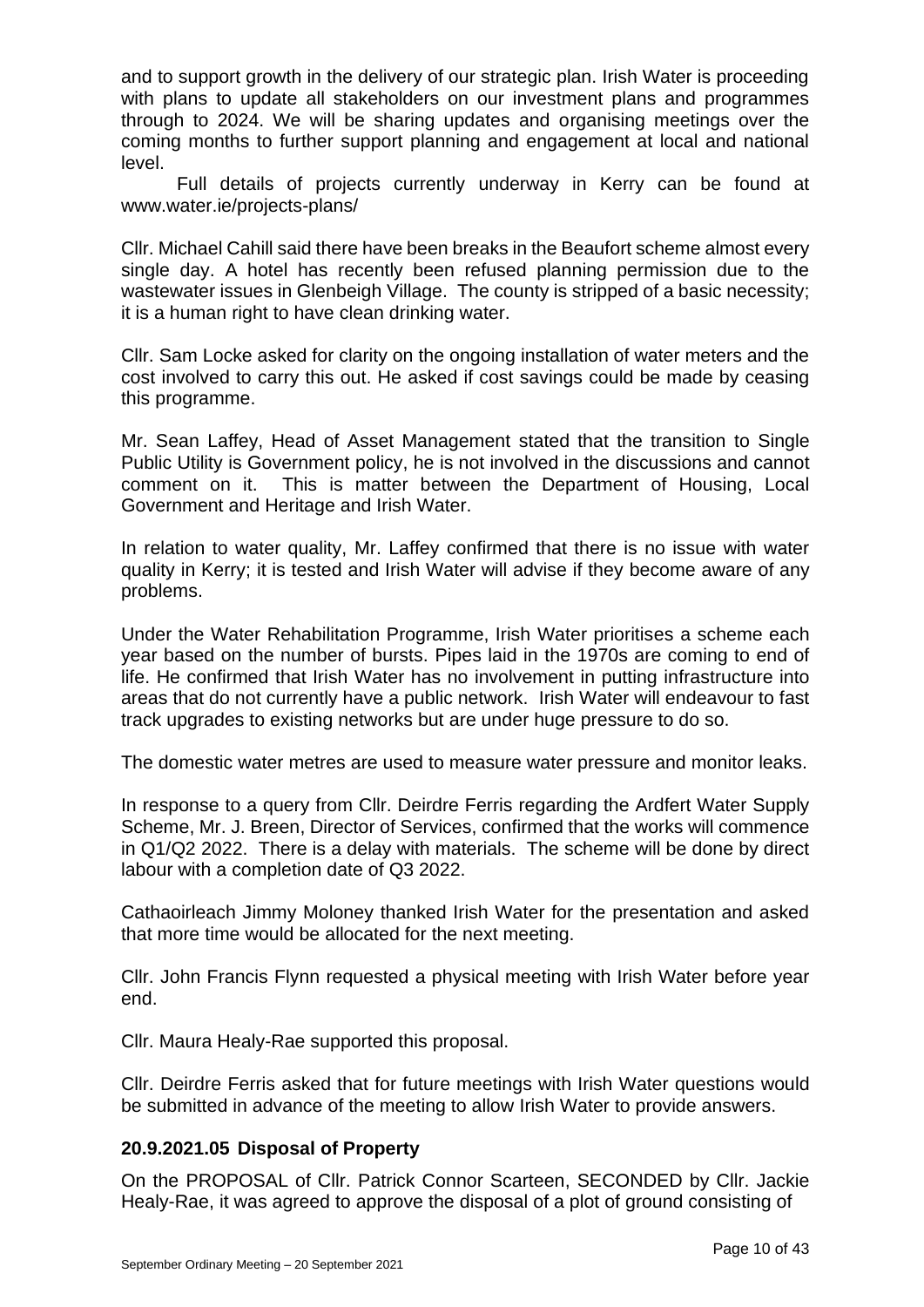approximately 0.05 acres in Folio KY5210 at 9 Emmets Place, Kenmare, Co. Kerry, situated in the townland of Kenmare, in the District Electoral Division of Glanarought, to (*Name & address withheld for data protection purposes. A paper copy of the unedited document is available on request*), in accordance with the terms of notice issued 31 August 2021 pursuant to Section 183 of the Local Government Act 2001, Section 211 of the Planning and Development Act 2000 and Article 206 of the Planning and Development Regulations 2001.

# **20.9.2021.06 Nominations to South Kerry Development Partnership CLG**

Mr. C. O'Connor, Director of Services, referred Elected Members to report dated 10 September 2021 regarding the appointment of Elected Members to the Board of South Kerry Development Partnership. He outlined that as required by the Memorandum and Articles of Association of South Kerry Development Partnership CLG (SKDP), one-third of the Board retire by rotation at the SKDP's AGM each year. As a result, three of the four elected member representatives of Kerry County Council, Cllr Donal Grady, Cllr John Francis Flynn and Cllr Maire Moloney retire by rotation at this year's AGM. The fourth elected member, Cllr Michael Cahill is not due for re-election. Clause 6 – Article 51 of SKDP's Constitution, outlines that a Director who retires by rotation may, if willing to act and if re-nominated by any Pillar or Sector, be re-appointed a Director for a further term provided that no person shall be re-appointed more than twice and provided further that no person shall hold the office of Director for more than two consecutive terms. As a result, a director can only serve three terms of office in total and only two of those can be held consecutively.

- Cllr Marie Moloney has served two terms of office (not consecutively) and as a result is eligible for re-appointment.
- Cllr Donal Grady has served three terms of office (2009-2011, 2011-2015, 2018-2021) and under the SKDP constitution is not eligible for re-appointment.
- Cllr John Francis Flynn has served two consecutive terms and consequently under the SKDP constitution is not eligible for re-appointment on this occasion

Consequently, South Kerry Development Partnership CLG require THREE elected members to be nominated by Kerry County Council to their Board. These nominations will be ratified at the SKDP Annual General Meeting on 28 September 2021.

Paragraph 18, Schedule 10 of the Local Government Act sets out that the Grouping System may apply where two or more persons are to be appointed to a LEADER group.

Where 2 or more persons are to be appointed by a local authority to a body to which this paragraph applies, then –

(a) any group of members who are present at the meeting at the time when the business of making the appointments is reached and comprising the number of members necessary for the purposes of this paragraph may nominate a person to be a member of that body and the person shall be so appointed on that nomination without any vote being taken.

Details of the relevant legislation and procedures regarding the utilisation of the Grouping System were circulated with the report to Elected Members.

Mr. P. Corkery, Meetings Administrator, stated that the nominations under this item would be selected on the basis of the Group System and a roll call of attendance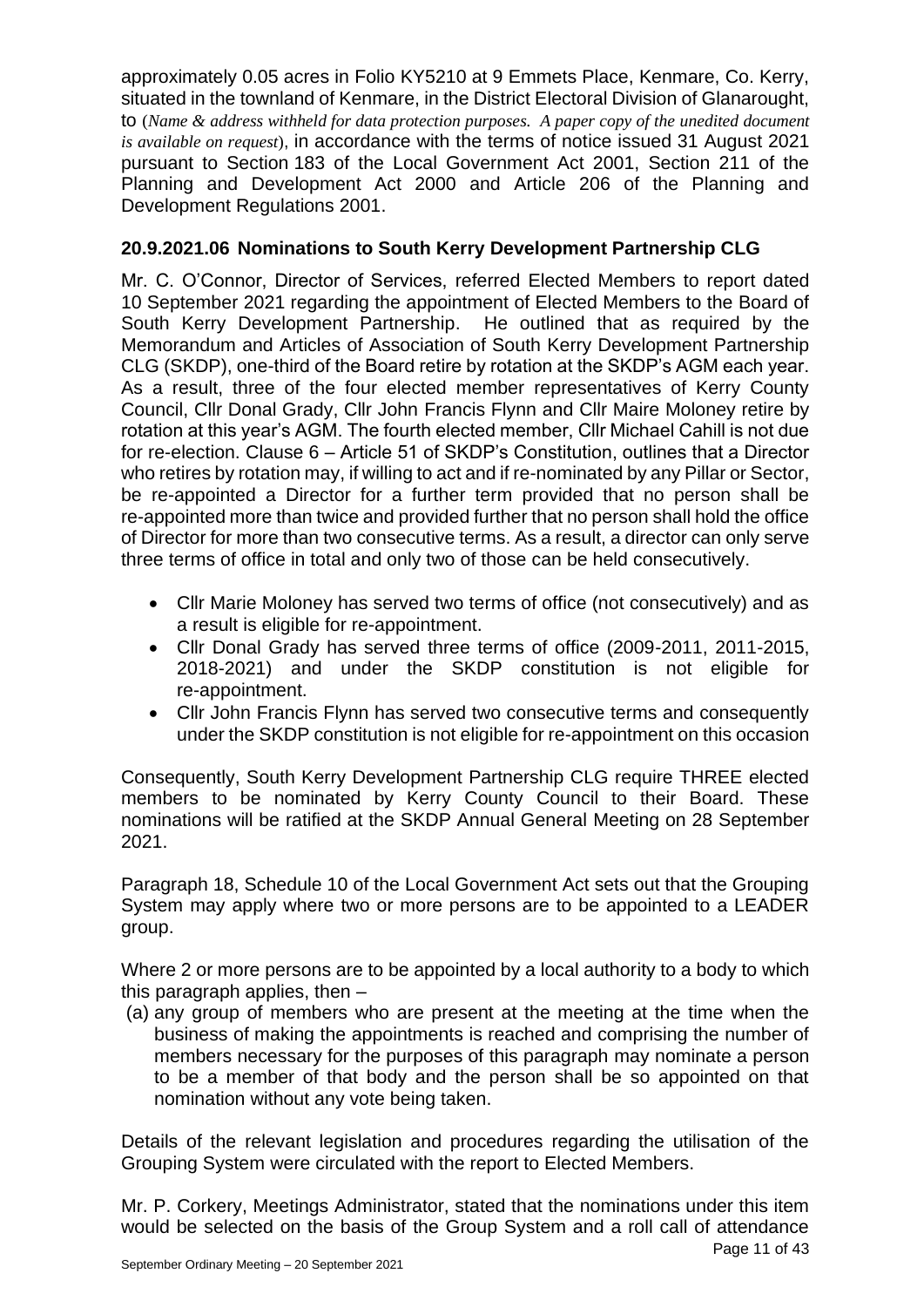would now be taken to determine the number of Elected Members present and, therefore, the number required to form a Group.

The Meetings Administrator took a roll call of attendance the result of which was:

### **Present for the Roll Call for Agenda Item No. 6 - SKDP:**

Cllrs. Robert Beasley, Michael Cahill, Patrick Connor-Scarteen Brendan Cronin, Charlie Farrelly, Deirdre Ferris, Breandán Fitzgerald, Fionnán Fitzgerald, John Francis Flynn, Cathal Foley, Michael Foley, Donal Grady, Jackie Healy-Rae, Johnny Healy-Rae, Maura Healy-Rae, Niall Kelleher, Mike Kennelly, Sam Locke, Dan McCarthy, Marie Moloney, Norma Moriarty, Terry O'Brien, Niall O'Callaghan, Bobby O'Connell, John O'Donoghue, Michael O'Shea, Mikey Sheehy, Aoife Thornton, Johnnie Wall, Cathaoirleach Jimmy Moloney **(30)**

### **Absent for the Roll Call for Agenda Item No. 6 - SKDP:**

Cllrs. Tom Barry, Jim Finucane, Seamus Fitzgerald **(3)**

As Cllr. Fionnán Fitzgerald was attending the meeting online, Mr. P. Corkery, Meetings Administrator, allowed five minutes after the Cathaoirleach's name was called for Cllr. Fionnán Fitzgerald to indicate his presence, as provided for in the Supplementary Standing Orders for the management of Remote Meetings adopted by Elected Members. Cllr. Fionnán Fitzgerald subsequently entered the venue prior to the five minutes elapsing.

Mr. P. Corkery, Meetings Administrator, confirmed that 30 Elected Members indicated that they were present, and therefore, a group required 10 Elected Members to nominate a person to the board of SKDP.

The Meetings Administrator invited any group formed to make itself known to the Meeting.

Cllr. Donal Grady PROPOSED Cllr. John O'Donoghue to be nominated to the board of SKDP.

Cllr. Maura Healy-Rae SECONDED this proposal.

Mr. P. Corkery, Meetings Administrator, outlined that a group of 10 Elected Members is required to nominate an Elected Member to the board of SKDP.

The following Elected Members indicated that they would form a group to nominated Cllr. John O'Donoghue to the board of SKDP:

Cllrs. Donal Grady, Maura Healy-Rae, Johnny Healy-Rae, Brendan Cronin, Jackie Healy-Rae, Niall O'Callaghan, Dan McCarthy, Sam Locke, John O'Donoghue and Niall Kelleher.

Mr. P. Corkery, Meetings Administrator, DECLARED Cllr. John O'Donoghue nominated to the board of SKDP.

Cllr. Terry O'Brien PROPOSED Cllr. Marie Moloney to be nominated to the board of SKDP.

Cllr. Charlie Farrelly SECONDED this proposal.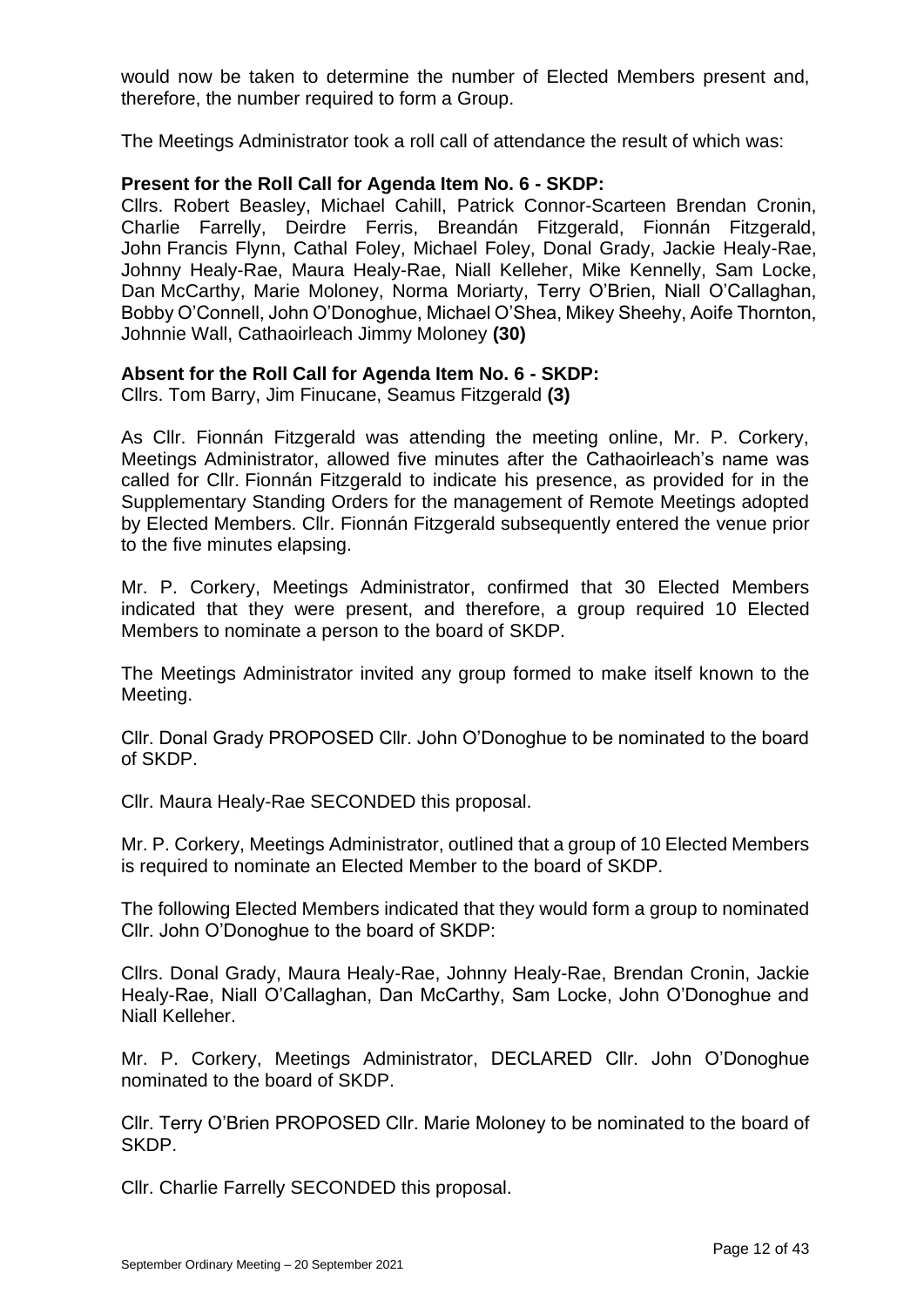Cllr. Mikey Sheehy PROPOSED Cllr. Fionnán Fitzgerald to be nominated to the board of SKDP.

Cllr. Breandán Fitzgerald SECONDED this proposal.

Mr. P. Corkery, Meetings Administrator, said as there were no further nominations proposed Cllr. Marie Moloney and Cllr. Fionnán Fitzgerald were deemed nominated to the board of SKDP.

Cllr. Johnny Healy-Rae asked when the grouping procedure came into effect.

Mr. P. Corkery, Meetings Administrator, said Paragraph 18, Schedule 10 of the Local Government Act sets out that the Grouping System may apply where two or more persons are to be appointed to a LEADER group.

### **20.9.2021.07 2022-2024 Multi-Annual Restoration Improvement Programme**

Mr. Charlie O'Sullivan, Director of Services, briefed Elected Members on the report regarding the 2022-2024 Multi-Annual Restoration Improvement Programme dated 17 September 2021 which had been circulated. He outlined that the Department of Transport has requested Kerry County Council's proposals for the next Multi-Annual Restoration Improvement Programme, for the period 2022 to 2024.

The Council is currently preparing the 3-year plan, which will be done in consultation with the members, and will be presented at the October Council meeting for adoption. The plan must be submitted to the Department of Transport on or before Friday 29th October 2021. This is one of the primary sources of funding for the annual roads programme, with over €12m in grant aid allocated to Kerry in 2021, specifically for this element. The new plan is for an investment of approximately €36.5m on our road network, over the next 3 years.

At recent meetings, members have sought for an increase in the funding towards the improvement of cul-de-sac roads. These are primarily local tertiary roads. The report circulated to Members examines the options and implications of increasing funding for these roads and was considered by the members of the Transport SPC, at its meeting of the 17<sup>th</sup> September 2021.

The report also sets out the background to the scheme, provides a review of the last 2019-2021 programme, includes an assessment of the current condition of the road network, and gives an overview of the criteria in the Department's circular including factors to be considered in the development of the new programme.

# *Road Condition Comparison – 2019 NOAC Indicator Report*

A system of recording pavement condition surveys was introduced in 2014. A report on the road conditions, as contained in the 2019 NOAC Performance Indictors, was presented to the Transport SPC in April 2021, and included a comparison of the road network with other similar sized and neighbouring local authorities on the western seaboard. A summary is given in Table B below.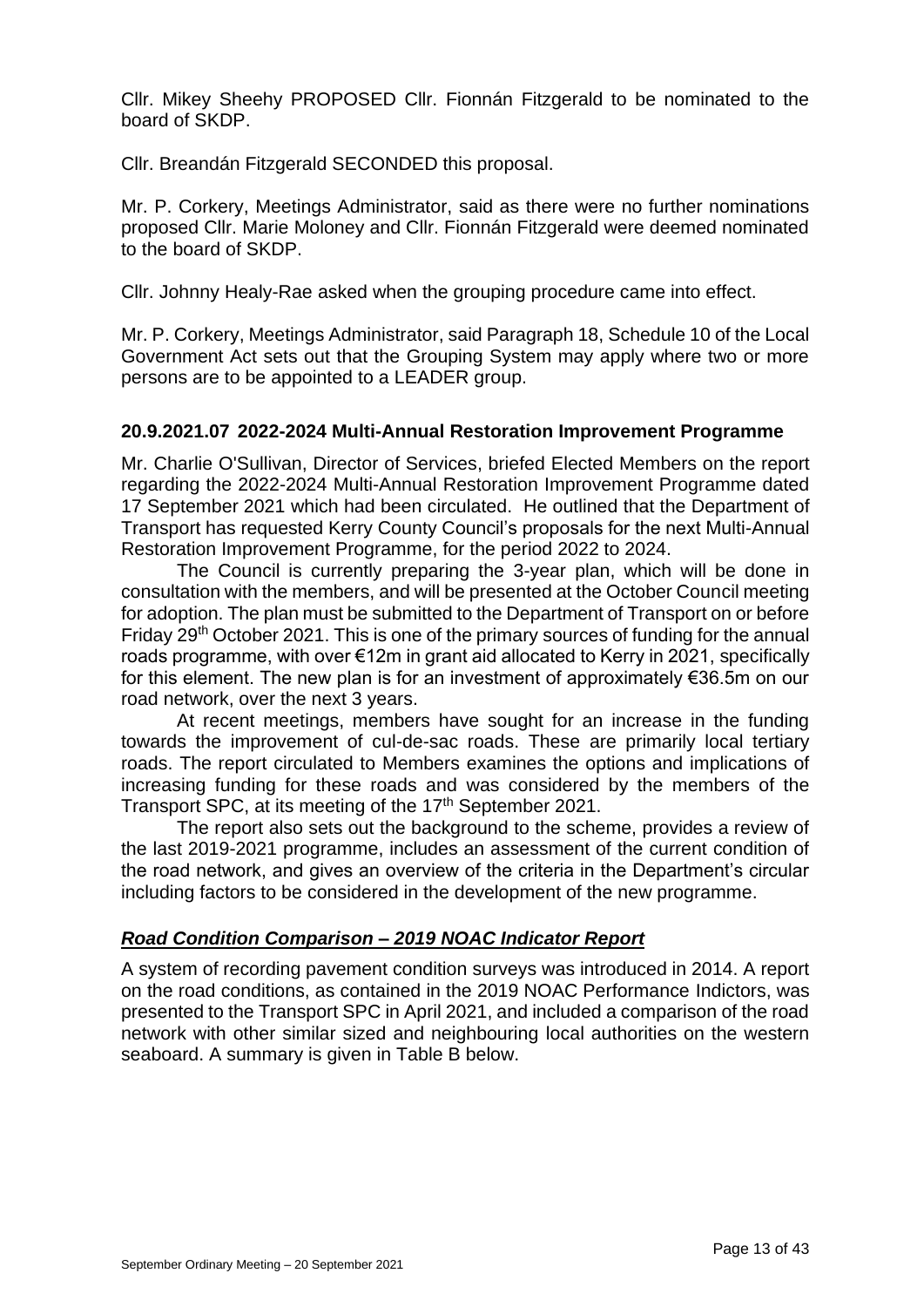| Road                 | <b>Regional</b> |       | <b>Local Primary</b> |              | <b>Local Secondary</b> |              | <b>Local Tertiary</b> |              |  |
|----------------------|-----------------|-------|----------------------|--------------|------------------------|--------------|-----------------------|--------------|--|
| Condition            | Good            | Poor  |                      | Good<br>Poor |                        | Poor<br>Good |                       | Good<br>Poor |  |
|                      |                 |       |                      |              |                        |              |                       |              |  |
| Kerry                | 79              | 21    | 73                   | 25           | 59                     | 33           | 40                    | 37           |  |
| Clare                | 67              | 32    | 70                   | 30           | 60                     | 32           | 37                    | 46           |  |
| Galway               | 73              | 25    | 54                   | 46           | 50                     | 48           | 73                    | 25           |  |
| Donegal              | 71              | 29    | 64                   | 34           | 62                     | 35           | 32                    | 40           |  |
| Mayo                 | 69              | 31    | 51                   | 48           | 39                     | 59           | 31                    | 60           |  |
| <b>Tipperary</b>     | 69              | 31    | 62                   | 37           | 59                     | 39           | 35                    | 47           |  |
|                      |                 |       |                      |              |                        |              |                       |              |  |
| <b>National Mean</b> | 71.9%           | 27.1% | 63.8%                | 34.4%        | 53.9%                  | 43.2%        | 40.6%                 | 40.9%        |  |

*Table B – Comparison with other Similar Sized counties from 2019 NOAC Report* 

The Results clearly indicate that, through the investment in the road network, from grant aid and Council own resources, the condition of the road network in the county is relatively good and above the national mean. However, significant continued investment is required having regard to the length of the road network classified as being in poor condition.

Over 99% of the of the road network in the county has been surveyed over the past two years. Table C below provides a summary of the current condition of the road network, by road class, with a comparison on the survey results of 2019 and a cost estimate to bring the road network up to a good standard.

| Road                        | <b>Regional</b> |          | <b>Local Primary</b> |          | <b>Local Secondary</b> |       | <b>Local Tertiary</b> |       |
|-----------------------------|-----------------|----------|----------------------|----------|------------------------|-------|-----------------------|-------|
| <b>Condition</b>            | Good            | Poor     | Good                 | Poor     | Good                   | Poor  | Good                  | Poor  |
|                             |                 |          |                      |          |                        |       |                       |       |
| Kerry-August 2021           | 84%             | 16%      | 75%                  | 25%      | 60%                    | 39%   | 47%                   | 52%   |
| <b>Kerry - 2019</b>         | 79%             | 21%      | 73%                  | 25%      | 59%                    | 33%   | 40%                   | 37%   |
| <b>Est. Cost to improve</b> |                 | € 86 $m$ |                      | € 34 $m$ |                        | € 46m |                       | € 74m |

*Table C – Comparison of 2021 with 2019 PSCI ratings and Estimated Cost of Repairs* 

The above review of the PSCI ratings shows a marginal improvement in the condition of the roads since 2019, particularly on the Regional and Local Primary Roads, which reflects the increase in funding in more recent years.

However, works undertaken on roads have a lifespan, which is dependent on factors such as traffic volumes, percentage of HGVs, risk of damage by flooding, underlying ground conditions, the pavement design, etc. Roads that are classified as having a PSCI rating of 7/8, without regular and timely maintenance, could deteriorate to a rating of 5/6 within a 5 to 10 year timeframe. Regional and Local Primary roads are critically important for the economic development of the county, carrying higher volumes of traffic, connecting towns and villages across the county with essential services, such as education, employment and include key tourism routes, including the Wild Atlantic Way.

The estimated cost of addressing the roads, currently classed as being in poor condition, is €240m, which with the current level of funding under the RI programme will take in excess of 20 years. The design lifespan for a road pavement is approximately 20 years and therefore the current level of funding will only provide for maintaining the entire non-national road network in its current state.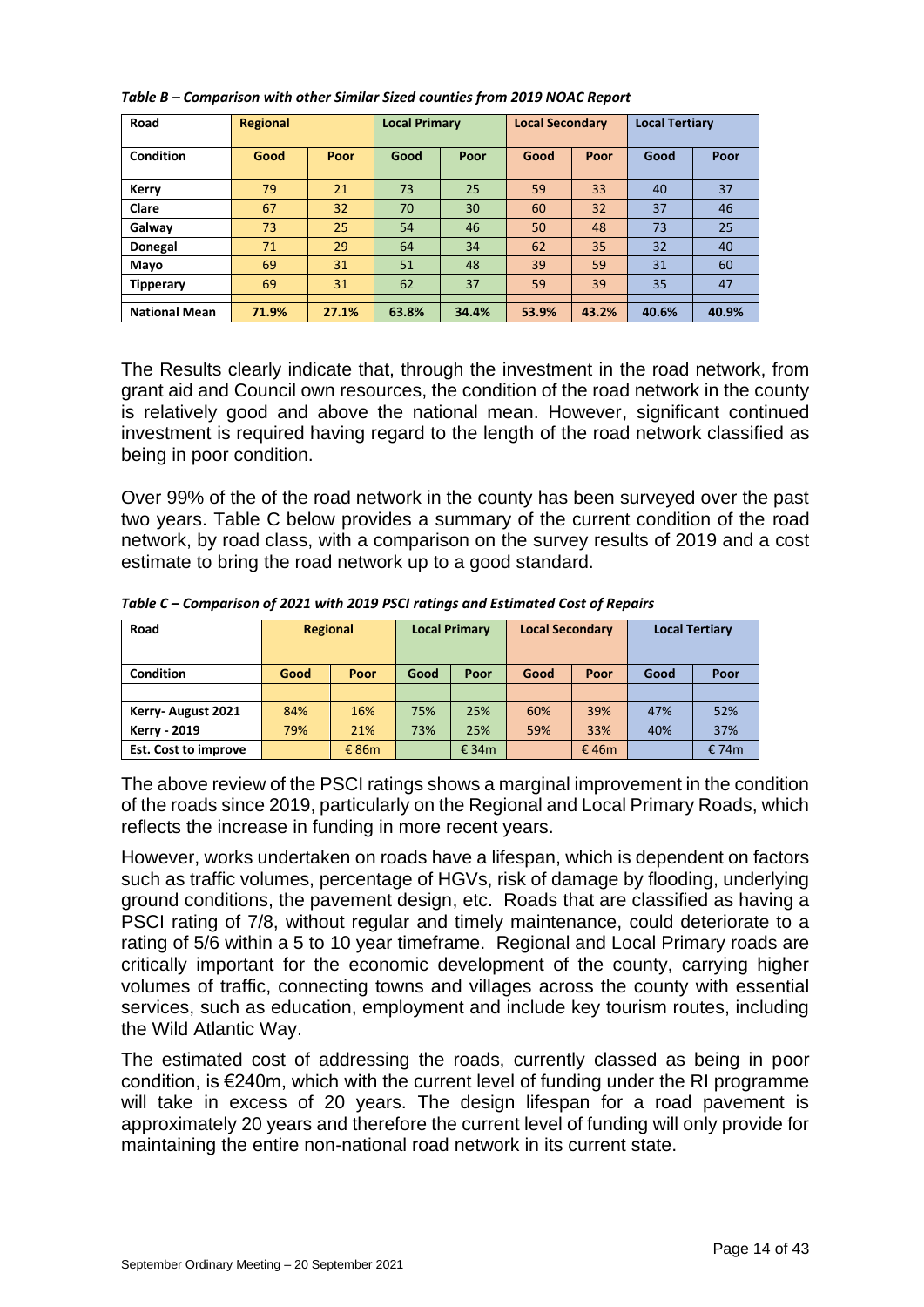# *Conditions of the Grant Allocation*

The Department of Transport have specified a number of conditions in relation to the programme to be submitted. The main conditions have been summarised as follows:

- The programme is to be developed with annual budget of €12.166m, which is equivalent to the 2012 grant allocation under this programme. However, given the history of increased funding over the past 3 years, it is proposed to prepare a reserve list of schemes that could be advanced in the event of additional funding allocations.
- The programme is to be submitted in order of priority for the county and not on a Municipal District basis. However, our survey data indicates that the proportion of poor roads to be improved, is relatively compatible with the length of the non-national road network across each of the Municipal Districts. Having regard to our statutory obligation to prepare Annual Schedule of Municipal District Works Plans, as well as our capacity in the Municipal Districts to deliver the program, it is proposed that the Council continue to develop and prioritise programmes on an MD basis and that these programmes are then amalgamated into a single county-wide annual programme for each year of the multi-annual programme.
- Roads selected should have good drainage or the ability to improve drainage in advance of or as part of the RI scheme.
- The Circular requires that RI works on Regional Roads must account for at least 15% of the total annual expenditure of adopted projects. Analysis of the previous 3-year programme has shown that the level of investment in Regional Roads averaged 28.8% over the 3 years and was in excess of 15% in each year of the programme. The outcome of the 2021 pavement condition survey identified that an investment of €86m (36% of the overall investment) is required to improve the entire regional road network.

# **Other factors to consider in preparation of the 3-year programme**

Other factors to be considered include flexibility to adjust the programme in the event of damage to the road network from severe weather events, the need to include the footpath on proposed road improvements in urban environs and allowing for inflationary increases in labour, plant and material costs. A 2% increase in costs annually be applied to the 2022-2024 programme.

Where road improvements are identified as part of a URDF/RRDF or other regeneration funded programme, the chargeability of the road works funded from an RI programme is permitted as a contribution towards the URDF/RRDF funding. Given the significant investment required from other sources, including the Councils own resources, towards these regeneration schemes, it will be necessary to include such roads in the next RI programme.

It is noted that the adoption of a Multi-Annual Restoration Improvement programme is a reserved function of Council. In advance of the preparation of the programme, the elected members are invited to consult with the MD team and to make submissions on roads to be considered for funding, having regard to the criteria specified in the Circular. All members have been informed of the development of the programme and further briefings will be arranged at MD level.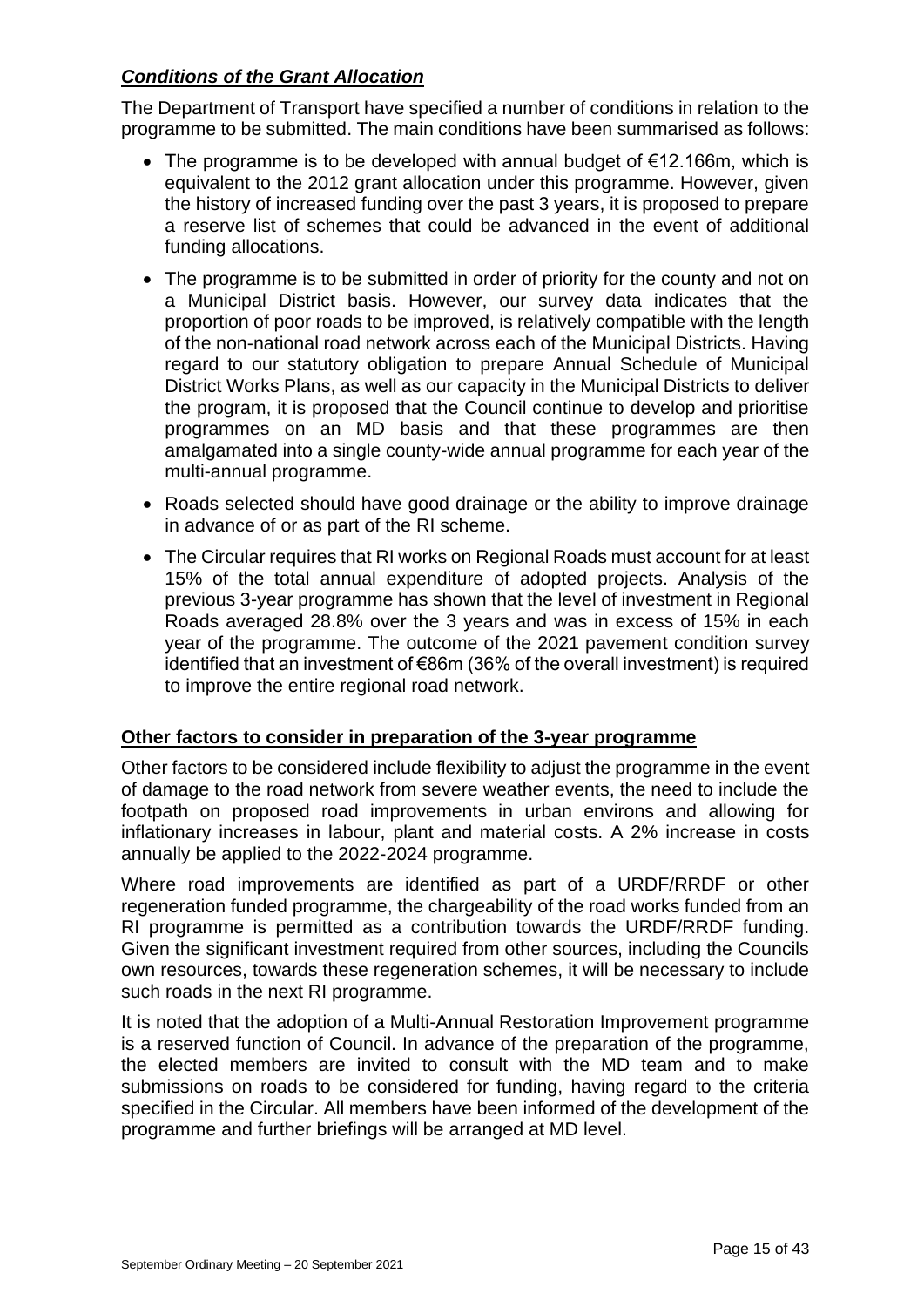# *Key Issues & Recommendation from Transport SPC*

The primary objective of the report to Elected Members, and the consideration by the Transport SPC, was to examine an increase in funding for the improvement of local tertiary roads.

A number of options were considered. The members of the Transport SPC acknowledged the challenges and the implications. In particular the following points were noted:-

- Whilst welcoming the recent increases in grant funding, it was acknowledged that the current funding will only provide for keeping roads in a steady state condition and additional grant aid is needed.
- The strategic importance of the Regional and Local Primary Roads and, given the high level of traffic on these routes, there is a continual need to apportion a higher percentage of funding to these routes. The majority of local tertiary roads are estimated to have less than 50 car journeys daily, whilst the regional roads and some local primary roads in towns and villages could have in excess of 1500 car journeys per day.
- Whilst the local tertiary roads have significantly lower traffic volumes, with a widely dispersed population served, communities living on these routes are more likely to be elderly, dependant on car transport for access to services and social supports.

Taking all of the above factors into account and the views expressed by the members, an increase in the level of funding for local secondary and local tertiary roads is recommended, whilst continuing to protect the strategic routes. The adjustment set out in the table below was recommended by the members of the SPC.

| <b>Road Class</b> | Total<br>Length |       | <b>Poor Cond</b><br>2021 | 2018 - 2021 Outturn |                  | Recommended<br><b>Allocation</b> |     |                   |       | <b>Adjustment</b>   |        |
|-------------------|-----------------|-------|--------------------------|---------------------|------------------|----------------------------------|-----|-------------------|-------|---------------------|--------|
|                   | km              | % age | kт                       | <b>Km</b>           | €                | % age                            | Km  | €                 | % age | +/-                 |        |
| <b>Regional</b>   | 537             | 16%   | 86                       | 47.1                | 9.7 <sub>m</sub> | 28%                              | 42  | 9.2 <sub>m</sub>  | 25%   | $ \epsilon$ 0.5m    | $-5%$  |
| L. Primary        | 1152            | 25%   | 288                      | 115.8               | 13.6m            | 41 %                             | 104 | 12.7 <sub>m</sub> | 35%   | $-£$ 0.9m           | $-7%$  |
| L. Secondary      | 1308            | 39%   | 510                      | 71.6                | 6.5m             | 19 %                             | 84  | $\mathsf{m}$      | 22%   | $+$ $\epsilon$ 1.5m | $+23%$ |
| L. Tertiary       | 1497            | 52%   | 778                      | 43.2                | 4.1 <sub>m</sub> | 12 %                             | 67  | 6.6 <sub>m</sub>  | 18%   | $+$ $\epsilon$ 2.5m | $+61%$ |
|                   |                 |       |                          |                     | 33.9m            | 100 %                            |     | 36.5m             |       |                     |        |

The identification of routes to be improved will have to have regard to the PSCI rating, as specified by the Department of Transport, but given the extensive local secondary and local tertiary roads to be improved, local knowledge of the level of road usage and any extenuating circumstances, should be considered. Given the timeframe for development of the programme, this is best determined at local level through consultation between the local MD staff and elected members.

The members of the Transport SPC also acknowledged the need for a "reserve list" of roads to be adopted by Council in the event of an increase in grant aid over the coming 3 years, but recommended that the value of the reserve list should be approximately €7m, having regard to the increase in funding received on the previous programme.

The data now being gathered for the NOAC Performance Indicator returns, in particular the road condition surveys, will allow for a more detailed assessment and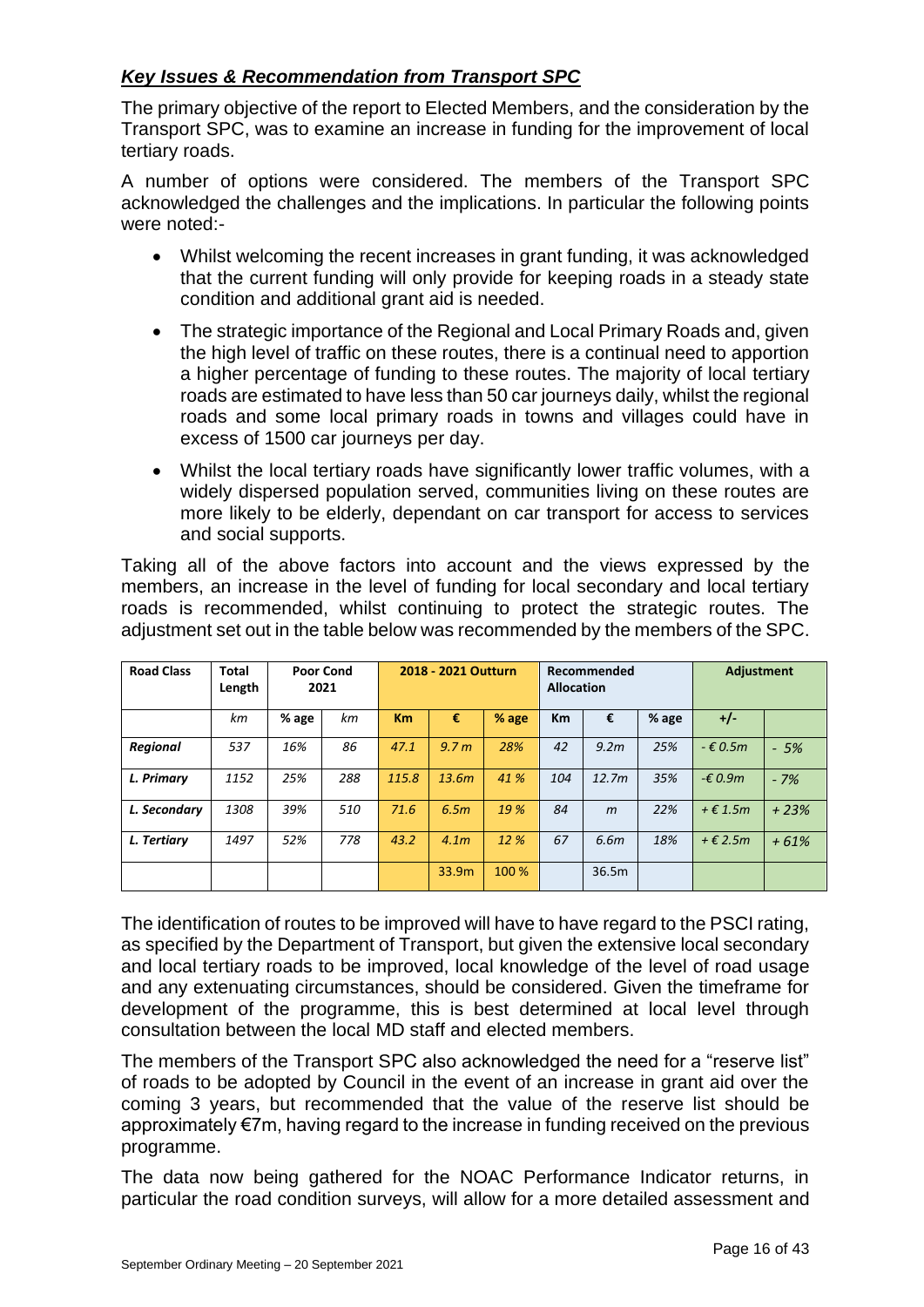understanding of the impact on the adjustments in funding on the road network going forward.

Cathaoirleach Jimmy Moloney thanked Mr. O'Sullivan for his report and noted that a submission under this Programme must be made by Friday, 29 October 2021.

Cllr. Charlie Farrelly said Elected Members should be allowed to submit a list of roads for consideration.

Cllr. Jackie Healy-Rae asked if it is possible for the ratings of the road to be sent to the Elected Members and said he understands the rating has to be six or less in order for the road to qualify for this programme.

Cllr. Marie Moloney supported this request.

Cllr. Brendan Cronin said Killarney Municipal District, between tourism and everything else, has the most substantial volume of traffic. He welcomed that there will be a focus on tertiary roads. He supported Cllr. Farrelly's request that Elected Members be allowed to submit roads. The Killarney Municipal District has roads in a dreadful condition, a lot more than six in Killarney Municipal District could be submitted. He suggested that nine roads could be allocated, i.e. three roads per year for three years. If a road is not in this Roads Programme it will not receive funding.

Cllr. Johnny Healy-Rae supported Cllr. Farrelly's and Cllr. Jackie Healy-Rae's proposals. He said many roads are in a bad state due to poor maintenance, no drainage works, overhanging hedges and blocked drains and gullies. Kerry County Council are not even cutting their own hedges let alone policing hedge cutting.

Cllr. Norma Moriarty welcomed the report and the increase in funding for tertiary roads. There is another element to be considered rather than just the volume of traffic on the roads, i.e. the number of times the local crews are called to a road. This programme will also benefit time management of crews. She welcomed this and said Kerry County Council has a responsibility to ensure roads are properly funded.

Cllr. Sam Locke asked if a cul de sac road will be eligible. He PROPOSED the adoption of the 2022-2024 Multi-Annual Restoration Improvement Programme.

Cllr. Michael Cahill welcomed Mr. John Sugrue as the Area Engineer in Killorglin and thanked Mr. Brian Hickey for his work. Cllr. Cahill disputed the ratings in this report and called for a special submission to be made to the Department for additional funding for every road in the county. Sections of the Ring of Kerry road are treacherous, this is the premier tourism route and overgrown hedges are blocking majestic views on the route.

Mr. C. O'Sullivan, Director of Services, said the roads programme is for local roads. As was highlighted in the report, the extent of road network in poor condition will cost €240m to be brought up to standard. Of the roads identified as being in poor condition, only 5% will be funded on an annual basis. It is a challenge which needs prioritising. The ratings are a national system based on where roads are in poor condition. If roads are in poor condition, they meet the survey requirements that are in place. The best option is to liaise with Municipal District Engineers regarding concerns in relation to roads in poor condition. The Municipal District Engineers will identify the classification of the roads to Elected Members. In relation to the request regarding submitting nine roads, a practical approach must be taken.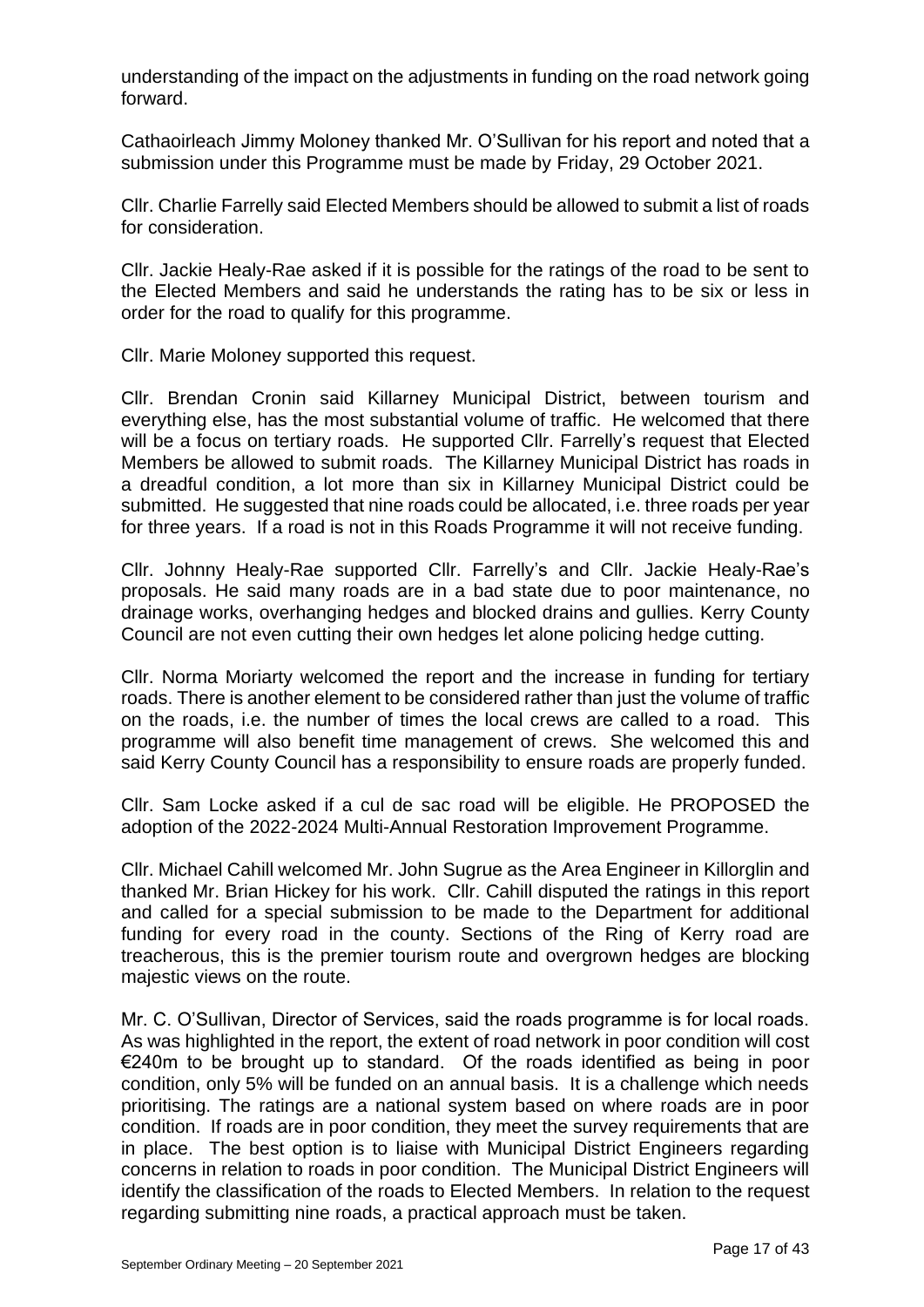On the PROPOSAL of Cllr. Sam Locke, SECONDED by Cllr. Aoife Thornton, it was agreed to approve recommendations of the Transport SPC regarding the 2022-2024 Multi-Annual Restoration Improvement Programme.

### **Suspension of Standing Orders**

The Cathaoirleach indicated that it was 1.30 p.m. and it would be necessary to suspend Standing Orders.

On the PROPOSAL of Cllr. Jackie Healy-Rae, SECONDED by Cllr. Aoife Thornton, it was agreed to suspend Standing Orders to allow the meeting to continue.

### **20.9.2021.09 Process for Elected Members' Submissions to the Draft County Development Plan**

Mr. M. Scannell, Director of Services, referred Elected Members to the report regarding Proposed Procedures for Members' submissions to the Draft County Development Plan dated 14 September 2021 which had been circulated to Elected Members. He outlined that the Draft Kerry County Development Plan 2022-2028 is nearing finalisation by the Executive for consideration by the Elected Council. It is planned to have the Draft Plan circulated to the Council by 30 September 2021. Under section 11(5) (c) of the Planning & Development Act 2000 the Members can amend the draft by resolution.

It is important that a process be established and agreed by Council regarding the consideration of the Draft Plan so that Members have appropriate time and information to consider the Draft Plan in compliance with their legal requirements, as set out in the legislation.

The consideration of the Draft County Development Plan by Members is a critical element of the development plan process and must be carried out in a structured manner, so that there is full clarity around the decision making process. The implications of any proposed amendments submitted by individual Members must be considered by the Executive so that the full Council can consider the matter in a fully informed manner.

This is particularly important in relation to the environmental assessments that are required in relation to policies that must be undertaken as part of the plan development process. It will be necessary for the planning staff to have reasonable time to consider these proposed amendments and to prepare a response/advice, particularly in light of the Habitats and EIA directives.

It is also likely that conflicting or varying modifications may be submitted by Members of the Council, which will need consideration and a comprehensive response from the Executive to allow the Council to come to an informed conclusion on the matter.

In order to facilitate proper debate, full information and a structured response from the Executive, submissions are required in advance and the following procedure is proposed for approval by Council to deal with the consideration of the Draft County Development Plan.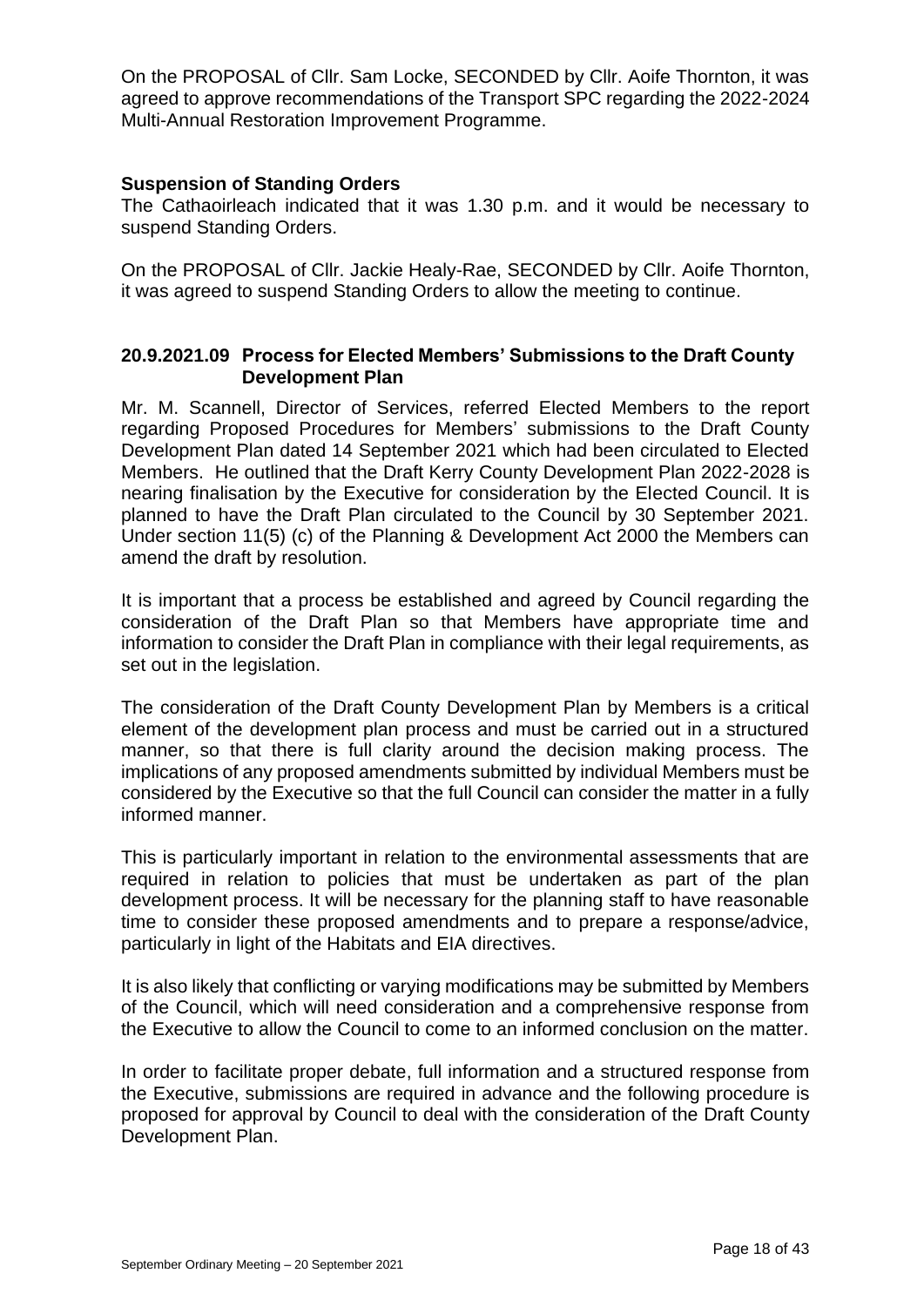- 1. The Draft Plan be circulated to the Elected Council by 30 September 2021.
- 2. It is proposed to hold a workshop with the Members to deal with the process, governance, ethics and the structure of the Plan. It is proposed to hold this workshop on Monday, 11 October 2021
- 3. It is also proposed to hold a briefing with Members to outline the content and major policy areas within the Plan. This briefing will be held on 14 October 2021.
- 4. Members will be requested to submit any modifications in writing, to include maps where necessary, by 29 October. It is necessary to include this cut-off date for modifications to allow appropriate assessment of the modifications and to issue a detailed report to full Council. These proposed modifications will be assessed by the Executive individually and grouped thematically to identify any conflicts/varying modifications and a detailed report will be circulated to Members in advance of considering the Draft Plan.
- 5. A special meeting of Kerry County Council will be held on 22 November to consider the report and the adoption of the Draft County Development Plan, so that it can issue for public consultation. The Draft Plan will be on display for 10 weeks. The public may submit proposed modifications on any aspect of the Draft Plan at this point, which will be further considered by the Executive and Full Council in the new year.

Cllr. Brendan Cronin said he has no issue with the proposed system and said he had requested at a Killarney Municipal District meeting that Elected Members be provided with detailed, close-up maps of areas where there are designations of strong urban pressure.

Cllr. Michael Foley said the County Development Plan is very important, but there are two major documents that are still outstanding from Government; the Wind Energy Guidelines and the Rural Planning Guidelines. It is unfair that these documents are not available when Kerry County Council is considering its County Development Plan. He said Rights of Way are to be registered by 30 November 2021 and asked if Kerry County Council has registered all Rights of Way.

Cllr. Aoife Thornton asked that all appendices to the Draft County Development Plan, e.g. the Caravan policy, also be made available to Elected Members.

Cllr. Maura Healy-Rae said the Rural Strategy needs to be clarified.

Cllr. Norma Moriarty asked that the workshop on 11 October be scheduled for the morning as there is a LAG/LCDC meeting scheduled for the afternoon of 11 October.

Mr. M. Scannell, Director of Services, said at any given time there will be national policies outstanding. There would be no County Development Plan for the last 10 years if Council were waiting for the Wind Farm Policy Guidelines. It is not possible to wait for the publication of the outstanding guidelines. The policies have been reviewed and there are significant changes in approach to rural settlements and wind farm policies which will be contained in the Draft County Development Plan. He asked that Elected Members would consider the Draft County Development Plan when made available on 30 September.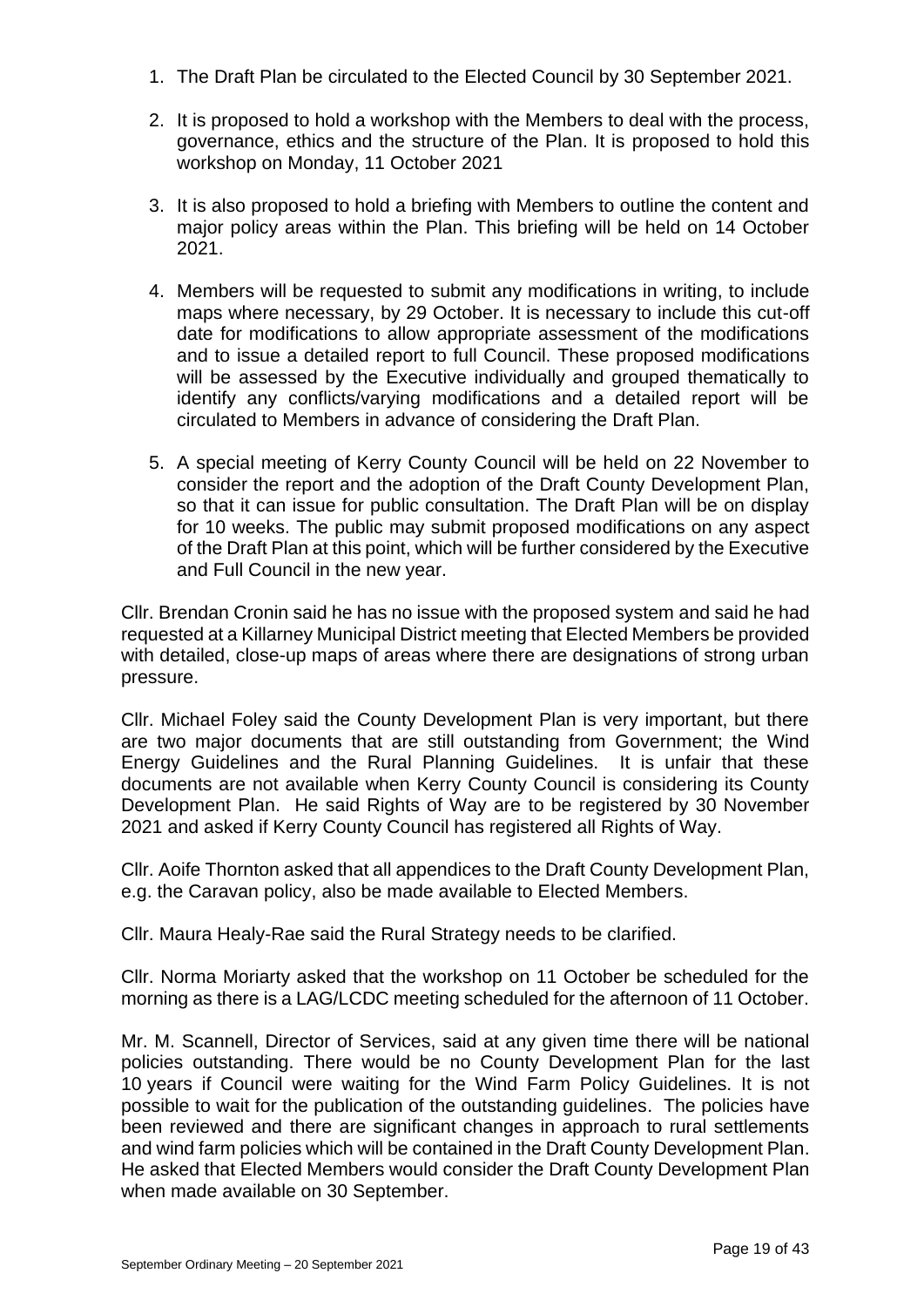Cllr. Breandán Fitzgerald asked that all meetings in relation to the County Development Plan be held as physical meetings as the blended approach is not good enough.

The Chief Executive said the regulations in place allow for blended meetings. Elected Members that wish to attend meetings remotely at this time must be facilitated.

Mr. M. Scannell, Director of Services, said the County Development Plan is not an entire list of the public Rights of Way within the county. Rights of Way that are known to the Council are listed within the County Development Plan. It does not give a Right of Way any further credence.

On the PROPOSAL of Cllr. Jackie Healy-Rae, SECONDED by Cllr. Johnnie Wall, procedures for Members' submissions to the Draft County Development Plan were agreed as set out in report from the Director of Services to Elected Members dated 14 September 2021.

# **20.9.2021.10 Ethics Officer for Kerry County Council**

Report dated 16 September 2021 on this item, which had been circulated, was noted.

#### **Lunch break**

Cathaoirleach Jimmy Moloney said it was 1.50 p.m. and the meeting would now adjourn for lunch and resume at 2.30 p.m.

The meeting adjourned for lunch at 1.50 p.m. The meeting resumed at 2.40 p.m.

### **20.9.2021.11 Dates for Meetings**

a) On the PROPOSAL of Cllr. Niall O'Callaghan, SECONDED by Cllr. Jackie Healy-Rae, it was agreed that

Draft Budgetary Plan Meetings for the five Municipal Districts be held on: **Thursday 4th/Friday 5th November 2021:** 

- i. Tralee Municipal District Thursday,  $4<sup>th</sup>$  November 2021 at 9.30 a.m.
- ii. Castleisland-Corca Dhuibhne Municipal District Thursday, 4th November 2021 at 12.30 p.m.
- iii. Listowel Municipal District Thursday,  $4<sup>th</sup>$  November 2021 at 3.30 p.m.
- iv. Kenmare Municipal District Friday,  $5<sup>th</sup>$  November 2021 at 10.30 a.m.
- v. Killarney Municipal District Friday, 5th November 2021 at 3.00 p.m.
- b) On the PROPOSAL of Cllr. Jackie Healy-Rae, SECONDED by Cllr. Breandán Fitzgerald, it was agreed that the Budget Meeting of Kerry County Council would be held on Monday, 29 November 2021 at 10.30 a.m.
- c) On the PROPOSAL of Cllr. Jackie Healy-Rae, SECONDED by Cllr. Breandán Fitzgerald, it was agreed that in relation to the Kerry County Development Plan 2022-2028: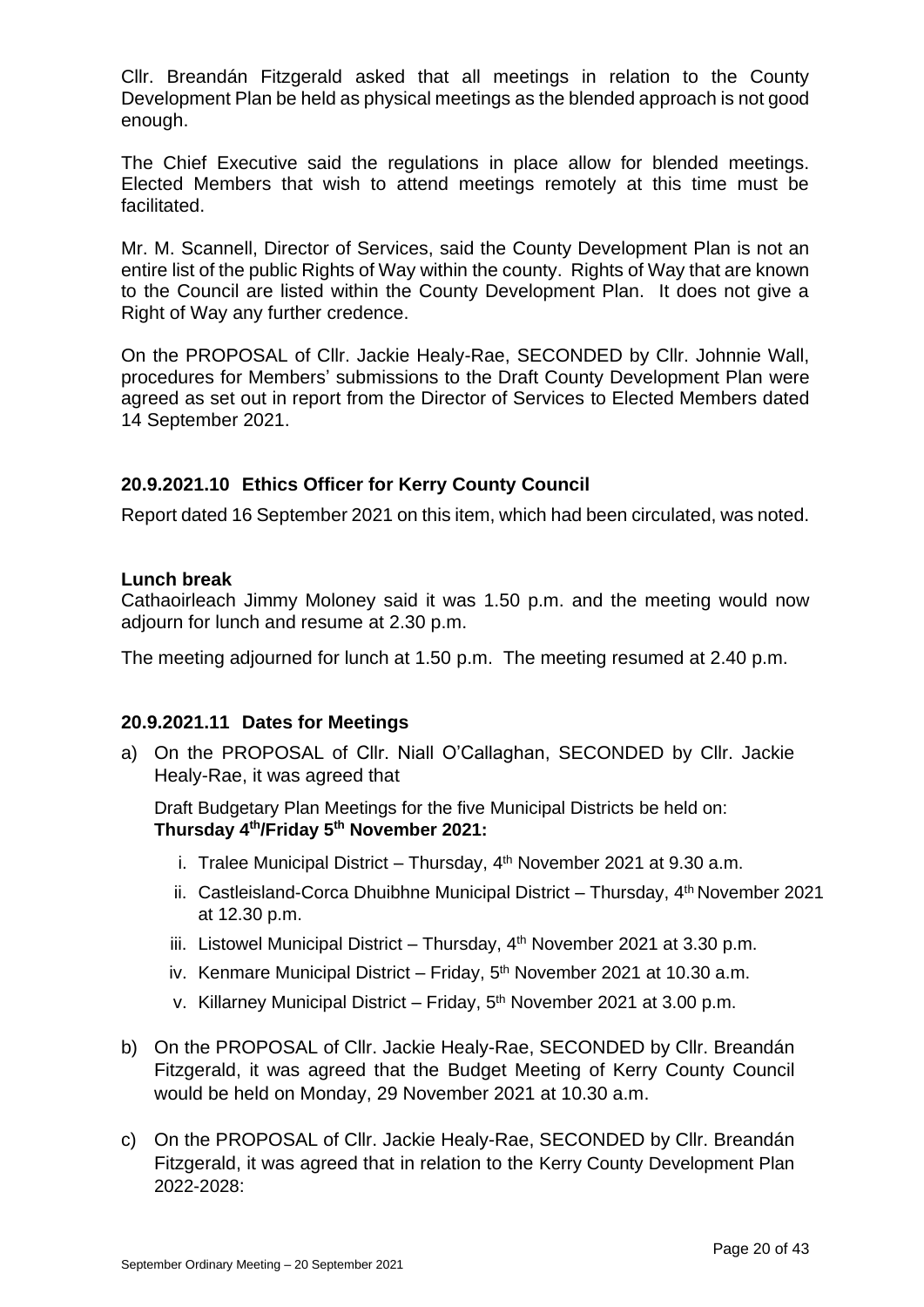- i. A Workshop on process/procedures for Draft County Development Plan would be held on Monday, 11<sup>th</sup> October 2021
- ii. A Briefing on Draft County Development Plan would be held on Thursday, 14th October 2021
- iii. A Special Meeting for consideration of the Chief Executive's Report on the Draft County Development Plan by Elected Members would be held on Monday, 22nd November 2021

### **20.9.2021.12 Opening of Tenders since the July meeting**

On the PROPOSAL of Cllr. Jackie Healy-Rae, SECONDED by Cllr. Breandán Fitzgerald, it was agreed to note the opening of tenders for:

- (a) Kerry County Council R556 Moybella Bridge Replacement Contract Closing Date: 21 June 2021
- (b) Kerry County Council Accommodation Redevelopment Engineering (Structural and Civil) Led Design Team Consultancy Services for the Redevelopment of Traveller-specific Accommodation and associated Siteworks at Rathass, Tralee, Co. Kerry – Closing Date: 25 August 2021
- (c) Kerry County Council Bridge Rehabilitation 2021 Contract 4 Closing Date: 15 September 2021

#### **20.9.2021.13 Approval for the Opening of Tenders**

- (a) On the PROPOSAL of Cllr. Mikey Sheehy, SECONDED by Cllr. Jackie Healy-Rae, it was agreed to approve the opening of tenders for Supply and Installation of minimum 38 cu.m. Pre-Cast Drinking Water Storage Tank at Tonevane, Tralee, Co Kerry - Closing Date: 22 September 2021.
- (b) On the PROPOSAL of Cllr. Jackie Healy-Rae, SECONDED by Cllr. Maura Healy-Rae, it was agreed to approve the opening of tenders for N21 Network Safety Improvements Contract 2 - Closing Date: 1 October 2021.
- (c) On the PROPOSAL of Cllr. Jackie Healy-Rae, SECONDED by Cllr. Maura Healy-Rae, it was agreed to approve the opening of tenders for Development of 14 No. Housing Units (Phase 5) and all associated siteworks at Ard Bhearna, Gortamullin, Kenmare, Co. Kerry – Closing Date: 13 October 2021.
- (d) On the PROPOSAL of Cllr. Breandán Fitzgerald, SECONDED by Cllr. Maura Healy-Rae, it was agreed to approve the opening of tenders for Retender for Engineering & Environmental Consultancy Services – Kenmare Flood Relief Scheme – Closing Date: 19 November 2021.
- (e) On the PROPOSAL of Cathaoirleach Jimmy Moloney, SECONDED by Cllr. Michael O'Shea, it was agreed to approve the opening of tenders for Consultant Led Design Team Services for the Development of 9 No. Housing Units and associated Siteworks at Marian Park, Ballyheigue, Co. Kerry – Closing Date: 14 October 2021.
- (f) On the PROPOSAL of Cllr. Marie Moloney, SECONDED by Cllr. Michael O'Shea, it was agreed to approve the opening of tenders for Columbarium Wall and Ancillary Works, Rathass Burial Ground, Tralee, Co. Kerry – Closing Date: 15 October 2021.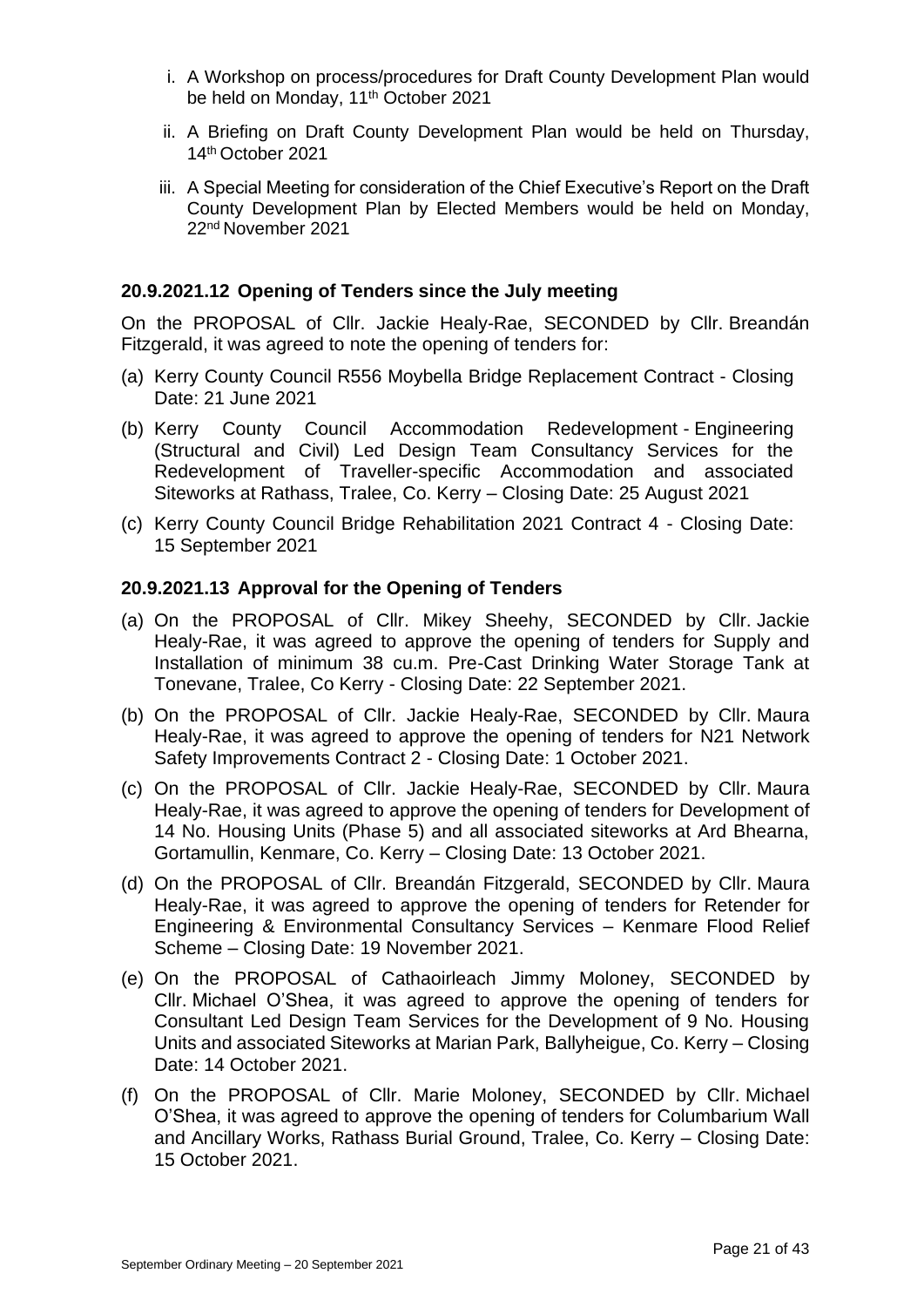# **20.9.2021.14 Notices of Motion**

Cathaoirleach Jimmy Moloney asked that Members attending online use the 'raise hand' icon when they wish to second a motion.

# **2. Safety Improvement Works at Poulgorm Bridge Junction**

### **Pursuant to notice duly given Cllr. Johnny Healy-Rae PROPOSED:**

That Kerry County Council and the TII would come up with a new design for Poulgorm Bridge at the junction for Kilgarvan in light of numerous accidents to date. Recent improvements have helped but it is obvious that it needs traffic calming lights and a reduced speed limit like Ballykelly Junction, Glenflesk and places like Lissarda

### **The following reply issued:**

Safety Improvement works to improve sight distance at the N22/R569 junction were completed earlier this year. Kerry County Council will consult with the Garda Traffic Corps in relation to this section of the N22 and will continue to monitor the junction in consultation with Transport Infrastructure Ireland and will examine any verified collision data or information when available which will be input into their safety analysis programme.

Cllr. Johnny Healy-Rae said several accidents have occurred at this junction. While appreciating that the sight lines have been improved, he called for traffic calming measures similar to those at the junction at Ballyseedy, Tralee. As much viewing time as possible must be provided at the Poulgorm Bridge junction. He sought a commitment that this would be included in the Safety Programme.

Cllr. Maura Healy-Rae SECONDED this motion and said there are issues particularly in relation to motorists travelling from the Cork side of the junction; the viewing distance must be extended.

The Chief Executive said this matter will be discussed with Transport Infrastructure Ireland.

Cathaoirleach Jimmy Moloney said it would be timely to have a meeting with Transport Infrastructure Ireland.

Cllr. Johnny Healy-Rae supported this.

# **4. Posting of Payslips to Public Sector Teachers**

#### **Pursuant to notice duly given Cllr. John O'Donoghue PROPOSED:**

That this Council would contact the Minister for Public Expenditure and Reform and call on him to end the practice of posting out a physical pay slip to each public sector teacher on pay day. This can easily be done electronically via email and the current practice is a colossal waste of money, not to mention the environmental impact of posting out such huge swathes of paper each week. Physical posting of such items should be done on an 'opt in' basis where receiving your payslip through electronic means is the norm and people have to specifically request their payslip to be posted out to them.

#### **Mr. P. Corkery stated this is a matter for consideration by the members.**

Cllr. John O'Donoghue said teachers should 'opt in' to receiving their payslip by post. The current system is a waste of time and money.

Cathaoirleach Jimmy Moloney SECONDED this motion.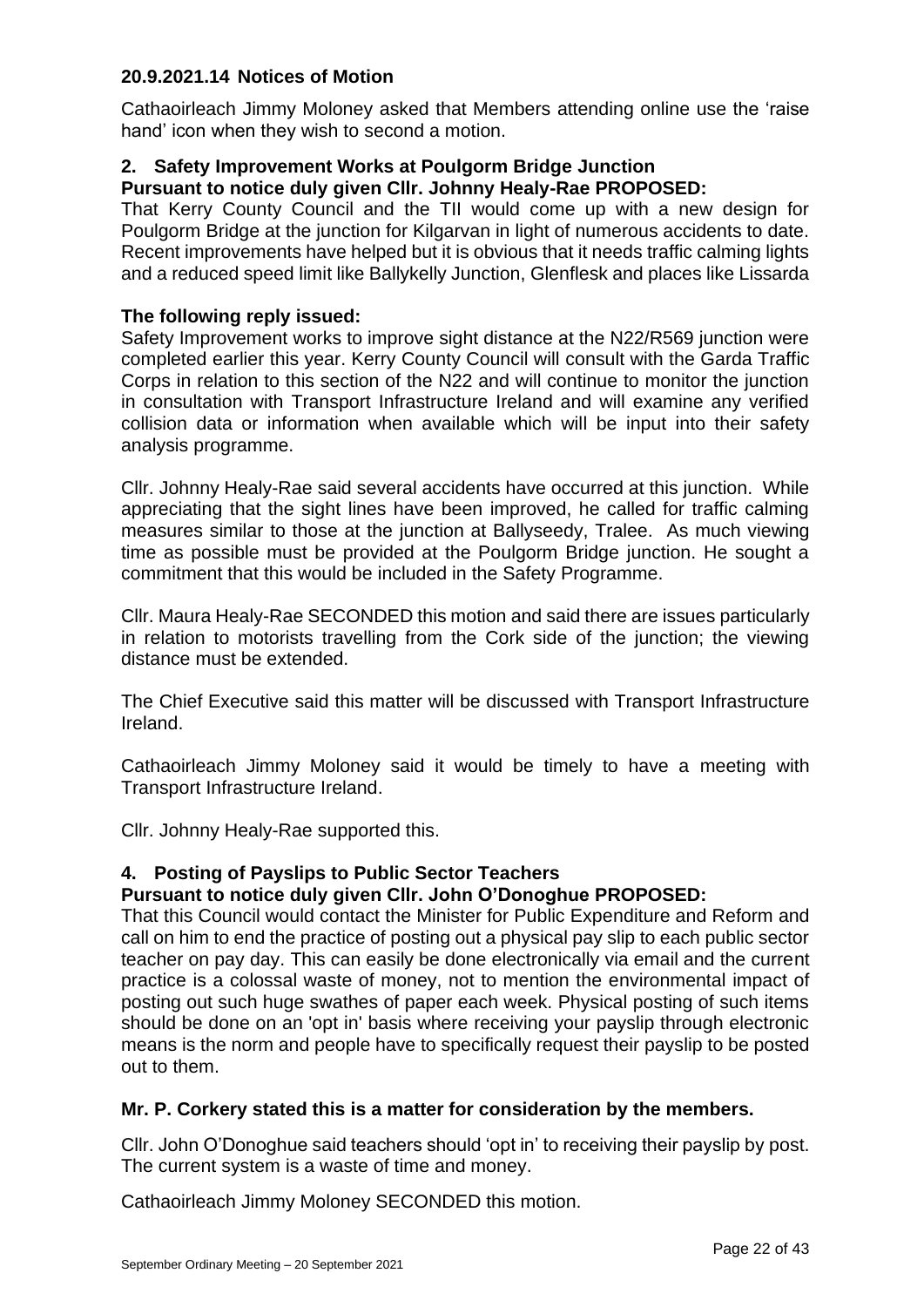# **5. Support for Essential Workers in the Education Sector**

# **Pursuant to notice duly given Cllr. Norma Moriarty PROPOSED:**

That we as a Council show our full support for those essential workers in the Education sector, School Secretaries and Caretakers and write to Minister McGrath stating that we believe they should be properly paid for the work they do and are afforded the job security they need.

# **Mr. P. Corkery stated this is a matter for consideration by the members.**

Cllr. Norma Moriarty asked that her notice of motion be amended to congratulate Minister McGrath on making strides in this area and improving the lot of these essential workers and providing a pension.

Cllr. Fionnán Fitzgerald SECONDED this motion.

# **6. Marketing Campaign for the Kerry Greenways**

### **Pursuant to notice duly given Cllr. Mikey Sheehy PROPOSED:**

What date will the marketing campaign for the Kerry Greenways be launched.

### **The following reply issued:**

Following a competitive tendering process, the Community and Tourism Department has appointed Zinc to support the Branding and Marketing of the North Kerry Greenway. The agency began the first stage of the Marketing process on 23rd August 2021 with the scoping, research and consultation phase. As part of the consultation phase, site visits were arranged between the consultants and the Tralee and Listowel Municipal District members on 3<sup>rd</sup> September 2021.

Cllr. Mikey Sheehy welcomed this update and said the North Kerry Greenway will be a huge boost for the county.

Cathaoirleach Jimmy Moloney SECONDED this motion.

# **7. Taking in Charge of Roads on the Local Improvement Scheme**

### **Cllr. Michael Foley moved Notice of Motion No. 7 on behalf of Cllr. Mike Kennelly. Pursuant to notice duly given Cllr. Mike Kennelly PROPOSED:**

I call on Kerry County Council to take in charge every road that is on the new Local Improvement Scheme in Kerry.

#### **The following reply issued:**

Kerry County Council has responsibility for the maintenance and upkeep of approximately 4,500km of non-national public roads in the county and it is not the policy of this Council to take private roads in charge, save for instances where roads in housing estates are taken in charge as part of the taking in charge process for such estates.

It should also be noted that some roads on the Local Improvement Scheme list would not be suitable as public roads due to the presence of gates, accessing private property only etc. while other applicants have stated that they wish for their roads to remain private.

As part of the statutory process of declaring a road to be a public road, the Council is obliged to have regard to its available budgets for the maintenance and upkeep of these roads. Given the extent of the existing public road network in the county and the limited budgets available for the maintenance and upkeep of these roads, the Council would not be in a position to state that the taking in charge of roads on this scale would not have an adverse impact on available budgets.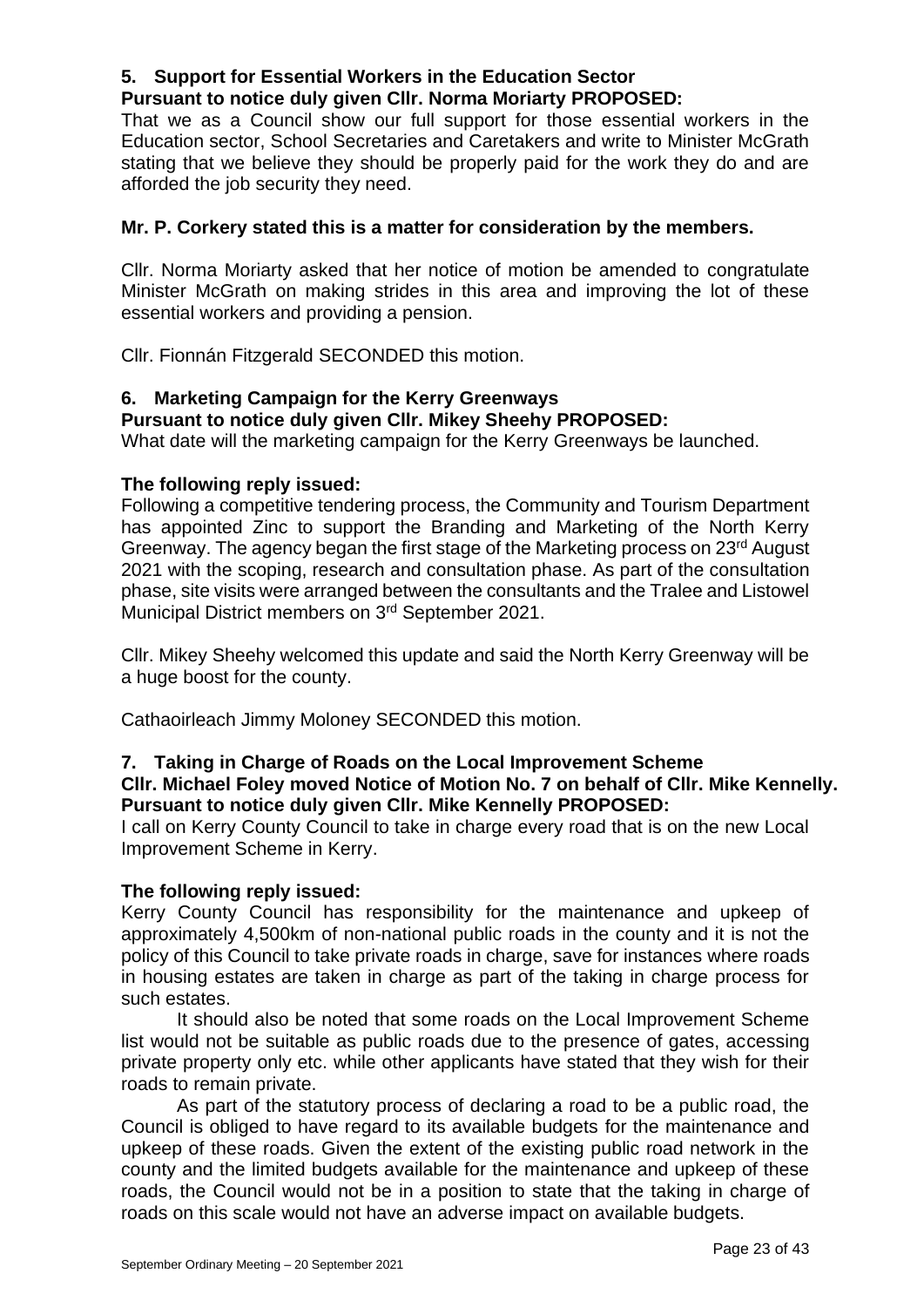# **8. Blue Flag in Ballybunion North Beach**

# **Cllr. Marie Moloney moved Notice of Motion No. 8 on behalf of Cllr. Robert Beasley. Pursuant to notice duly given Cllr. Robert Beasley PROPOSED:**

What is the situation in relation to the restoration of the Blue Flag in Ballybunion North Beach?

# **The following reply issued:**

As previously outlined to members, additional inspections were carried out by Kerry County Council staff earlier this year in an effort to identify possible water quality issues in the catchment area, particularly in relation to potential land-based sources. In addition, in partnership with University College Dublin, we are arranging to carry out additional specialist water quality assessments very shortly in an effort to accurately identify the origin of any contamination identified. A thorough review of this data, along with that obtained from a previous monitoring exercise, will then be undertaken.

Assessments were also carried out on the pumping stations and storm water overflows on the Ballybunion Network adjacent to the North and South Beaches. Repairs were also recently carried out on a section of sewer which appeared to have been damaged by private works.

As members are probably aware, bathing water prior-warnings were issued on a number of occasions during the summer at Ballybunion and other beaches in the County. The primary purpose of these is to provide advance warning to the public of any bathing water quality issues potentially arising due to adverse weather conditions. However, they also allow possible replacement of poor sample data as part of the EPA's bathing water quality assessment process.

# **9. Meeting with Bus Éireann and Irish Rail**

# **Pursuant to notice duly given Cllr. Jackie Healy-Rae PROPOSED:**

That we as members of Kerry County Council request officials from Bus Eireann and Irish Rail to come before a Full Meeting of this Council before the end of 2021.

# **Mr. P. Corkery stated this is a matter for consideration by the members.**

Cllr. Jackie Healy-Rae said these meetings are requested in the context of Government Climate Action and Transport policies to be implemented over the next number of years, routes operating to and within Kerry, and the cost of public transport for commuters.

Cllr. Fionnán Fitzgerald SECONDED this motion.

# **10. Community Nursing Unit for Killarney**

# **Pursuant to notice duly given Cllr. Marie Moloney PROPOSED:**

Given that our local Minister and the HSE announced a new Community Nursing Unit for Killarney and that no details were given, I would ask Kerry County Council to seek clarification on the following:

- (a) When will this Development commence
- (b) What is the cost of this project and is funding available
- (c) What is the HSE's proposal for the existing Community Hospital in Killarney

# **Mr. P. Corkery stated this is a matter for consideration by the members.**

Cllr. Marie Moloney said the HSE has not provided details or a start date for this project. The HSE must also provide details of plans for the St. Finan's Hospital building.

Cllr. Maura Healy-Rae SECONDED this motion.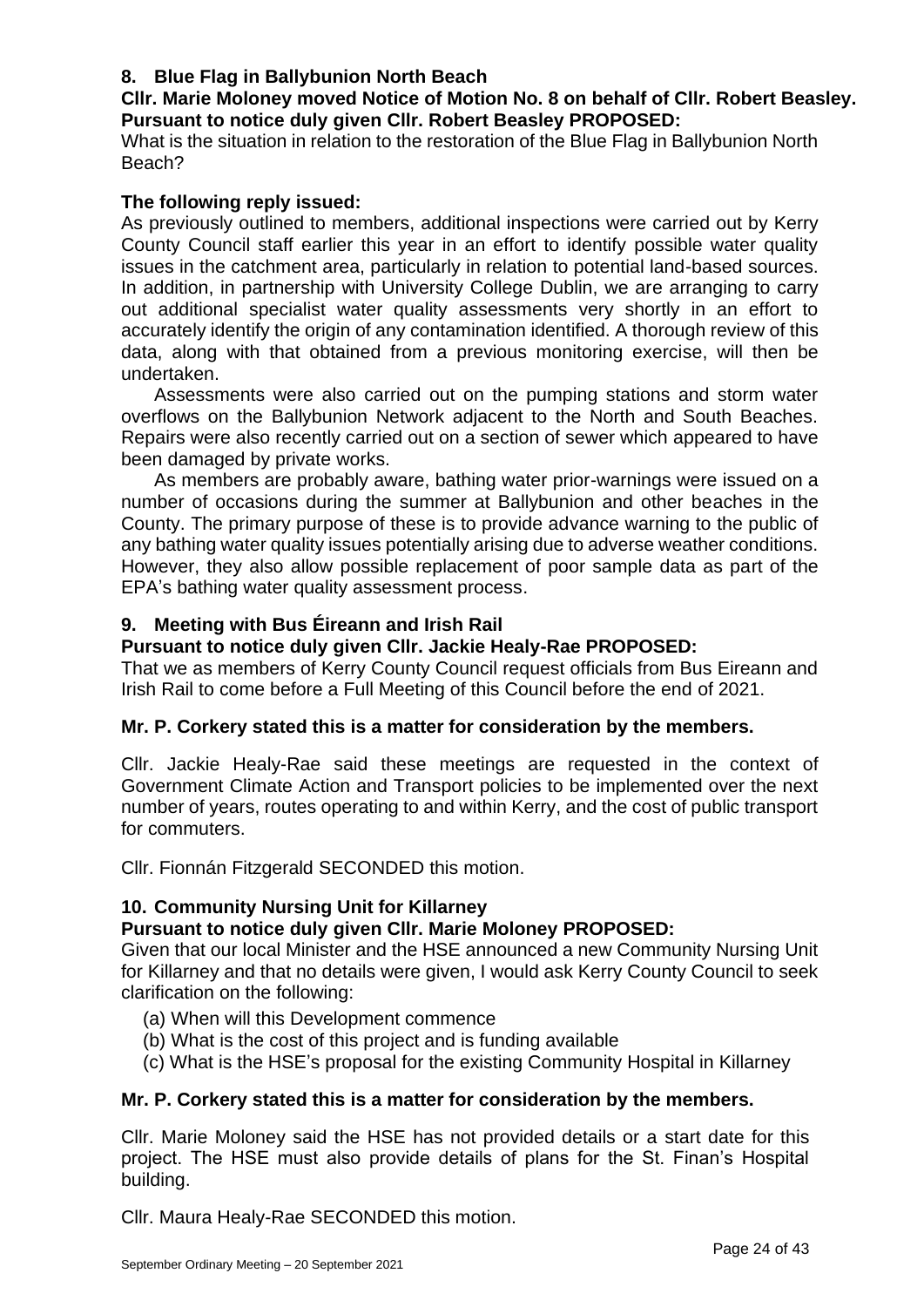## **11. Local Improvement Schemes 2021**

### **Pursuant to notice duly given Cllr. Charlie Farrelly PROPOSED:**

I would like to ask Kerry County Council how many extra LIS schemes have they applied for under the increased round of Government funding and indicate how many they can complete by the end of 2021.

### **The following reply issued:**

In July 2021, The Department of Rural and Community Development requested all local authorities to indicate how many additional LIS schemes they could reasonably complete, with grants claimed and fully drawn down, by Mid-October 2021. In response, Kerry County Council stated that it could complete a further 21 schemes within that timeframe and this would require an additional grant allocation of €898,107.

In addition, the Department asked each Local Authority to confirm the total number of LIS applications on hand and the total value of these schemes. Kerry County Council confirmed that there were a total of 734 roads remaining on the priority list with a combined value in excess of €50 million.

Kerry County Council subsequently received an additional LIS grant allocation of €497,169 from the Department which will enable a further 12 schemes to be completed, bringing the total number of schemes to be completed this year to 21.

Cllr. Charlie Farrelly said it is disappointing that only 21 Local Improvement Schemes will be completed in 2021 and that Kerry County Council did not submit a request for funding for more than 12 schemes.

Cllr. Niall Kelleher SECONDED this motion.

Cllr. Charlie Farrelly moved Notice of Motion No. 30.

### **Pursuant to notice duly given Cllr. Charlie Farrelly PROPOSED:**

I am requesting an up to date list of LIS schemes for all Municipal Districts by October 1 st 2021.

#### **The following reply issued:**

A priority List of Local Improvement Scheme was compiled and notified to members in February 2020. This priority list was complied on a countywide basis having regard to regulatory requirements together with the requirements set down by the Department of Rural and Community Development.

There has been no change to the Priority List since February 2020 and schemes will continue to be drawn from this list, in order of priority, as available funding allows.

Cllr. Charlie Farrelly noted the reply and asked that the priority list be circulated again to Elected Members and that an update be provided on the priority list.

Cllr. Niall Kelleher SECONDED this motion. He said the Department has indicated that each Local Authority received the funding they applied for. He asked how much additional funding Kerry County Council requested under the additional funding available for the Local Improvement Scheme 2021.

Mr. C. O'Sullivan, Director of Services, said following an indication from the Department of increased Local Improvement Scheme allocation for 2021, Kerry County Council made a submission for applications with a value of €891,000. An allocation of €491,000 was received.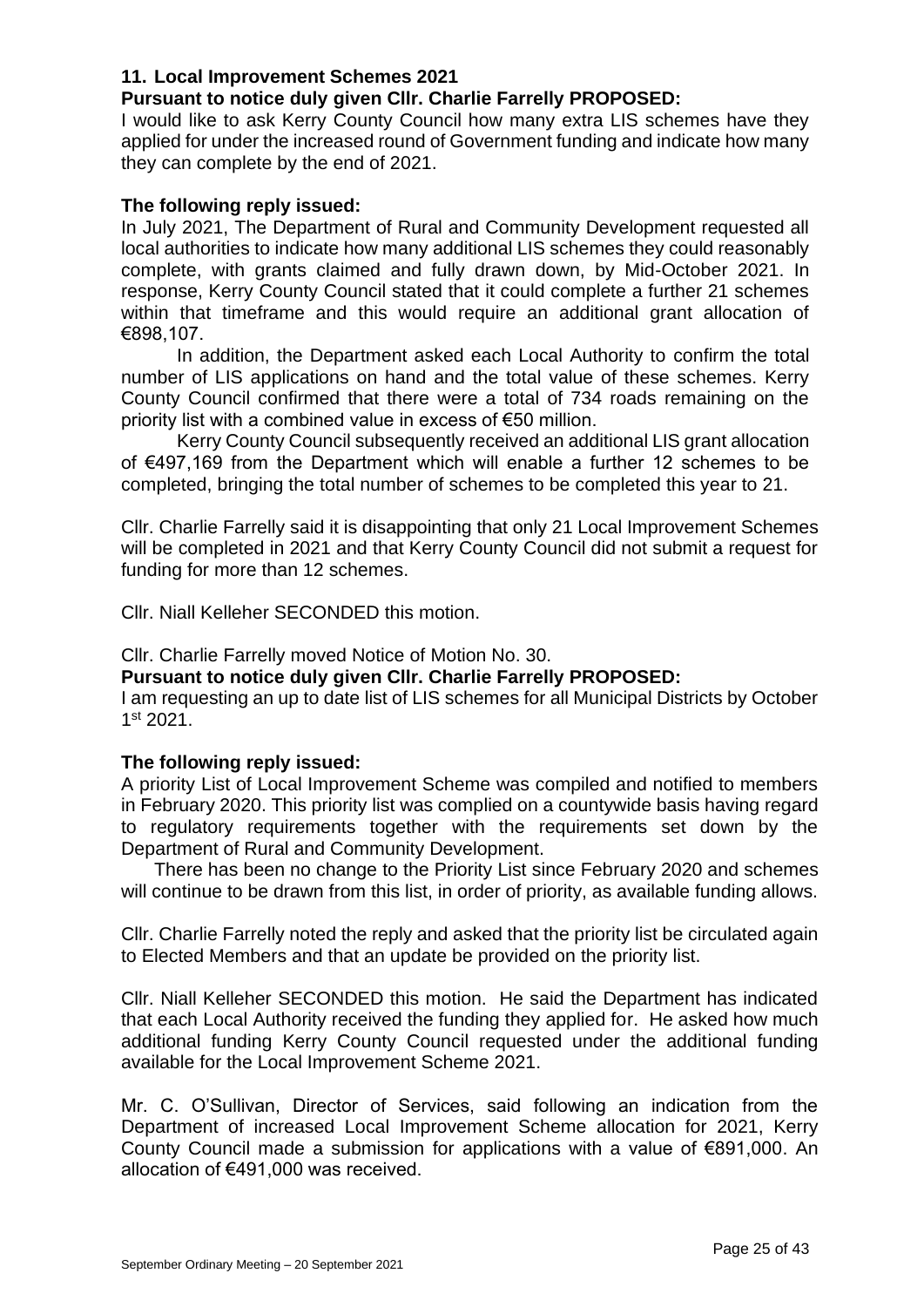Cllr. Niall Kelleher asked that a letter issue to the Minister for Rural & Community Development to seek clarification as to why funding was not allocated for the total number of applications submitted by Kerry County Council.

Cllr. Charlie Farrelly supported this request.

### **12. Funding to enhance Kenmare**

# **Pursuant to notice duly given Cllr. Patrick Connor-Scarteen PROPOSED:**

That Kerry County Council applies for significant funding from the Department of Rural Affairs to improve and enhance Kenmare.

### **The following reply issued:**

The Department of Rural and Community Development has several different funds available to support the sustainable development of rural towns such as Kenmare. These funds include the Rural Regeneration and Development Fund (RRDF), the Town and Village Renewal Scheme (TVR) and the Outdoor Recreation Infrastructure Scheme (ORIS).

The RRDF is the largest of the funds available. The twin focus in terms of the current priorities of the fund relate to buildings and in particular, proposals that would address dereliction and ensure the re-use of heritage and other existing buildings, and proposals providing the necessary facilities and infrastructure in settlements, in terms of remote working, connectivity, town centre residency, economic and enterprise development etc. The Council intends on working with stakeholders in Kenmare to develop a project that would address the current priorities of the fund or alternatively other rural grants. In this regard, the Council has submitted an application for funding last July under the ORIS for development of an element of the Peninsula Lands Scheme. The first phase of this proposed development that has been applied for will comprise a looped eco - walkway to the west of the current entrance. The acquisition of the Peninsula Lands was of itself a significant investment by the Council in the town.

The projects that are developed for all of our towns and villages in the County seek to address the specific infrastructural and sustainable development requirements of those settlements. Significant funds can be made available by other Government Departments and State Agencies. In this regard, the Kenmare Water Treatment Plant was commissioned in 2018, having been constructed at a cost of €4.5m. The Kenmare Wastewater Treatment Plant Upgrade is currently at the detailed design stage. Irish Water is working with its designers to finalise the detailed design with a view to submission of a Planning application and Environmental Impact Assessment Report later this year. Subject to receipt of the necessary approvals, Irish Water will progress construction procurement. The current anticipated construction completion date is Quarter 3 of 2024.

Additionally, the Council, has recently completed a Transport Infrastructure Ireland (TII) funded €2.8m pavement and safety improvement scheme on the N71 Molls Gap road that has also provided a pedestrian link to a residential area of the town.

Cllr. Patrick Connor-Scarteen acknowledged that Kenmare has had many improvements in recent years, however, much more is needed, e.g. Phase 2 of the Inner Relief Road, more social housing units, extra water reserves/capacity and flood relief defences. Kenmare is at a standstill at present. He called for Kerry County Council to submit an application for funding to improve infrastructure and provide a digital hub in Kenmare.

Cllr. Aoife Thornton SECONDED this motion.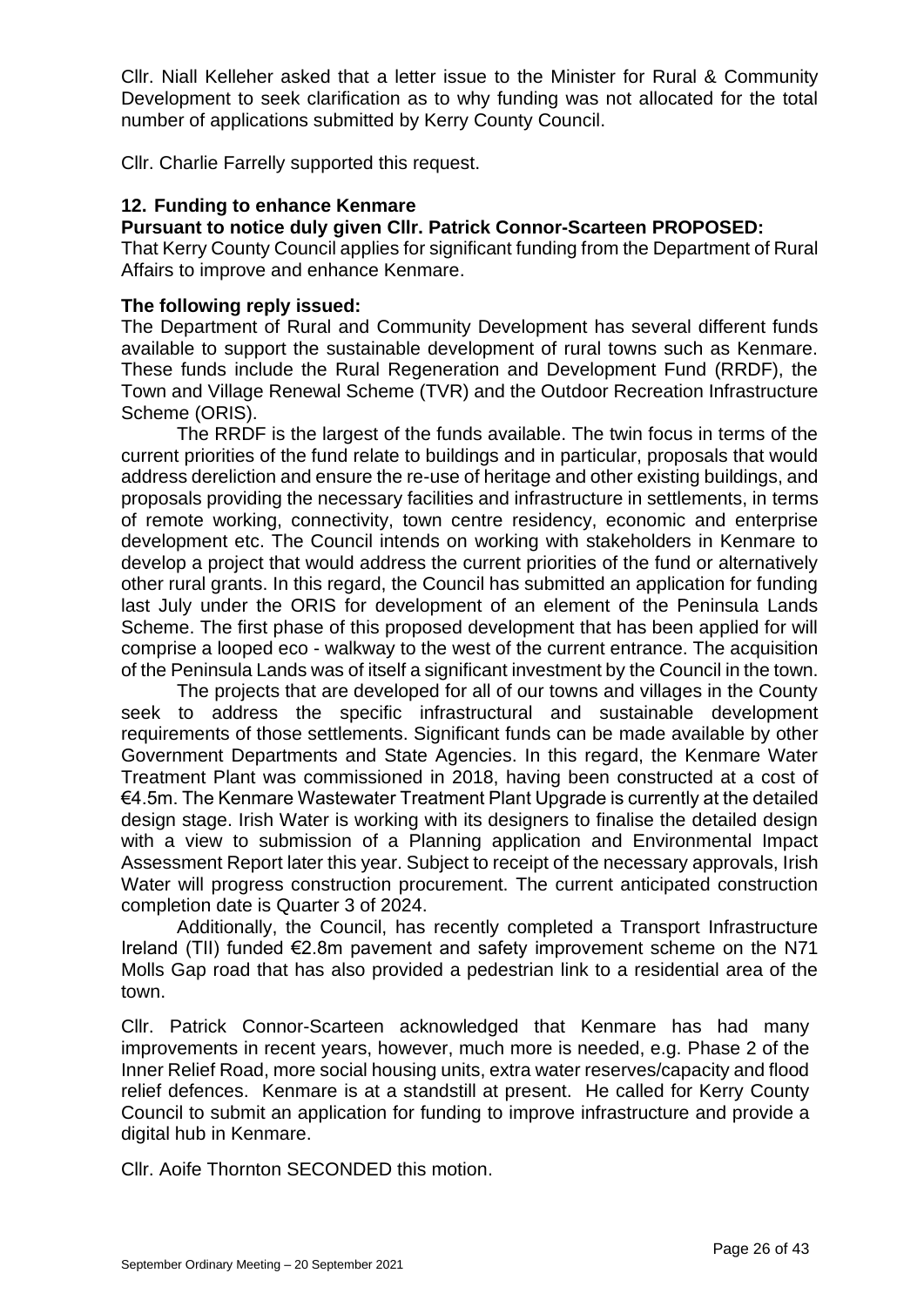## **13. Record of Vacant Properties in Kerry**

## **Pursuant to notice duly given Cllr. Michael Foley PROPOSED:**

To ask Kerry County Council what is the up to date position on the Council compiling a record of vacant properties in the County.

### **The following reply issued:**

Kerry County Council is conducting a survey of vacant homes in Kerry for all Tier 1, 2 and 3 towns and villages. The public can also identify vacant homes on the vacant homes website. This involves a visual survey. Locational data is recorded by Municipal area, town/village and geo points.

To date, a survey has been carried out in Tralee, Dingle, Listowel, Killorglin and Killarney. A survey is currently being conducted for the outstanding tier 2 towns - Cahersiveen, Castleisland and Kenmare. A survey of Tier 3 towns - Abbeydorney, Ardfert, Ballybunion, Ballyheigue, Ballylongford, Barraduff, Castlegregory, Castlemaine, Farranfore, Firies, Kilcummin, Milltown, Rathmore, Sneem, Tarbert and Waterville will commence in October 2021.

The new Housing for All Government Plan also includes actions in this area which are being assessed.

Cllr. Michael Foley said he is continually raising the issue of vacant properties in towns and villages which would take very little to bring them back into use for family homes and the need to provide incentives to both the owners to make them available and for potential purchasers. He welcomed that in the new housing plan "Housing for All" a grant will be available for 20% of the cost of the refurbishment to bring vacant properties back into use. Under "Housing for All" the Council must have a report made available to the Department by December on the housing need for the County. It is vital that a vacant property list is compiled because these properties can easily contribute to our housing need and at the same time revitalise our towns and villages.

Cllr. Johnnie Wall SECONDED this motion.

Cllr. Jackie Healy-Rae asked if a timeframe is available for the survey in Castleisland.

Mr. M. O'Donoghue, Director of Services, said quite a number of towns remain to be surveyed and it will be dependent on resources.

# **14. Criteria for Eligibility for Housing**

#### **Pursuant to notice duly given Cllr. Deirdre Ferris PROPOSED:**

I propose that Kerry County Council call on the Minister for Housing Darragh O'Brien, to amend the criteria for eligibility for housing.

As it stands, income from the previous 12 months are considered when determining qualification for housing and supports. This is an unfair system that precludes constituents who find themselves out of work or unable to work from applying for housing and support for a number of months minimum.

#### **Mr. P. Corkery stated this is a matter for consideration by the members.**

Cllr. Deirdre Ferris said people find themselves precluded and minimum support is provided through social welfare and rent supplement.

Cllr. Donal Grady SECONDED this motion.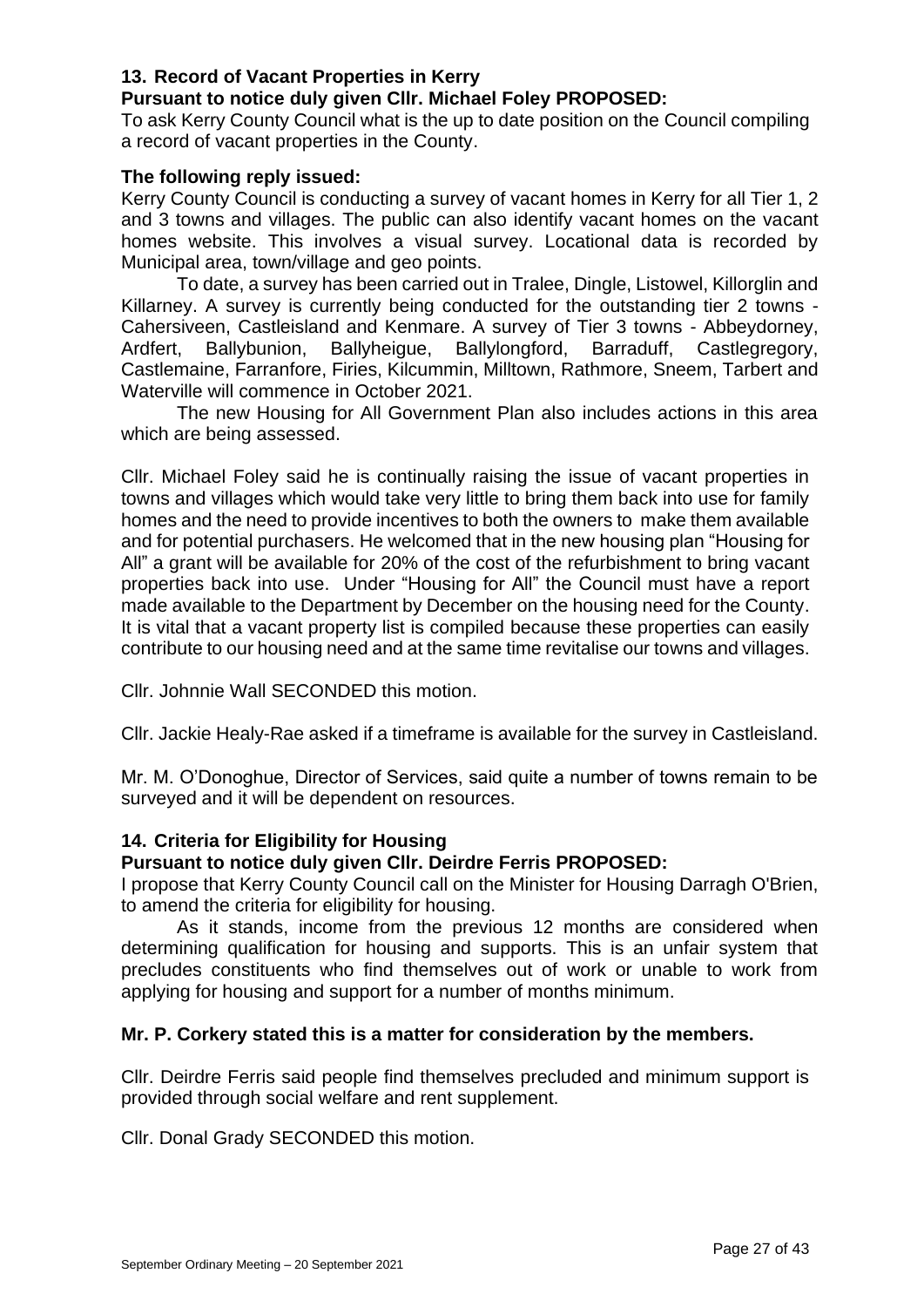# **16. Housing Targets under Housing For All Plan**

**Pursuant to notice duly given Cllr. Breandán Fitzgerald PROPOSED:**

How many Social & Affordable Homes will be provided or envisaged for each Municipal District of Kerry County Council under the Government's Housing For All Plan.

# **The following reply issued:**

The Housing for All Plan was launched in early September. The targets for Kerry County Council have not yet been notified for Kerry County Council.

Under the Plan the Council is required to prepare no later than December 2021 a Housing Delivery Action Plan. This will follow a structure based on a Department template which we are due to receive in the coming weeks.

The Plan and Targets therein will in due course be considered in the first instance by the SPC and then by Full Council

Cllr. Breandán Fitzgerald said this matter is a priority for every Elected Member. A huge number of people are under Notice to Quit and housing for single people on the housing waiting list must be addressed.

Cllr. Michael O'Shea SECONDED this motion.

### **17. School Traffic Wardens**

#### **Pursuant to notice duly given Cllr. Niall Kelleher PROPOSED:**

How many School Traffic Wardens have been employed by Kerry County Council over the last 10 years and what schools in the County have Traffic Wardens.

#### **The following reply issued:**

There are currently 15 School Wardens employed by Kerry County Council operating at Annascaul NS, Lispole NS, Bunscoil na Bráithre Críostaí NS, Lissyviggeen NS, Holy Family Rathmore NS, Barraduff NS, Holy Cross Mercy NS New Road Killarney, Holy Cross Mercy NS Rock Road Killarney, St. Oliver's NS Park Road Killarney, St. Oliver's NS, Ballycasheen, Killarney, Presentation NS Castle Street, Tralee, Moyderwell NS Tralee, Holy Family NS, Balloonagh Tralee, CBS Primary, Tralee and Ardfert NS

In addition, since 2018, road safety and traffic calming measures at schools have been funded through the Clár Programme (Measure 1). A total of 12 school projects have received a combined total of €311,000 in funding under Measure 1.

Cllr. Niall Kelleher said the reply does not answer the question regarding where School Traffic Wardens were employed and are no longer employed and asked that this information be provided. There was an attempt to eliminate the need for a Traffic Warden in two of the schools listed. Both schools received CLÁR funding, but safety measures were not sufficient to remove the Traffic Warden. Gneeveguilla National School needs a Traffic Warden as does Barraduff National School. He asked that these schools be re-assessed regarding need for a Traffic Warden.

Cllr. Jackie Healy-Rae SECONDED this motion.

The Chief Executive said there is a limited budget which is allocated for the employment of Traffic Wardens.

Mr. C. O'Sullivan, Director of Services, said the reply sets out the number of Traffic Wardens that are employed. A review of records will have to be undertaken to set out the position over previous years and Cllr. Kelleher will be advised on that. Kerry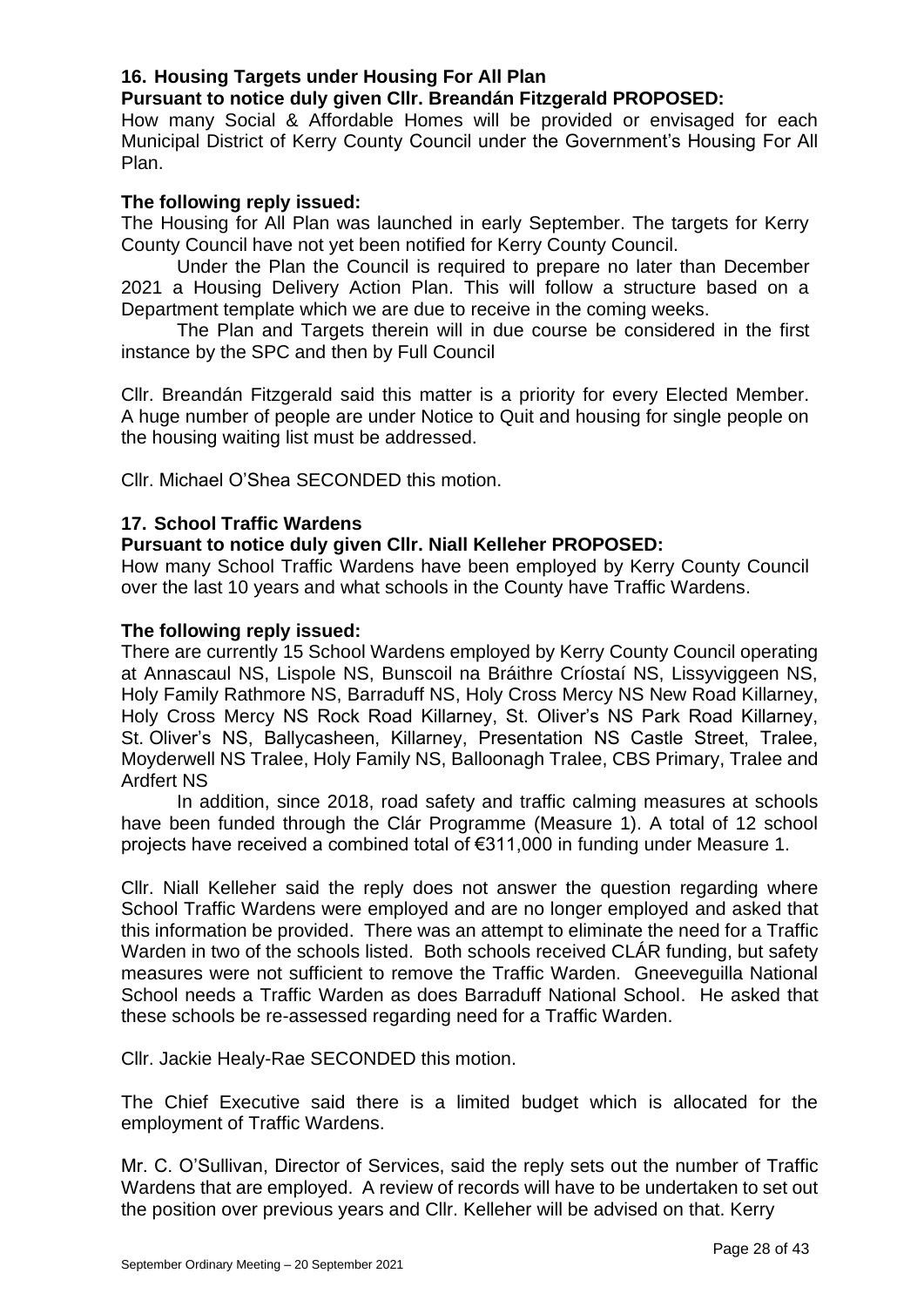County Council must work within the budget made available within the service. The cost of the service is €209,000. A long term financial provision would be required to provide additional services. Safety measures have been put in place, e.g. speed ramps, pedestrian crossings, etc.

Cllr. Niall Kelleher suggested that a solution would be that a number of Traffic Wardens would be able to go to different schools at different times.

Cllr. Charlie Farrelly said staff from within the Roads Department work as Traffic Wardens at Ballyduff and Lissyvigeen schools and suggested this could be done at Gneeveguilla National School.

# **18. Support for Voluntary Community Based Groups**

### **Pursuant to notice duly given Cllr. Fionnán Fitzgerald PROPOSED:**

That Kerry County Council engage with all voluntary community based groups, especially those who represent and work with elderly people who ceased to meet and function throughout the pandemic with a view to supporting them to re-start and re-engage with their communities. Many groups have lost members through illness and unfortunately death etc over the last year and a half and now it is a huge and fearful challenge for them to come to terms with loss, change, smaller numbers, etc., and to begin again to connect with the communities they represent. Unless a support is given many groups may not ever meet again.

### **The following reply issued:**

Kerry County Council engages specifically with groups who represent and work with older people through the Public Participation Network and through the Age Friendly Programme. The Age Friendly Coordinator works and supports the Older People's Council who represent older people in the County. To date Kerry County Council have been very mindful of the risks posed to older People during the Covid 19 Pandemic. As part of the recovery and rebuilding of our communities the Council will continue to support the Older Peoples Council to encourage individuals and groups to reconnect in a safe manner. Funding is available under the annual Community Support Fund for all voluntary and community based groups, including the elderly, to avail of. It is expected that the Community Support Fund for 2022 should be advertised towards the end of the year.

Cllr. Fionnán Fitzgerald said a number of Active Retirement Groups have said elderly groups are afraid to start meeting again and changes during the pandemic have overcome the group. The sense of grief and loss within the group is enormous. While appreciating the reply, he asked if Kerry County Council could ask the specific question of Active Retirement Groups as to whether they will continue to meet. It would be difficult for these groups to re-engage if their meetings stop.

Cllr. Charlie Farrelly SECONDED this motion.

#### **19. Rights of Way**

#### **Pursuant to notice duly given Cllr. Dan McCarthy PROPOSED:**

In light of the deadline for the establishments of 'Rights of Ways' and the registering of same, it would be important for Kerry County Council to write to the relevant authorities to run an advertising campaign on the deadline for this.

#### **The following reply issued:**

This is a matter for resolution by the members.

The relevant authority for mapping and registering private rights of way is the Property Registration Authority of Ireland.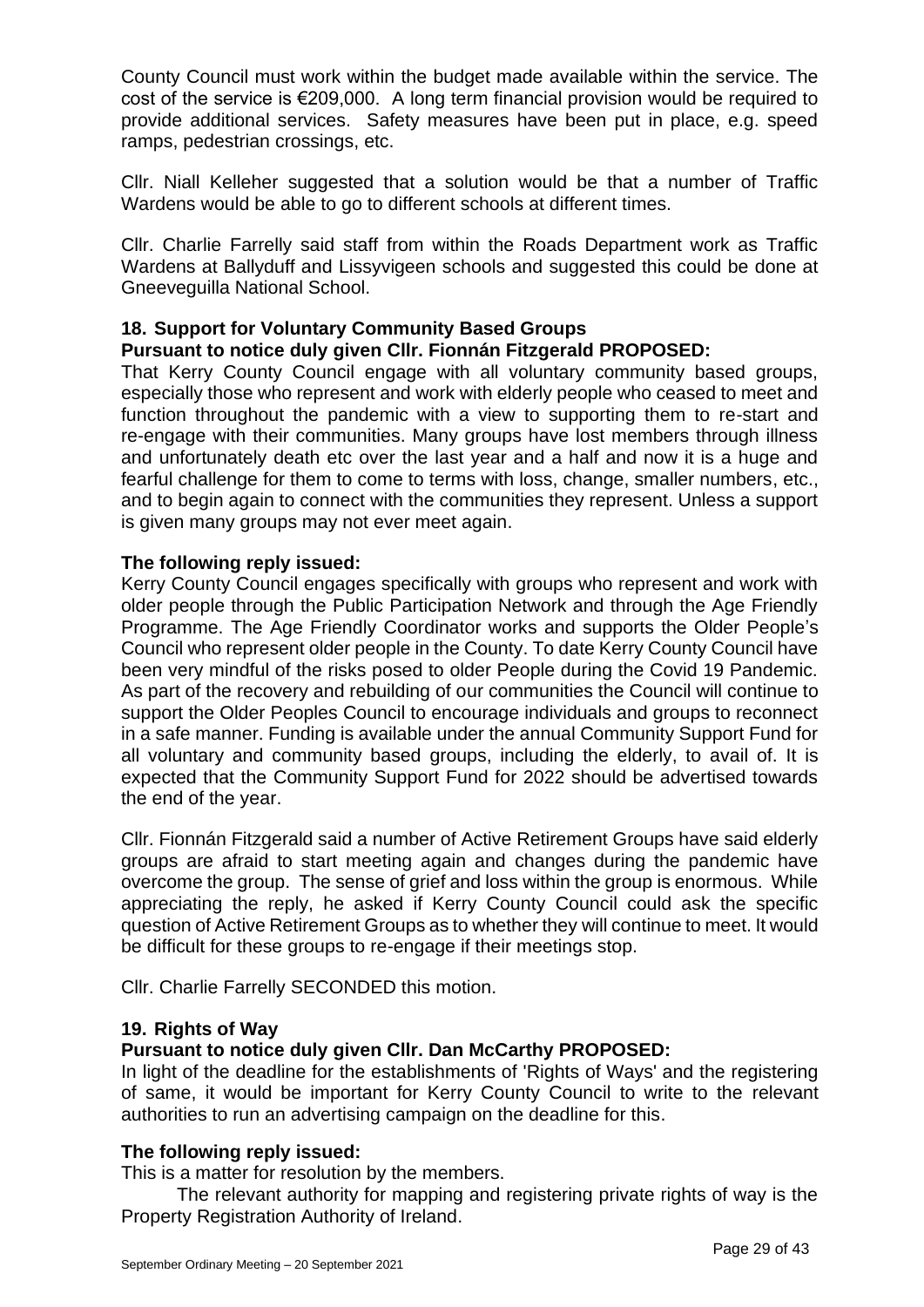Cllr. Dan McCarthy said private rights of way have to be registered by 30 November 2021. After that date it may prove more difficult to register a right of way. An advertising campaign is required to ensure rights of way are registered.

Cllr. Fionnán Fitzgerald SECONDED this motion.

### **20. Attendance of Irish Water at Council Meetings**

## **Pursuant to notice duly given Cllr. Niall O'Callaghan PROPOSED:**

I call upon Irish Water to establish a regular attendance at and update to this Council as the democratically elected representatives of the people of Kerry and that we would therefore see a greater level of accountability to the general public from Irish Water.

# **Mr. P. Corkery stated this is a matter for consideration by the members.**

Cllr. Niall O'Callaghan said he would expect that a representative from Irish Water would physically attend meetings going forward, not attend online. He added that his confidence in Irish Water is at an all-time low.

Cllr. Jackie Healy-Rae SECONDED this motion and said more than an hour is required when an Irish Water representative attends a Council meeting as all Elected Members have many questions.

Cathaoirleach Jimmy Moloney said a full morning will be allocated to Irish Water when they next attend a Council meeting.

### **21. Roll Out of the National Broadband Plan**

#### **Pursuant to notice duly given Cllr. Aoife Thornton PROPOSED:**

Can anything be done by Kerry County Council to assist the faster roll out of the National Broadband Plan for the towns of Kerry.

#### **The following reply issued:**

Kerry County Council has advocated to central government for an accelerated roll-out of the National Broadband Plan. In our engagement with the Department of Communications (now DECC) and the Department of Rural & Community Development we have asked the contract managers of DECC to work with NBI towards an accelerated deployment programme.

Kerry County Council welcomes the imminent service provision in the Tralee and Killarney Deployment Areas by NBI which will provide fibre broadband to thousands of properties currently without a high speed service. Our Broadband officer, MD engineers and Planning officers have been working with NBI to ensure that enabling infrastructure licensing (Section 251 licenses) and Road Opening permits are being advanced in a timely manner.

Kerry County Council welcomes announcement by Eir in April 2021 of the extension of its Gigabit Fibre Network to three Kerry Towns;

- Ballybunion
- Cahersiveen
- Castleisland

The Council has also engaged with other technology and services providers, including participation in a Satellite Broadband pilot, to assess if there are solutions which may act as a long-term connectivity solution or an interim solution for businesses and household who can't wait for NBI fibre to be rolled-out. That assessment is still underway but feedback to date is that this technology can provide a genuine high speed and reliable service, anywhere in the County.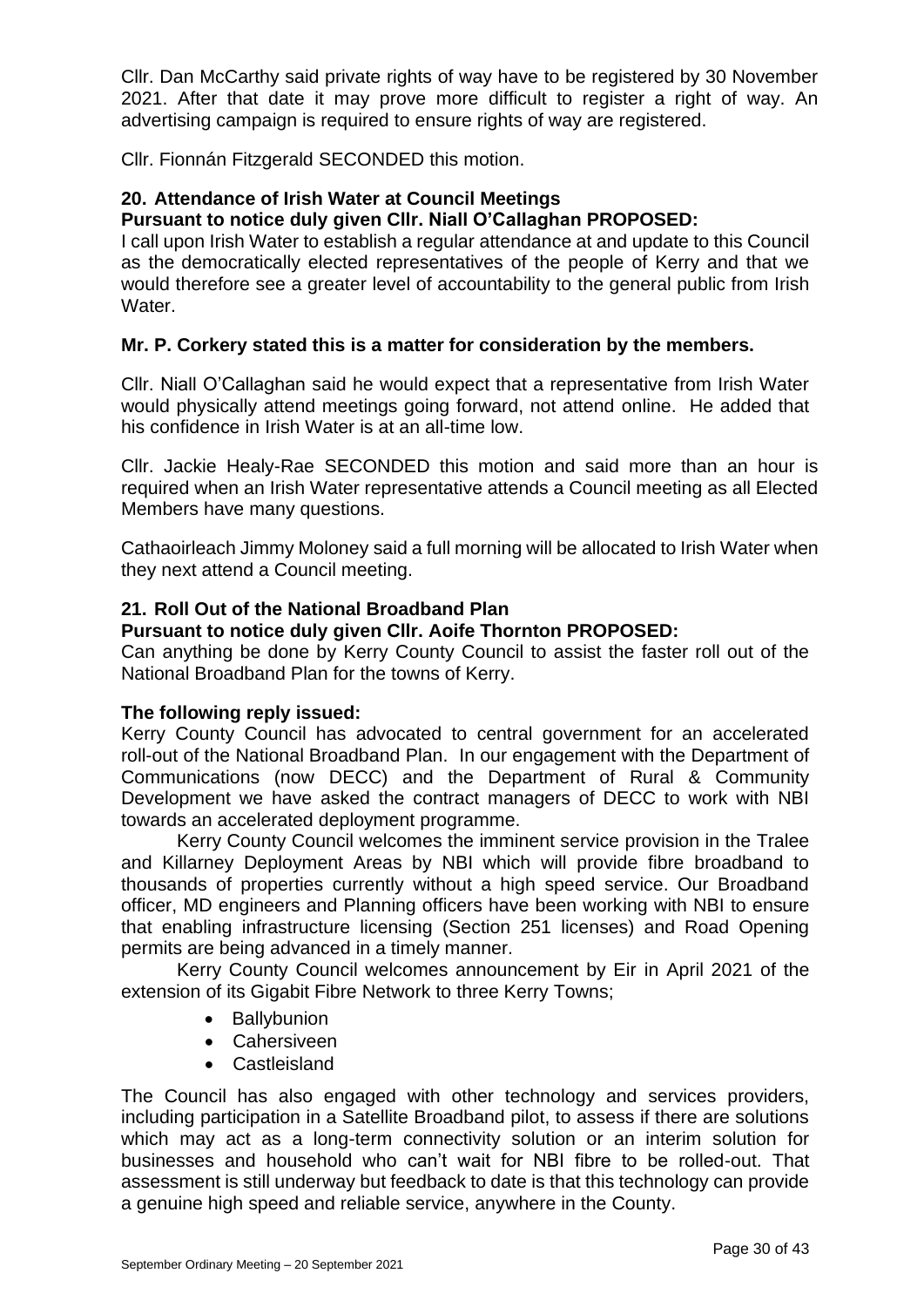Cllr. Aoife Thornton acknowledged the assistance from Kerry County Council's Broadband Officer. She welcomed the response and efforts made by Kerry County Council, however, more is required if possible. There are numerous complaints regarding the Eir service in Listowel. With the return of the workforce to offices, employers are only getting speeds of 30Mbps and need 100Mbps to operate systems from the cloud. While there is a National Broadband Plan, works to get speeds of 100Mbps into the area must be identified. A direct contact line to service providers is required for elected representatives to follow up on issues. She asked how these issues can be moved forward.

Cllr. Johnnie Wall SECONDED this motion.

Mr. B. Looney, Broadband Officer, said the best way to address this is to hold a forum with the telecoms providers with a specific focus on Listowel. He undertook to work with the Elected Members on this.

# **22. Provision of 2-Bedroom Housing**

# **Pursuant to notice duly given Cllr. Donal Grady PROPOSED:**

That Kerry County Council urgently build 2 bedroom housing instead of 1 bedroom housing.

#### **The following reply issued:**

The determination of a person's housing need is carried out in accordance with Section 24 of the Social Housing Assessment Regulations 2011.

Under the statutory provisions the Council is obliged to determine the actual need of the applicant by having regard to their actual need and seek solutions to Housing need on that basis. Where a sole applicant has provided the necessary documentation to support a need for a 2- bedroom property rather than a one bedroom property, the Council facilitates same.

Therefore, it is not possible under the current Regulations to automatically determine everyone who has been assessed as having a one bedroom need as automatically having a two bedroom need.

In addition and from a practical consideration and notwithstanding the shortage of 1 Bed availability such a move even if allowed would prevent us from allocating any 1 Bed and would negate any sourcing of such properties or building of same. It also would provide practical difficulties in operating schemes such as HAP.

Members may also be aware that many national initiatives in the area of Homelessness including the primary national response Housing First are operated and predicated on the provision of 1 Bed interventions only.

For these reasons the amalgamation of lists as suggested is not allowable nor desirable.

Cllr. Donal Grady asked that his notice of motion be amended to remove "instead of 1 bedroom housing". Kerry County Council is no longer building 1-bed homes which is a great thing and more 2-beds must be built. 2-bed properties allow a carer to stay with a tenant and it is also important with family breakdowns. It is critical that 2-bed properties are built at all times.

Cllr. Johnnie Wall SECONDED this motion.

Cllr. Marie Moloney said Approved Housing Bodies should be requested to provide 2-bed apartments instead of 1-beds.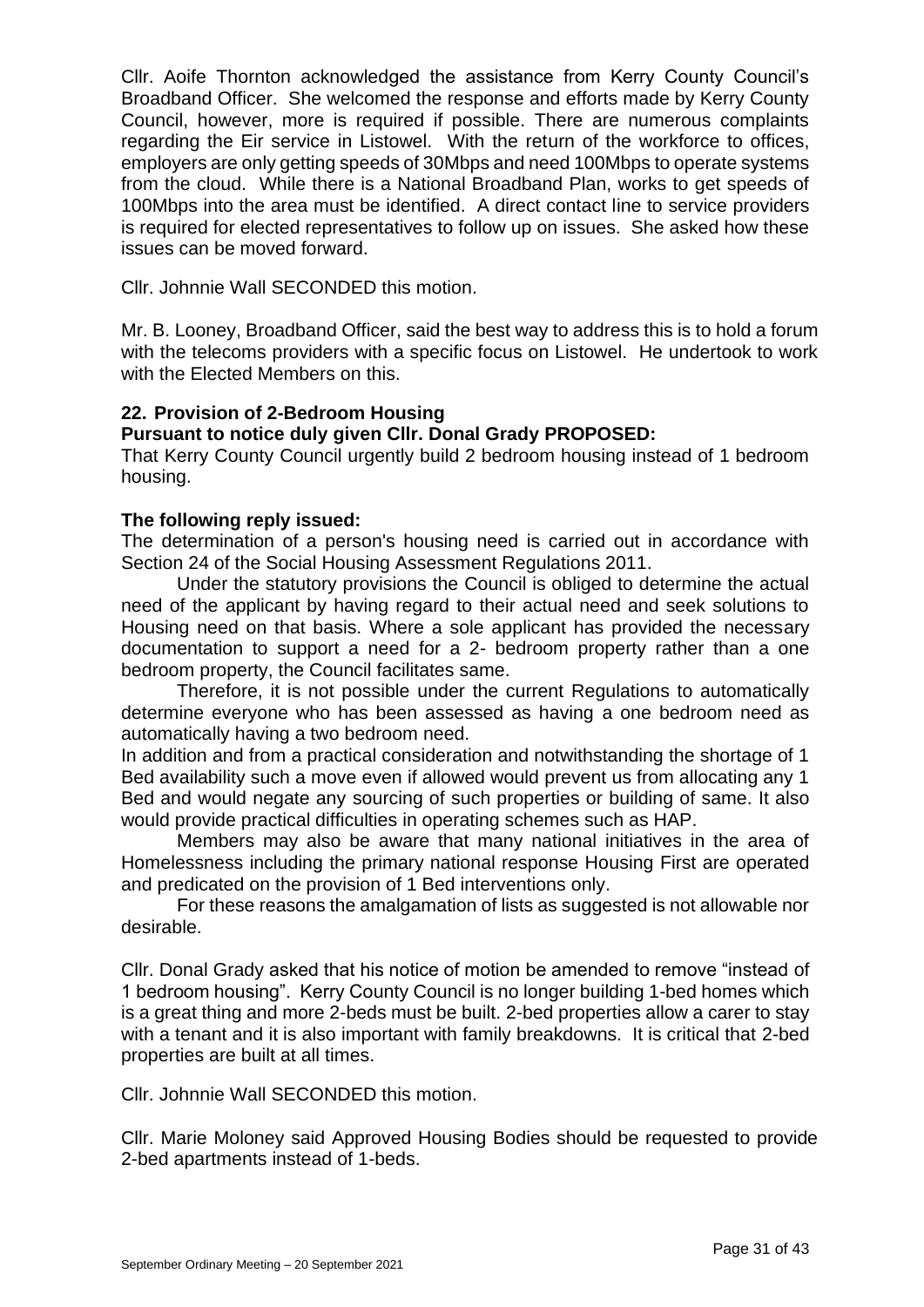Cllr. Jackie Healy-Rae opposed this motion. He said Kerry County Council should not be debarring itself from building, securing or procuring 1-bed units. Applicants on the 1-bed list are older people. Kerry County Council should be building community settings like Taobh Linn in Kenmare. Many applicants on the waiting list would accept a 1-bed. When Kerry County Council can acquire a 1-bed it should do so.

# **23. Annagh Banks Housing Estate, Castlemaine**

# **Pursuant to notice duly given Cllr. Michael O'Shea PROPOSED:**

To ask the Director of the Housing Department to seriously consider taking ownership of the now derelict Annagh Banks Housing Estate in Castlemaine as this would be a perfect development for social housing under the recently announced "Housing For All" Plan by the Government.

# **The following reply issued:**

Kerry County Council has recently given its support to Tuath Housing Association for the acquisition of these housing units. This initial support is based on established Housing need only and is subject to formal application to and approval by the Department of Housing. Negotiations are currently ongoing between the owners and Tuath Housing Association with regard to same.

Cllr. Michael O'Shea said he hopes the negotiations will be productive. This is a derelict site, for nearly twenty years, on the edge of the Dingle Peninsula. There are many young families in the area awaiting housing. He asked how advanced negotiations are and if the houses be available for occupation in 2022.

Cathaoirleach Jimmy Moloney SECONDED this motion.

Mr. M. O'Donoghue, Director of Services, said the Approved Housing Body consults with Kerry County Council regarding the housing need in a particular area. No formal application will be made until negotiations are finalised. Negotiations are ongoing and Kerry County Council is not party to those negotiations. The Approved Housing Body is keen to acquire these properties.

# **24. Planning for Rural Housing**

# **Pursuant to notice duly given Cllr. Maura Healy-Rae PROPOSED:**

That we the members ensure that the provision for family members to get preference for planning permission on their own land and for local people from the area continues in the new County Development Plan.

#### **The following reply issued:**

The review of the current County Development Plan has commenced. Policy in respect of rural housing will be drafted taking cognisance of the National Planning Framework and in particular National Policy Objective 19, the Regional Spatial and Economic Strategy for the Southern Region and the current Ministerial guidelines Sustainable Rural Housing Guidelines 2005 issued by the Minister and any revised successive guidelines. The draft plan including any areas to be designated for the purposes of any policy in the plan will be brought to Full Council for consideration shortly.

Cllr. Maura Healy-Rae said it is a fundamental and basic right for any individual to build on land on which they were born and reared. The intention of this policy is to prevent anyone from the town or not local to build. It is too restrictive, especially for locals who do not have land themselves or land from an immediate family member.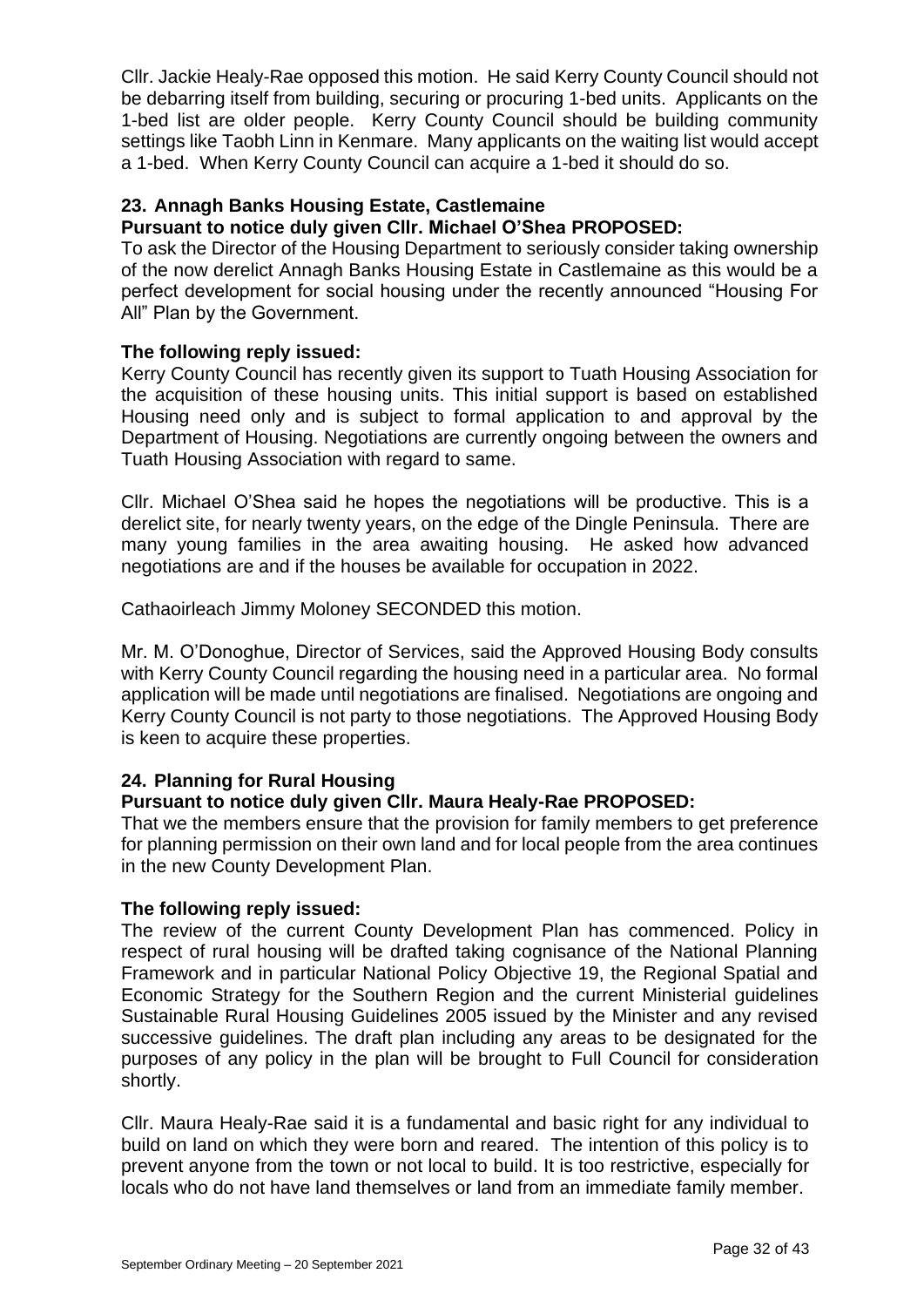People are being driven into the towns and in many cases cannot afford the property prices. They could also be competing with the local authority for the purchase of a house in the town. Another restrictive stipulation is that there can be no further access on to national primary/secondary routes or use of an existing entrance. There is a discrepancy with that rule as there is a reprieve from this rule on the Killarney-Killorglin road. While the reprieve is welcome for this area, this should apply on all routes. There are many issues surrounding planning.

Cllr. Johnny Healy-Rae SECONDED this motion.

## **25. Adare Bypass**

## **Pursuant to notice duly given Cllr. Michael Cahill PROPOSED:**

Although happening in another jurisdiction, that Kerry County Council call on An Bord Pleanála to issue a decision at the earliest possible date and impress upon Transport Infrastructure Ireland the need to complete the Adare Bypass as soon as is possible. This is a major transport artery in and out of our County and its constant blockage poses extreme difficulties for many businesses and commuters in Kerry. The continuous delays in Adare are having a negative impact on our economy, is preventing job creation and is prohibiting some companies from setting up in Kerry and is also having a negative impact on our Tourism industry. We are delighted to see progress on the Macroom Bypass and the sooner both are in place, the better for all business concerns in our County.

### **The following reply issued:**

This is matter for resolution by the members.

An update on this scheme has been provided by the Midwest National Road Design Office who advise that the Statutory Orders for the scheme were published in December 2020 and submitted to An Bord Pleanála for approval. The Board held an Oral Hearing into these matters in February 2021 and a decision of the Board is awaited, with a current decision date of 4<sup>th</sup> October 2021 displayed on the Board's website, although this may be subject to change.

Cllr. Michael Cahill said unbelievable delays are being experienced by motorists travelling to Dublin via Adare. Delays on this route is the single biggest complaint from tourists travelling on this road to Kerry. It is also prohibiting new businesses setting up in Kerry.

Cllr. Charlie Farrelly SECONDED this motion.

#### **26. Ecological Status of Rivers**

# **Pursuant to notice duly given Cllr. John O'Donoghue PROPOSED:**

That the Council would provide an update on how many of the major waterways in the County, and in particular the Rivers Flesk, Blackwater and Laune have been granted a status of at least "good" ecological status under the Water Framework Directive (WFD).

#### **The following reply issued:**

Every three years biological assessment of rivers nationally is carried out by the Environmental Protection Agency. The results of this 3 year assessment are critical to deeming status of rivers and waterbodies. In the case of Kerry 75 rivers involving 175 river stations are monitored. The Water Framework Directive classification scheme for surface water ecological status includes five categories: high, good, moderate, poor and bad.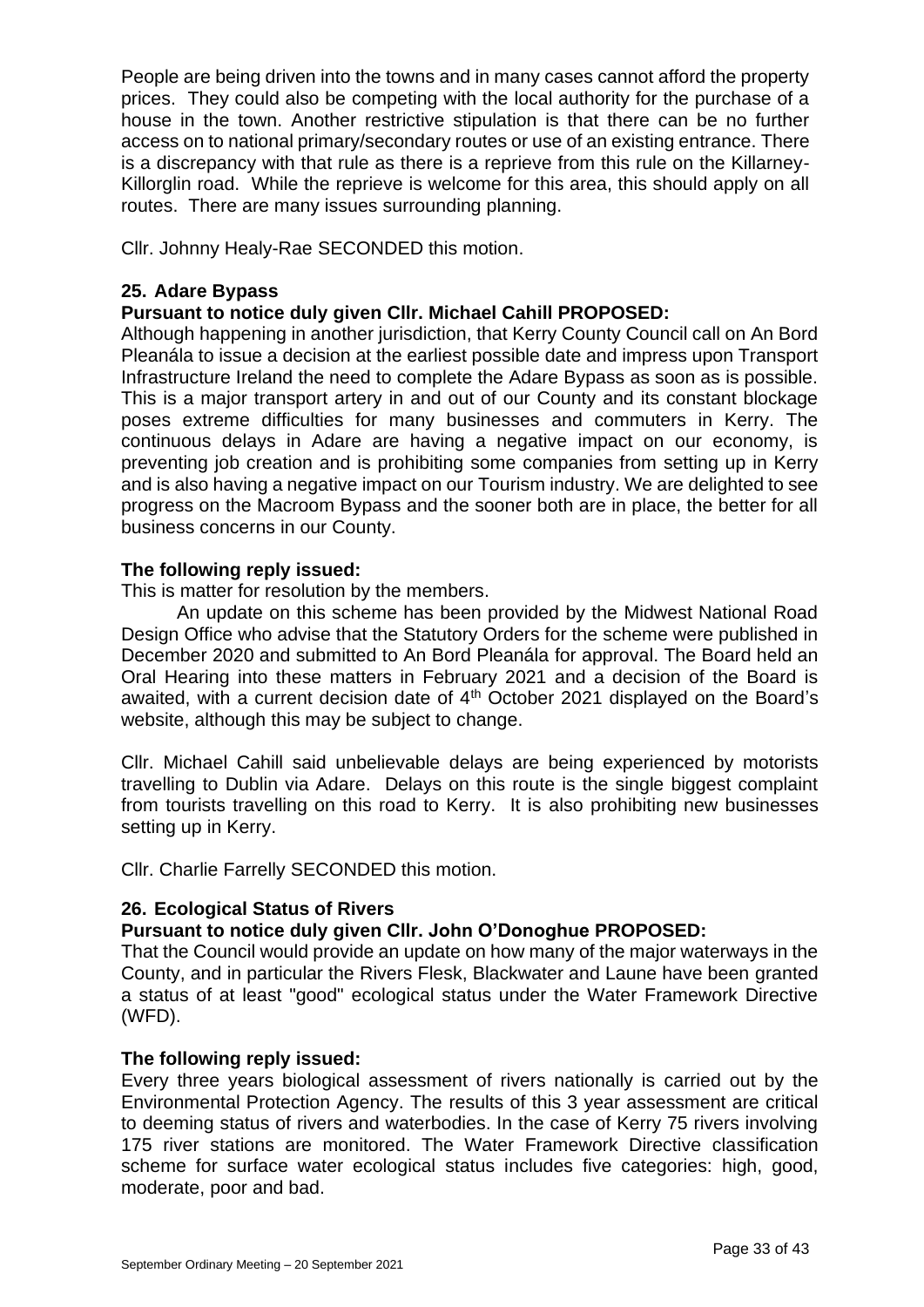Of the 75 rivers monitored, 47 are at good status or above and 28 are at less than good status. The Munster Blackwater which rises in Kerry is of currently of "good" status. The Flesk is of "good" status and the Laune is also currently of "good" status as all three stations are good.

A more detailed report will be available shortly which will assess change in status of Kerry rivers over last forty years. Once available we will bring this report to the attention of the members and the SPC members.

Cllr. John O'Donoghue said welcomed that 47 rivers are at good status or above and that a detailed report will be available shortly. This will allow identification of any problems to be resolved.

Cathaoirleach Jimmy Moloney SECONDED this motion.

### **27. Road Safety at Junctions**

## **Cllr. Michael Foley moved Notice of Motion No. 27 on behalf of Cllr. Mike Kennelly. Pursuant to notice duly given Cllr. Mike Kennelly PROPOSED:**

That Kerry County Council immediately investigate and survey the safety of road users at national road junctions which have a history of accidents.

#### **The following reply issued:**

The operation of national road junctions are included in Transport Infrastructure Ireland's HD 15 Road Network Safety Analysis Programme. The HD 15 programme uses collision data and traffic volumes to assess the safety of priority junctions on national roads and to identify high collision locations on the national road network. The outputs from this collision analysis then informs the TII annual grant allocations for road safety remedial measures.

## **28. Fat/Grease Traps in Housing Stock**

#### **Pursuant to notice duly given Cllr. Marie Moloney PROPOSED:**

Can Kerry County Council confirm that all our Housing Stock has been fitted with Fat/Grease Traps.

#### **The following reply issued:**

A domestic residential dwelling is not required by law or regulation to install a grease trap. A residential dwelling is not considered to produce FOGs (Fats, Oils and Greases) to such an extent as to be detrimental to the sewage system be it public or private. Kerry County Council currently do not install grease traps in all newly constructed dwellings requiring a connection to the public sewer. Kerry County Council do not generally install grease traps during dwelling renovations except for some circumstances whereby a newly designed treatment facility is designed and installed, and a grease trap is recommended for the efficient operation of same.

Cllr. Marie Moloney expressed disappointment with the reply and said this is a major problem for a lot of houses around the county. Kerry County Council should fit fat/grease traps as houses are being built. It would save a lot of drains from being blocked.

Cllr. Maura Healy-Rae SECONDED this motion.

Mr. M. O'Donoghue, Director of Services, said Local Authority houses are designed to national specification and subject to guidance and funding. He undertook to follow this up with the Department to determine if fitting of fat/grease traps would be allowed. For newly built houses details design is subject to national design and Department sanction regarding the scope of the works.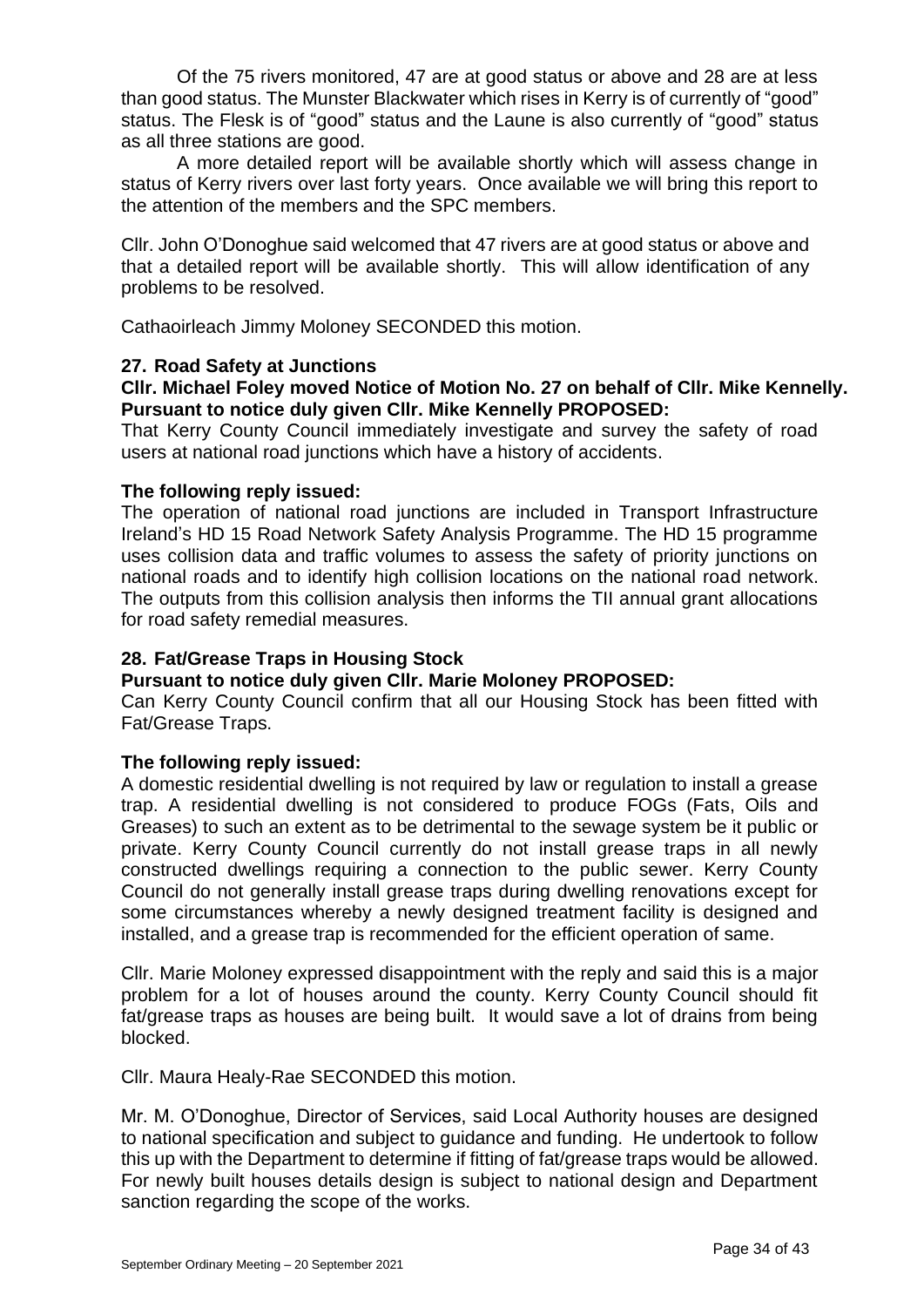## **29. Kerry County Council's Online Mapping System**

## **Pursuant to notice duly given Cllr. Mikey Sheehy PROPOSED:**

How many planning applications have been presented, granted or refused that have not been included on the Kerry County Council Online Mapping System.

### **The following reply issued:**

In early September it was brought to the attention of the Council that a planning application was not visible on the Kerry County Council website. When this was confirmed a detailed review was initiated including a manual check of 500 planning applications preceding and subsequent to the date of lodgement of the application in question. This concluded that only one application was not included on the external Kerry County Council online Mapping System.

While the Council are satisfied that in respect of the application in question a site notice was on site, an advert was in a local newspaper, the application was available for inspection in the offices of the Council and visible on the Councils internal web portal, it was not available externally online. This was due to an IT technical fault.

Following this review, new procedures have been instituted including a manual external check to ensure that all applications lodged and placed on the Councils Planning GIS are available for viewing externally by members of the public.

In addition, the Council are in the process of procuring a new Planning GIS system to replace the current system to enable it to manage the recent significant increase in planning applications, to prepare for e-planning and the increasing demand for remote access.

Cllr. Mikey Sheehy said over the last twelve months it has been very beneficial to have planning applications online externally so the public can view applications in their vicinity. The planning process is an independent process and there is a right to question. Planning is also a contentious issue. There was a planning permission granted by Kerry County Council that was available in Kerry County Council, but it was not available on the external online system. He said he fails to understand the technical fault involved and why it affected only one application. He asked if there are further I.T. system issues within Kerry County Council. Assurances are required that this will not happen again. He noted that this matter is under review and a new GIS system will be available. He asked if this was a once off occurrence. Planning affects everyone and it affects localities.

Cllr. Fionnán Fitzgerald SECONDED this motion.

Mr. M. Scannell, Director of Services, said a manual check is now being done from an external source to ensure all applications are available online externally and if an application is not available that it can be addressed at an early stage.

# **31. Tralee Courthouse**

#### **Pursuant to notice duly given Cllr. Patrick Connor-Scarteen PROPOSED:**

That Kerry County Council please give an update in relation to Tralee Court House.

#### **The following reply issued:**

The Court Services have indicated that the existing courthouse is no longer fit for purpose to provide facilities for the increasing range of functions that are now provided by the service and the associated accommodation that is needed for such services is not and cannot be made available at the current facility. The Court Services have been in ongoing discussions with Kerry County Council in relation to the future provision of Court Services in Tralee. The Court Services have engaged with the Kerry County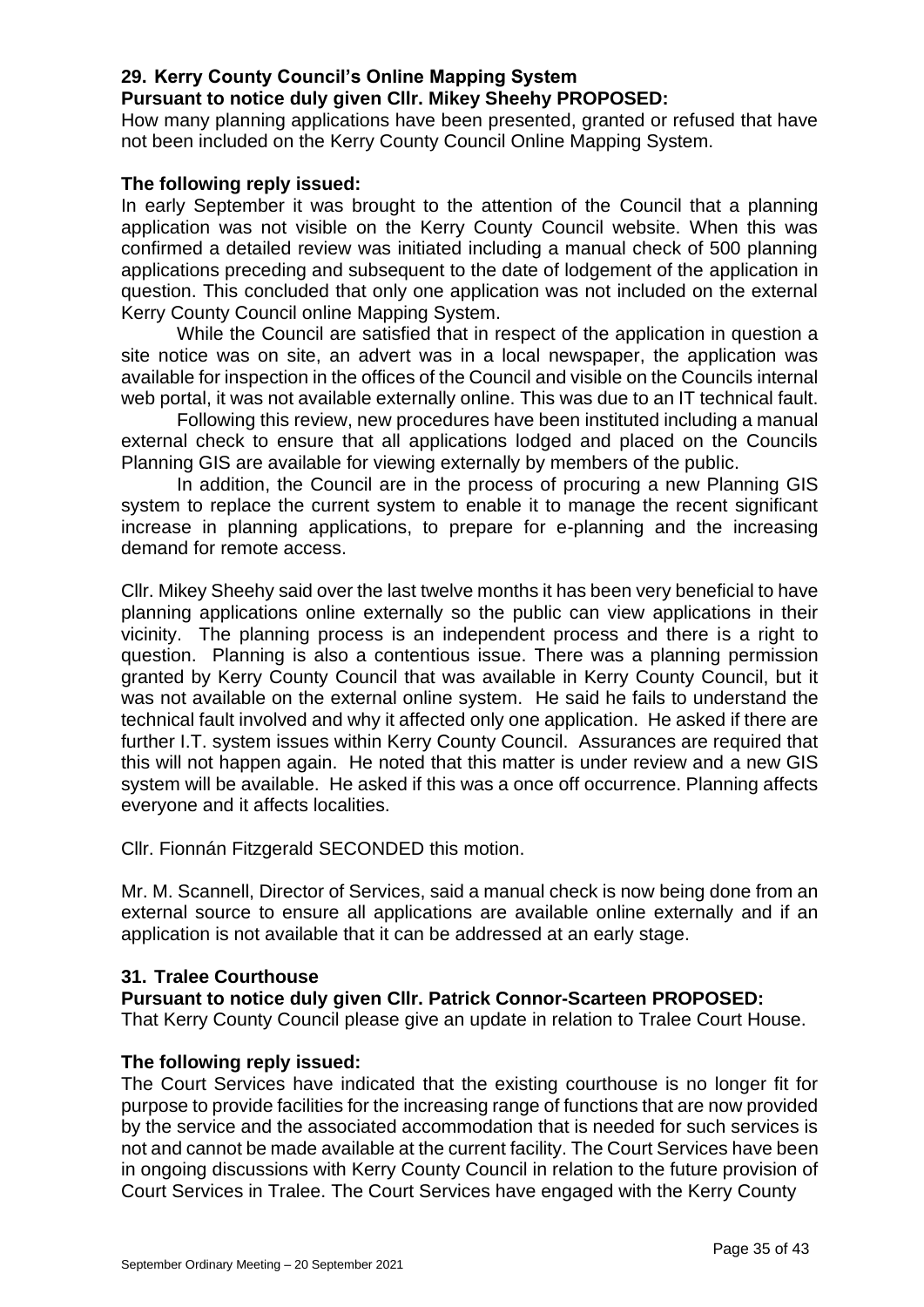Council in relation to the possibility of relocating the service within the town centre on part of the Island of Geese site. Preliminary examination by the design team from the Court Services has indicated that a section of the Island of Geese site could accommodate a new court facility.

The future use of the existing Court House is an important consideration in any arrangement that Kerry County Council may approve in relation to providing a site for a new court facility. In order to establish the current condition of the existing courthouse Kerry County Council arranged for a condition survey of the building to be undertaken and this has recently been concluded. It is planned to meet with the Court Services in the coming weeks to further consider the matter and when and if a definitive proposal is developed this will be brought to Council for consideration.

### **32. Septic Tank Inspections**

# **Pursuant to notice duly given Cllr. Michael Foley PROPOSED:**

To ask Kerry County Council for the following information around septic tank inspections which were carried out since 2013, on a yearly basis: How many inspections were carried out, the failure rate and how much funding was drawn down and spent from Central Government Funds.

### **The following reply issued:**

| Year           | <b>Total Inspections</b>  | <b>Non Compliant</b> | <b>Grant Funding</b><br>and No. of Cases |
|----------------|---------------------------|----------------------|------------------------------------------|
| 2013           | 5                         | 3<br>(60%)           | <b>NIL</b>                               |
| 2014           | 81                        | (58%)<br>47          | €5,529 (2)                               |
| 2015           | 68                        | 29<br>(43%)          | €15,830 $(5)$                            |
| 2016           | 68                        | (46%)<br>31          | €14,124 $(4)$                            |
| 2017           | 68                        | (53%)<br>36          | €3,368 $(2)$                             |
| 2018           | 53                        | (51%)<br>27          | €3,158 $(3)$                             |
| 2019           | 52                        | (65%)<br>34          | €22,119 $(7)$                            |
| 2020           | 1<br>(impact of Covid 19) | $1(100\%)$           | €23,861 $(6)$                            |
| 2021 (to date) | 26                        | (58%)<br>15          | €14,000 $(3)$                            |

The table below provides the information requested

Cllr. Michael Foley said the reason he asked this question is to make people aware of the grant system that is available to those living within the High Status Objective Catchment Areas as part of the Water Framework Directive. Areas most eligible for a grant are in the southern part of the county.

The grant available is to repair, upgrade or replace one's wastewater treatment system. One can apply for funding for 85% of the cost of the repairs to existing system or a new system, up to a maximum of €5,000.

Unfortunately to qualify for the grants one had to have their treatment system registered by 1 February 2013. Also, it is required that all domestic wastewater treatment systems, including septic tanks are registered. One can register their system on protectourwater.ie. Non-compliance could result in a substantial fine; people may not be aware of this.

He suggested that to improve our rivers, lake and water systems this grant scheme should be made available to everyone who registered their system before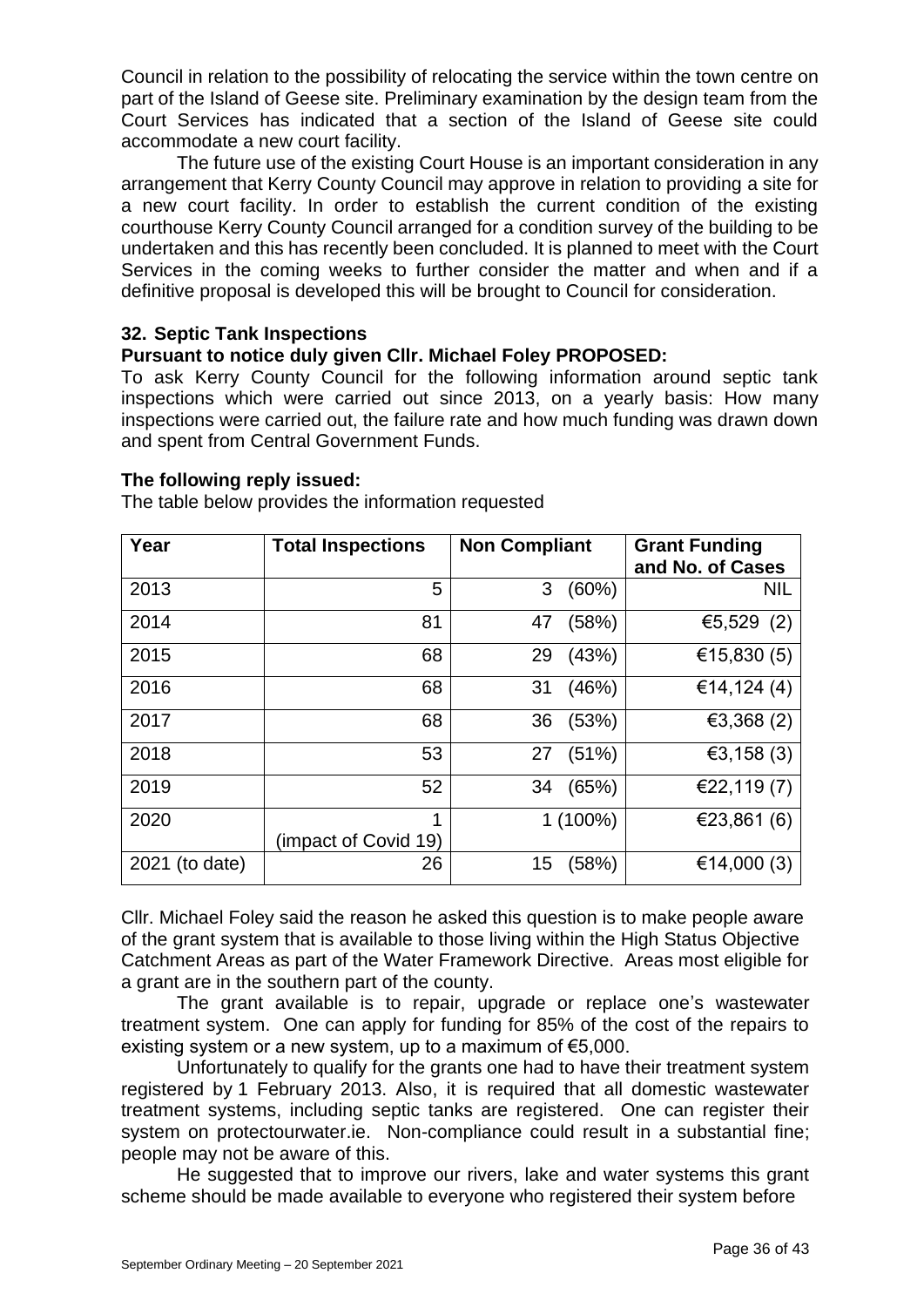and after February 2013. Also, an opportunity should be given to those who are not aware of the registration. If we are serious about improving our water ways the grant should be made available to those outside the grant eligible High Status Objective Catchment Areas to include the whole County.

He said looking at the figures provided there was very little take up of the grant. So one could conclude either people did not draw down a grant or more than likely their system was not registered in time. He said this gives credence to his suggestion to at least extend the grant to everyone who has registered their treatment system.

Cllr. Michael Cahill SECONDED this motion.

## **33. Freagraí as Gaeilge/Replies As Gaeilge**

#### **Pursuant to notice duly given Cllr. Deirdre Ferris PROPOSED:**

Go dtógfaidh an Comhairle seo freagraí as Gaeilge do gach duine a dhéanann iarratas nó ceist i nGaeilge, go mórmhór i gcúrsaí Pleanála.

That this Council will give replies As Gaeilge to everyone who makes an application or a query in Irish, especially in Planning matters.

#### **Eisíodh an freagra seo a leanas/The following reply issued:**

Thug Comhairle Contae Chiarraí gealltanas ina Scéim Gaeilge cinntiú go bhfreagrófar gach comhfhreagras a fhaighimid as Ghaeilge, tré Ghaeilge. Tá socruithe déanta freisin seirbhís as Ghaeilge a chur ar fail, nuair a iarrann custaiméir é.

Kerry County Council has committed in its Scéim Gaeilge to ensure that all correspondence as Gaeilge is responded to as Gaeilge. Arrangements are in place also for a service as Gaeilge to be provided where requested by a customer.

Cllr. Deirdre Ferris said she is aware of a constituent who did not get their response as Gaeilge. The Gaeltacht is an important micro economy, increasing and enhancing the culture and heritage in this country. She asked when applications and queries/communications will be responded to as Gaeilge.

Cllr. Breandán Fitzgerald SECONDED this motion.

Dúirt an Príomhfheidhmeannach go raibh dúlgas ar Comhairle Contae Chiarraí seirbhís a thabairt as Gaeilge. Scrudóidh an Stiurthóir an t-ábhar seo. Tá baill foirne ainmnithe i gach rannóg, chun déileáil le iarratais i nGaeilge.

The Chief Executive said Kerry County Council has to provide a service as Gaeilge. The Director of Services will examine this matter. Persons are nominated in each section to deal with applications as Gaeilge.

#### **35. RAS Scheme**

#### **Pursuant to notice duly given Cllr. Johnny Healy-Rae PROPOSED:**

That the Council would look with urgency at the RAS Scheme as people who are on the Scheme are no longer considered for available properties even when they get a notice to quit and cannot find another property, what options do these people have.

#### **The following reply issued:**

There are currently 702 active RAS tenancies in Kerry. Under Section 19 of the Housing (Miscellaneous Provisions) Act 2009 RAS tenants were deemed to be in receipt of social housing support and can no longer remain on the general housing waiting lists.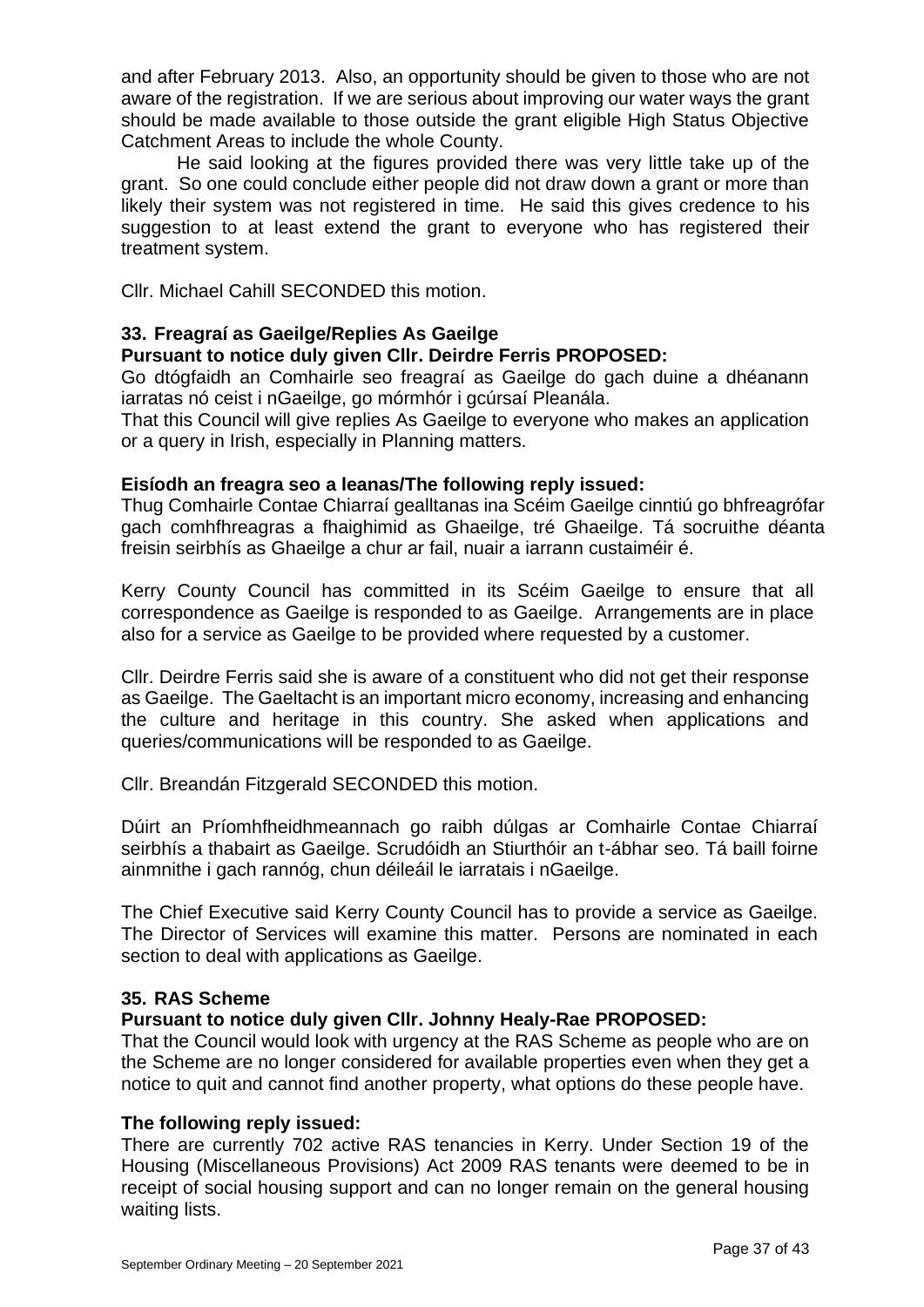The only exception to this were RAS tenancies which had commenced prior to the 1st April 2011 and those RAS Tenants remain qualified applicants and accrue time on the social housing waiting lists and are being considered for nomination as part of the normal allocation process.

In relation to RAS tenants who are post the 1st April 2011 it should be noted that they are advised at signing of their contracts that the housing authority will be closing their housing application and sign a form acknowledging same. However, they are also advised that the Council will be assisting in sourcing further accommodation for the household, if their RAS dwelling becomes unavailable through no fault of their own. When a Valid NTQ is received the Housing Department works closely to identify suitable properties through the various Schemes including within our stock to facilitate households at risk of homelessness. We also encourage the RAS tenants themselves to try source alternative suitable accommodation. However, there can be occasions where neither ourselves nor the applicants can source suitable accommodation and unfortunately in those cases the applicants normally work with our Homeless Information Centre/Homeless Staff/HAP Place finder who will work with them and who will provide them with emergency accommodation if necessary.

### **36. 'Quiet Hour' at Public Offices**

#### **Pursuant to notice duly given Cllr. Breandán Fitzgerald PROPOSED:**

With the full re-opening of society and the lifting of Covid restrictions, it is important that people who are still wary and worried about visiting crowded places are given every opportunity and encouragement to do so. Can Kerry County Council designate a 'Quiet Hour' at public offices or places to help people with this transition from a closed to an open society again.

#### **The following reply issued:**

Given the broad range of services provided by the Council and the statutory deadlines for many services in relation to consultation, etc., it is not possible to designate specific times for attendance at offices.

It is important to note that all our public counters, etc., have been assessed in relation to Health and Safety with a particular emphasis on COVID-19 and strict protocols/arrangements are in place to protect both staff and members of the public/Elected Members when attending at the offices.

Cllr. Breandán Fitzgerald said he accepted the reply that this is not technically possible. Every possible effort should be made for the public to make contact and make an appointment and engage with Kerry County Council. Kerry County Council must make every effort to ease fears people have of coming back into society.

Cllr. Fionnán Fitzgerald SECONDED this motion. Many people have a fear of coming back into society and the encouragement might just have to come from Kerry County Council.

#### **37. Road Closures for Road Works**

#### **Pursuant to notice duly given Cllr. Dan McCarthy PROPOSED:**

As a Council, we need to put a structure in place where road works can either be done by night or speed up the process or put in place a one way system, e.g. for the road works between Kenmare and Bantry at the tunnels where the road is due to be closed for 10 weeks, from the 10<sup>th</sup> October to the 1<sup>st</sup> December.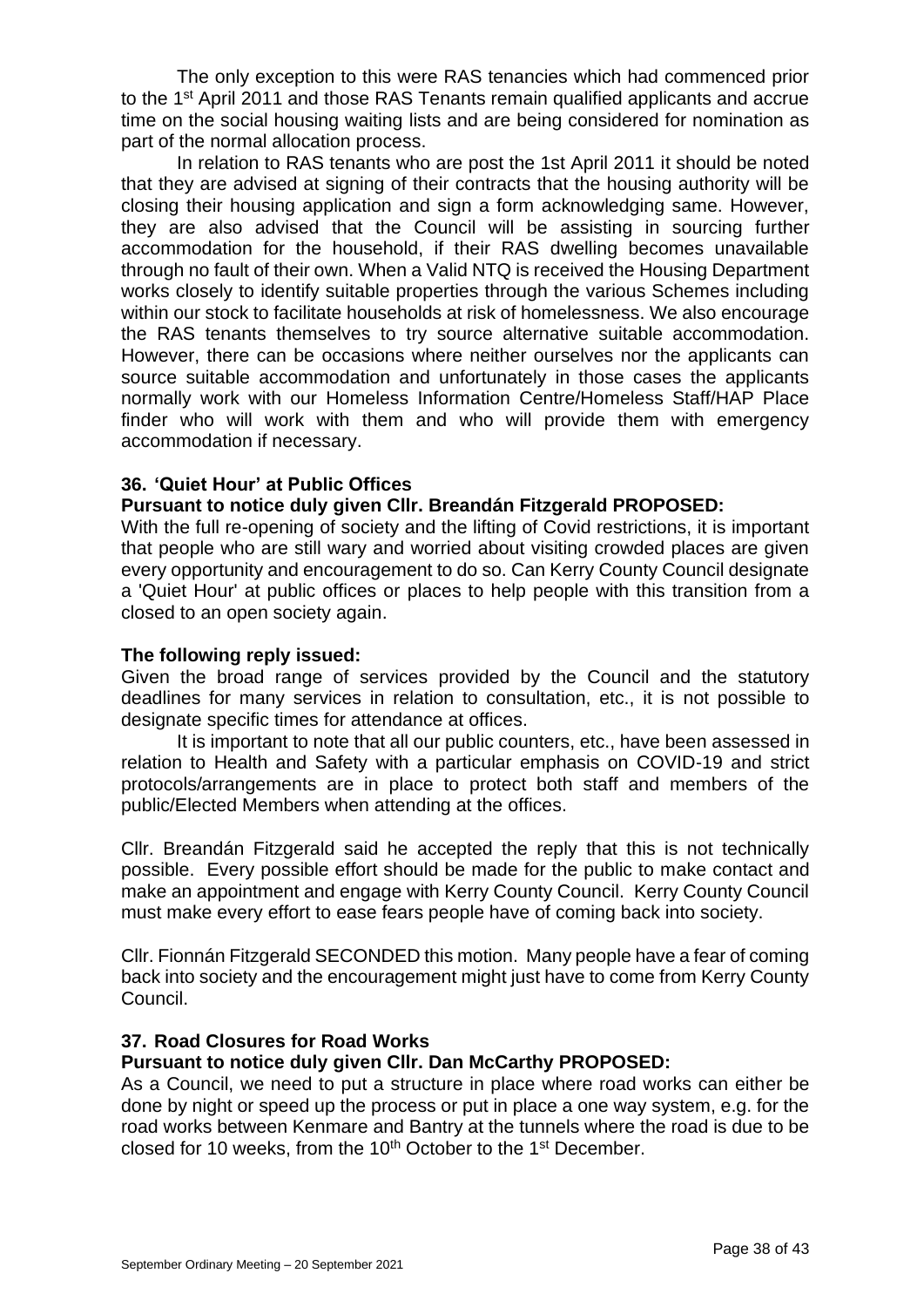### **The following reply issued:**

Kerry County Council will always examine ways to minimise the duration of road closures, including night working and weekend working, where feasible.

The proposed road closure on the N71 at Caha Tunnel is required to facilitate repairs and maintenance works to the tunnel including rock stabilisation measures. Due to the nature of the work, which includes vertical drilling and inserting over 300 rock bolts, provision of steel mesh as well as the erection of scaffolding, it is not feasible to re-open the road to traffic during daylight hours or to have a Stop/Go system of traffic control through the works as there would be significant risks to both motorists and workers.

Discussions are continuing with the Contractor at Caha tunnel to explore other efficiencies aimed at accelerating the delivery of the works and reducing the inconvenience to motorists caused by the diversions.

Cllr. Dan McCarthy said a different plan is needed to organise road works. There is a bridge in Kilgarvan that is closed for nearly 18 months. Road works must be done in a shorter length of time. While works must be done, he urged that the works be done as quickly as possible.

Cllr. Jackie Healy-Rae SECONDED this motion.

### **38. Essential Medical Equipment**

### **Cathaoirleach Jimmy Moloney moved Notice of Motion No. 38 on behalf of Cllr. Norma Moriarty.**

#### **Pursuant to notice duly given Cllr. Norma Moriarty PROPOSED:**

That given the inordinately long delays caused by Brexit in delivery of essential medical equipment in the areas of Physiotherapy eg. Crutches, leg braces etc, that we call on the Minister for Health to look for alternatives either through new supply routes or preferably supporting the manufacture of these items here in Ireland.

# **Mr. P. Corkery stated this is a matter for consideration by the members.**

# **39. Development Plan for Milltown**

# **Pursuant to notice duly given Cllr. Michael O'Shea PROPOSED:**

To ask the Executive of Kerry County Council to arrange a meeting with all the state stakeholders to address the serious anomalies that are currently facing Milltown due to the increasing population, these are:

- a) to address the acceptance policies currently in place for local children entering the Nagle Rice Secondary School in Milltown
- b) to develop a Primary Care Centre in Milltown to provide medical services
- c) to develop an Industrial Park in Milltown so as to maintain current businesses and entice new businesses looking to expand and wanting to operate from the area (IDA facility)
- d) to address all services required to cater for the ever rising population in Milltown.

# **The following reply issued:**

In accordance with the commitments contained in the Rural Development policy document "Our Rural Future" it is envisaged that funding will become available to develop masterplans for towns and Villages which will address the matters as outlined. We expect an announcement on such funding streams in the near future and this interagency meeting can then be progressed.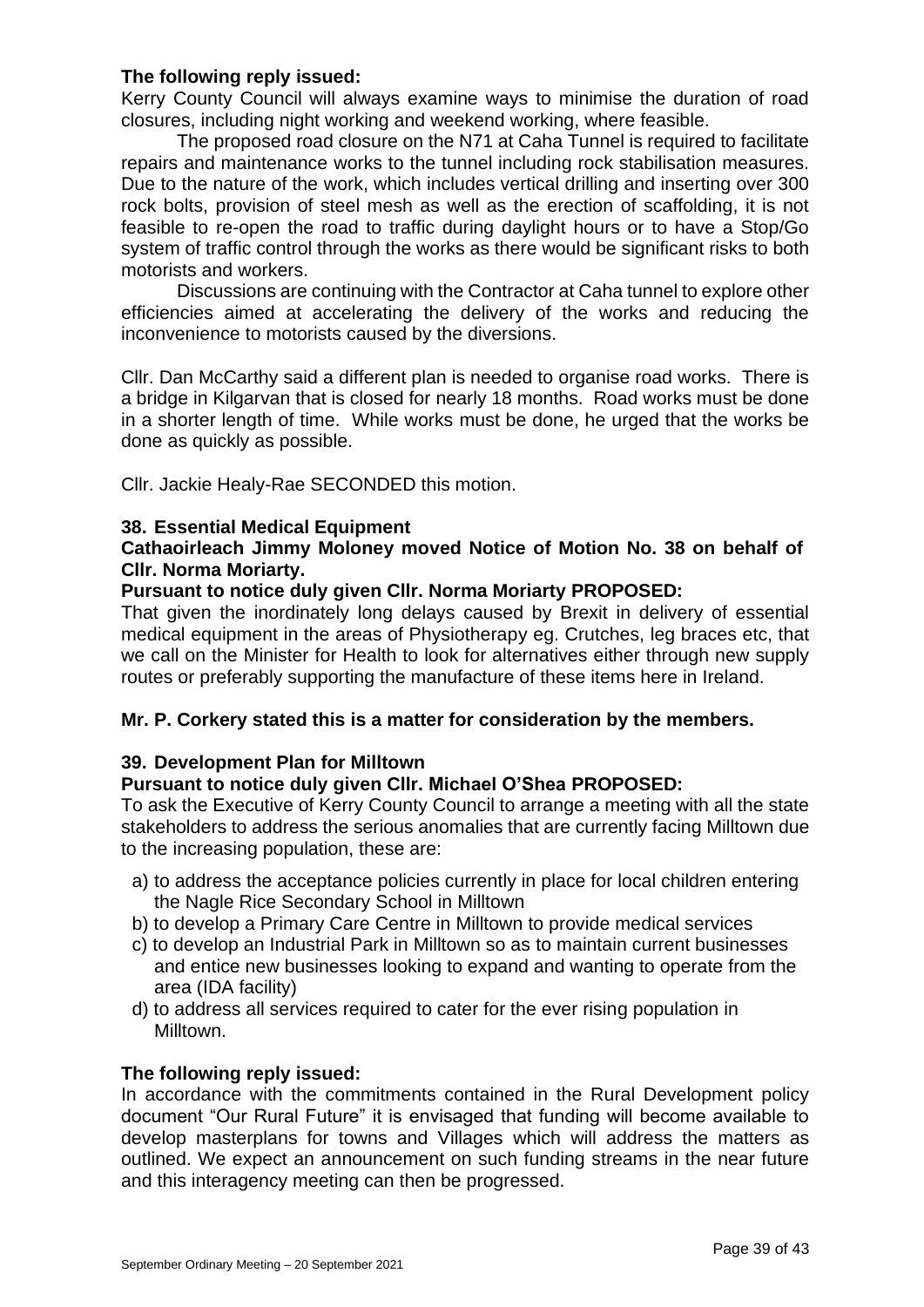Cllr. Michael O'Shea said he is calling on Kerry County Council to assist Milltown in terms of its needs. Businesses that previously operated in Milltown have moved to other towns in order to expand. Similarly, a business currently operating in Milltown wishing to expand, may have to leave the town due to lack of infrastructure. He acknowledged that an application for funding has been submitted for a Masterplan for Milltown, however, the concern is it will happen too late. Milltown needs assistance by bringing the main stakeholders together.

Cllr. Breandán Fitzgerald SECONDED this motion.

### **40. Mobile Demountable Homes**

### **Pursuant to notice duly given Cllr. Maura Healy-Rae PROPOSED:**

To ask Kerry County Council to adopt a policy for the provision of mobile demountable homes to make them available to rural applicants.

### **The following reply issued:**

Demountable units continue to be occasionally provided in exceptional cases where no other reasonable alternative is available. Of specific relevance is the most recent circular issued by the Department of Housing, Planning, Community and Local Government in November 2016 which advised local authorities that it was Department/Government policy to provide permanent accommodation insofar as possible and that the provision of demountable units should only be on an emergency basis only. The national approach provides that cases must be of a genuine emergency nature and explain these circumstances as broadly being an unanticipated event such as fire damage/storm/flood which would render their current accommodation uninhabitable. A property that falls into disrepair over time due to lack of maintenance is not considered to be an emergency as this can be foreseen and preventative action taken by the owner. In many cases which come to the attention of the Council accommodation conditions have significantly deteriorated over time and many cases are not at the time they become Council Housing applicants in the emergency category.

The Council works with the people involved to assist with the making of Housing applications and indeed in many cases assist and advocate with other agencies in areas such as Social Welfare benefits, etc. In emergency cases which meet the criteria set down the Council may apply for grant funding central Government. Normally unit costs are of the order of €50,000 excluding siting/ infrastructural costs which can be significant. In addition, there are planning considerations/ access, water and wastewater considerations which may impact on the provision of such facilities. All cases are dealt with on a case-by-case basis with the primary approach in the case of qualified Social Housing applicants being permanent Housing in accordance with policy.

Cllr. Maura Healy-Rae said the national approach to demountable units must change as it does not allow for the various scenarios people find themselves in. It is known that some people will not move off their lands and the local authority must try and cater for these people. There are many reasons a property can fall into disrepair, e.g. an individual could be suffering from mental health issues. Each case should be based on the individual. A lot of money has been wasted because units have been left on sites to rot. A properly funded programme for Demountable Units must be put in place. Local Authorities dealing with these individuals should be allowed some discretion. It is hoped that the "Housing for All" plan will deal with many of the housing issues that need to be rectified.

Cllr. Michael O'Shea SECONDED this motion and said it is time for alternative housing options to be considered nationally.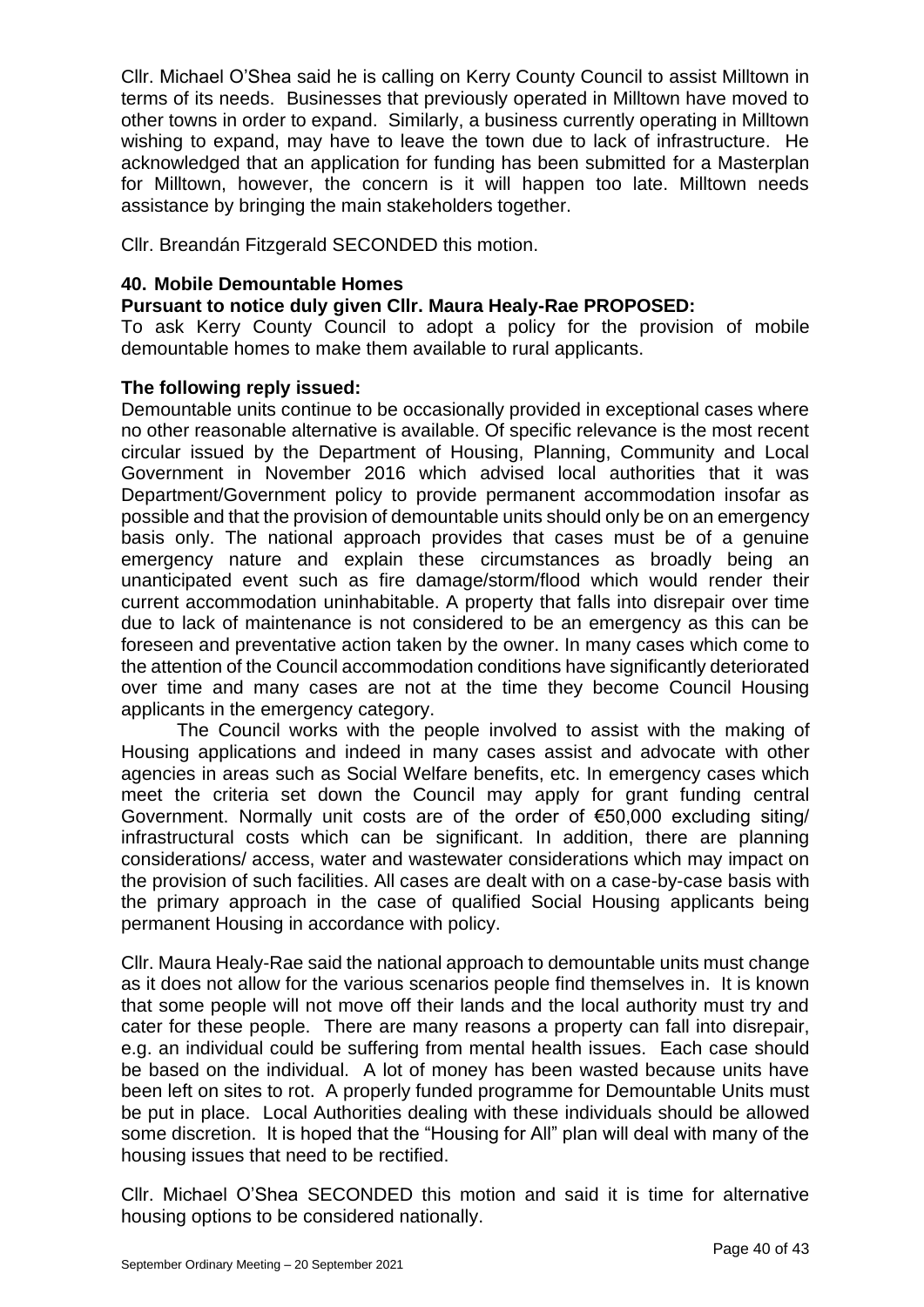## **20.9.2021.15 Correspondence – Conference and Seminars**

- (a) On the PROPOSAL of Cllr. Jackie Healy-Rae, SECONDED by Cllr. Michael O'Shea, it was agreed to approve the attendance of Cllr. Norma Moriarty and Cllr. Donal Grady at the Housing Agency webinar on the theme 'Women & Housing Vulnerability' at 1.00 p.m. on Thursday, 9 September 2021.
- (b) On the PROPOSAL of Cllr. Breandán Fitzgerald, SECONDED by Cllr. Maura Healy-Rae, it was agreed to authorise the attendance of all Elected Members at the AILG online training webinar in conjunction with the Office of the Planning Regulator to be held on 24 September 2021.
- (c) On the PROPOSAL of Cllr. Jackie Healy-Rae, SECONDED by Cllr. Michael O'Shea, it was agreed to authorise the attendance of all Elected Members at the AILG 2021 Training Programme Module 1: "Government Decision on the Reform on Remuneration Payable to Local Authority Elected Members and Update on Planning and Development Bill 2021 and other Planning Related Matters" on dates in September and October 2021.
- (d) On the PROPOSAL of Cllr. Charlie Farrelly, SECONDED by Cllr. Maura Healy-Rae, it was agreed to authorise the attendance of Cllr. Michael Cahill, Leas-Cathaoirleach of Kerry County Council, at an event to celebrate Mr. Danny Sullivan being awarded with the Freedom of the City of London in 2019, to be held in London on Sunday, 26 September, 2021.
- (e) On the PROPOSAL of Cathaoirleach Jimmy Moloney, SECONDED by Cllr. Jackie Healy-Rae, it was agreed to authorise the attendance of Cllrs. Breandán Fitzgerald, Robert Beasley, Bobby O'Connell, John Francis Flynn, Mikey Sheehy, Michael O'Shea, Donal Grady, Charlie Farrelly and Michael Cahill at the Celtic Conferences 'The Fair Deal Scheme' Conference to be held in The Four Seasons Hotel, Carlingford, Co. Louth from 1-3 October 2021.
- (f) On the PROPOSAL of Cathaoirleach Jimmy Moloney, SECONDED by Cllr. Maura Healy-Rae, it was agreed to authorise the attendance of Cllrs. Bobby O'Connell, Johnnie Wall, Niall O'Callaghan, Maura Healy-Rae and Jackie Healy-Rae at the Celtic Conferences 'A Practical Guide to Budget 2022' Conference to be held in O'Donovan's Hotel, Clonakilty, Co. Cork from 15-17 October 2021.
- (g) On the PROPOSAL of Cathaoirleach Jimmy Moloney, SECONDED by Cllr. Maura Healy-Rae, it was agreed to authorise the attendance of Cllrs. Charlie Farrelly, Mike Kennelly, Brendan Cronin, Patrick Connor-Scarteen, Niall Kelleher and Bobby O'Connell at the Celtic Conferences 'Housing for All' Conference to be held in The Four Seasons Hotel, Carlingford, Co. Louth from 29-31 October 2021.
- (h) On the PROPOSAL of Cathaoirleach Jimmy Moloney, SECONDED by Cllr. Donal Grady, it was agreed to authorise the attendance of Cllrs. Fionnán Fitzgerald at the IPB Insurance Members Engagement Forum 2021 to be held online on 8 October 2021.

#### **20.9.2021.16 Correspondence General**

It was agreed to note the following items of correspondence which were circulated:

| Date       | From                                                           | <b>Description</b>                                                                                  |
|------------|----------------------------------------------------------------|-----------------------------------------------------------------------------------------------------|
| 14/07/2021 | Minister for Housing,<br><b>Local Government</b><br>& Heritage | Response to a resolution from Kerry County Council in<br>relation to the Repair and Leasing Scheme. |
| 21/07/2021 | Minister for Health                                            | Response to a resolution from Kerry County Council in<br>relation to Parental Alienation.           |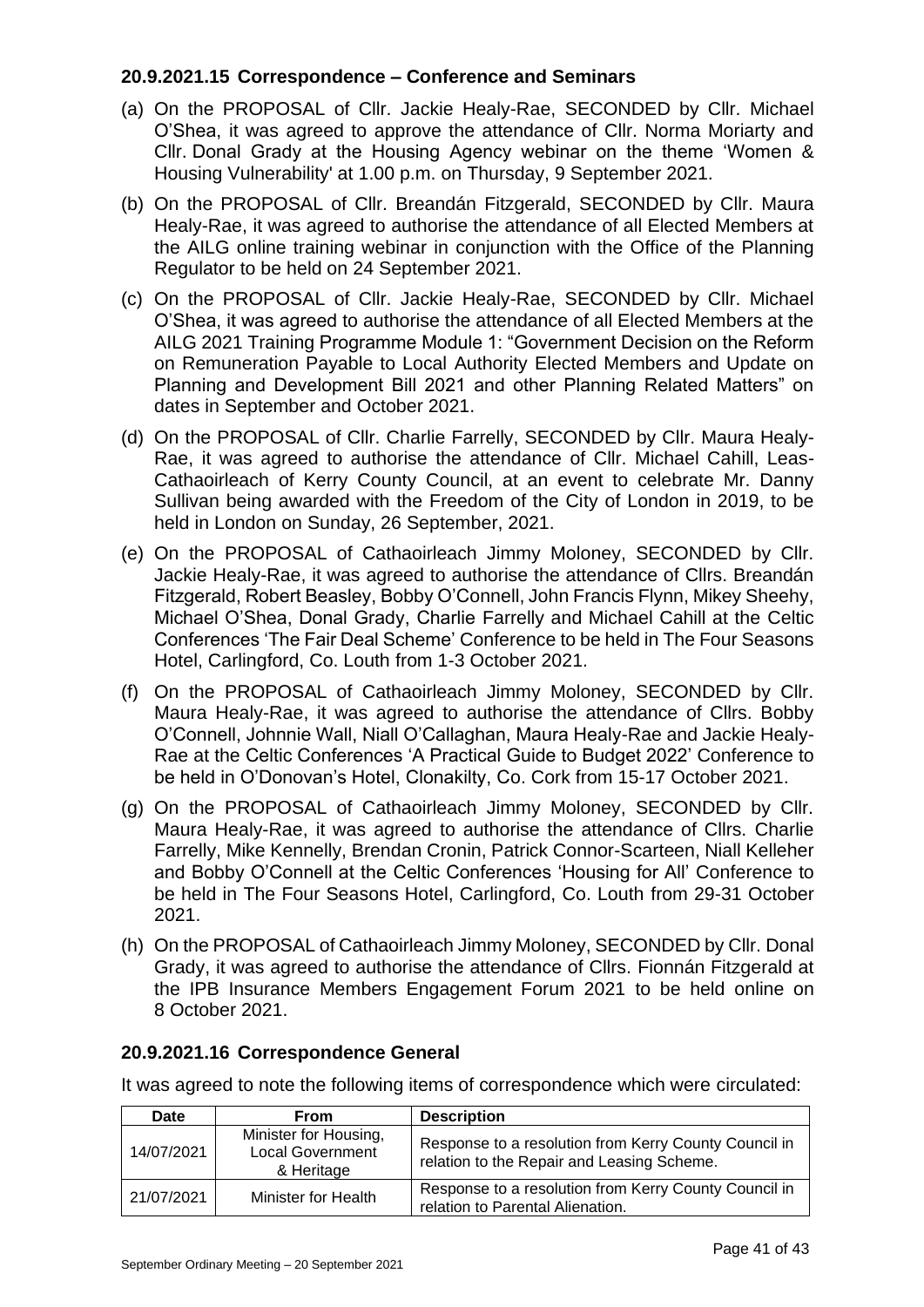| <b>Date</b> | From                                                                   | <b>Description</b>                                                                                                                                                                                                                                                                                                                                                                                                                                                                                                                                                                                                      |
|-------------|------------------------------------------------------------------------|-------------------------------------------------------------------------------------------------------------------------------------------------------------------------------------------------------------------------------------------------------------------------------------------------------------------------------------------------------------------------------------------------------------------------------------------------------------------------------------------------------------------------------------------------------------------------------------------------------------------------|
| 21/07/2021  | <b>Minister for Social</b><br>Protection                               | Response to a resolution from Kerry County Council in<br>relation to Community Employment.                                                                                                                                                                                                                                                                                                                                                                                                                                                                                                                              |
| 22/07/2021  | <b>Minister for Social</b><br>Protection                               | Response to a resolution from Kerry County Council in<br>relation to the payment of Child Benefit.                                                                                                                                                                                                                                                                                                                                                                                                                                                                                                                      |
| 23/07/2021  | Transport<br>Infrastructure Ireland                                    | Response to a resolution from Kerry County Council in<br>relation to Rathmore to Mitchelstown & Mallow road.                                                                                                                                                                                                                                                                                                                                                                                                                                                                                                            |
| 27/07/2021  | Minister for Housing,<br><b>Local Government</b><br>& Heritage         | Response to a resolution from Kerry County Council in<br>relation to planning enforcement.                                                                                                                                                                                                                                                                                                                                                                                                                                                                                                                              |
| 27/07/2021  | Commissioner's Office,<br>An Garda Síochána                            | Response to a resolution from Kerry County Council in<br>relation to CCTV - Joint Data Processing Agreement.                                                                                                                                                                                                                                                                                                                                                                                                                                                                                                            |
| 28/07/2021  | <b>Minister for Finance</b>                                            | Response to a resolution from Kerry County Council in<br>relation to the Help to Buy Scheme.                                                                                                                                                                                                                                                                                                                                                                                                                                                                                                                            |
| 29/07/2021  | Minister for Transport                                                 | Response to a resolution from Kerry County Council in<br>relation to plans to restart air travel connectivity into the<br>South-West post<br>Covid-19.                                                                                                                                                                                                                                                                                                                                                                                                                                                                  |
| 3/08/2021   | Transport<br>Infrastructure Ireland                                    | Response to a resolution from Kerry County Council in<br>relation to access to national roads for new housing,<br>including new housing utilising an existing access.                                                                                                                                                                                                                                                                                                                                                                                                                                                   |
| 5/08/2021   | <b>HSE</b>                                                             | Response to a resolution from Kerry County Council in<br>relation to the development of primary care centres in<br>Caherciveen and Killorglin.                                                                                                                                                                                                                                                                                                                                                                                                                                                                          |
| 12/08/2021  | <b>Minister for Justice</b>                                            | Response to a resolution from Kerry County Council in<br>relation to funding of the coroner districts in Kerry.                                                                                                                                                                                                                                                                                                                                                                                                                                                                                                         |
| 19/08/2021  | Minister for Housing,<br><b>Local Government</b><br>& Heritage         | Response to a resolution from Kerry County Council in<br>relation to the electoral registration process.                                                                                                                                                                                                                                                                                                                                                                                                                                                                                                                |
| 20/08/2021  | Minister for Housing,<br><b>Local Government</b><br>& Heritage         | Response to a resolution from Kerry County Council in<br>relation to the Housing Assistance Payment (HAP).                                                                                                                                                                                                                                                                                                                                                                                                                                                                                                              |
| 23/08/2021  | Minister of State for<br><b>Local Government and</b><br>Planning       | Response to a resolution from Kerry County Council in<br>relation to the waiver of commercial rates in 2021                                                                                                                                                                                                                                                                                                                                                                                                                                                                                                             |
| 24/08/2021  | Transport<br>Infrastructure Ireland                                    | Response to a resolution from Kerry County Council in<br>relation to the junction at Kennedy's Cross, Callinafercy.                                                                                                                                                                                                                                                                                                                                                                                                                                                                                                     |
| 26/08/2021  | Minister for Justice                                                   | Response to a resolution from Kerry County Council in<br>relation to the fraudulent insurance reform.                                                                                                                                                                                                                                                                                                                                                                                                                                                                                                                   |
| 3/09/2021   | Minister of State<br>for Justice                                       | Response to a resolution from Kerry County Council in<br>relation to the Occupiers' Liability Act, including the duty of<br>care and notices and waivers.                                                                                                                                                                                                                                                                                                                                                                                                                                                               |
| 10/09/2021  | <b>Minister for Justice</b>                                            | Response to a resolution from Kerry County Council in<br>relation to the illegal dumping of waste and the relevant<br>use of CCTV by local authorities in pursuing offenders.                                                                                                                                                                                                                                                                                                                                                                                                                                           |
| 15/09/2021  | Minister for Tourism,<br>Culture, Arts,<br>Gaeltacht, Sport &<br>Media | Response to a resolution from Kerry County Council in<br>relation to COVID-19 financial supports for hospitality<br>businesses.                                                                                                                                                                                                                                                                                                                                                                                                                                                                                         |
| 5/08/2021   | Donegal County<br>Council                                              | Resolution adopted in relation to calling on Donegal<br>County Council to stop immediately<br>(a) the collection of the LPT from the victims that have<br>been destroyed by Mica, Pyrite and Pyrrhotite and that<br>they refund all monies back to the victims since the<br>establishment of the Local Property Tax.<br>(b) the collection of commercial rates from property and<br>business owners that have been destroyed by Mica, Pyrite<br>and Pyrrhotite and that all commercial rates be refunded<br>to these victims from the date of completion of their<br>properties when they became commercially rateable. |
| 10/09/2021  | <b>Sligo County Council</b>                                            | Resolution adopted in relation to writing to the Minister for<br>Health and the Taoiseach requesting that without delay<br>the work of Frontline workers be remunerated.                                                                                                                                                                                                                                                                                                                                                                                                                                                |